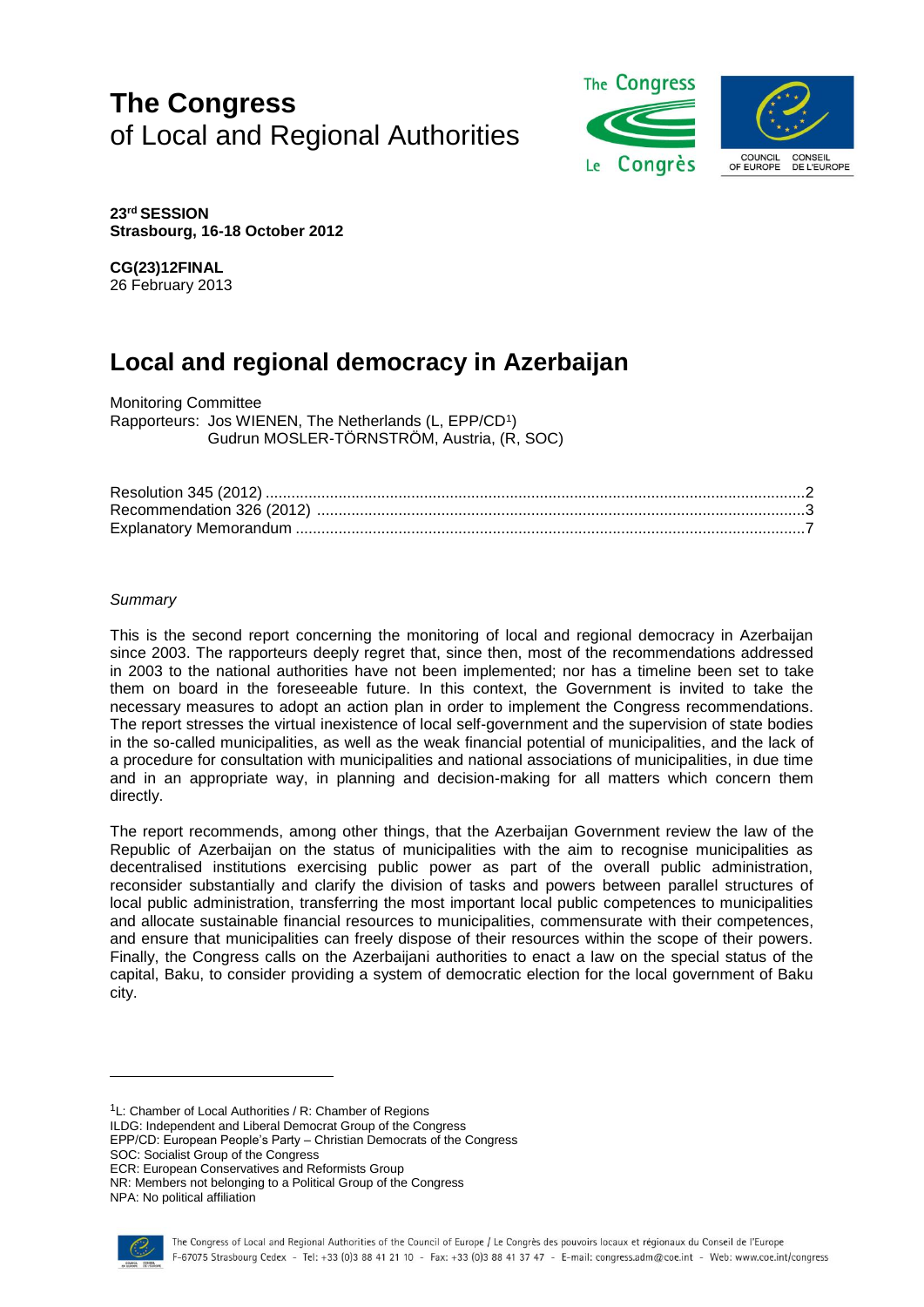## **Local and regional democracy in Azerbaijan**

## <span id="page-1-0"></span>**RESOLUTION 345 (2012) <sup>2</sup>**

1. The Congress of Local and Regional Authorities of the Council of Europe notes :

*a.* that Azerbaijan joined the Council of Europe in January 2001 and in doing so, committed itself to contributing to the creation of a common democratic and legal area throughout the whole of the European continent, ensuring respect for the fundamental values of the Organisation – human rights, democracy and the rule of law – and to complying with European standards;

*b.* that Azerbaijan ratified the European Charter on Local Self-Government (ETS No. 122) on 15 April 2002, which entered into force in its respect on 1 August 2002, thereby committing Azerbaijan to embedding the principle of local self-government in its domestic law in order to guarantee its effective implementation and, notably, to transferring competences to local communities with concomitant financial resources and to ensuring a full implementation of the principle of subsidiarity to guarantee the establishment of local self-government as provided by the above-mentioned charter;

*c.* its previous Recommendation 126 (2003) and Resolution 151 (2003) on local and regional democracy in Azerbaijan.

2. The Congress welcomes the creation of three national associations of local authorities, but wishes that they could play a more active role in representing municipal interests.

3. In addition, it observes that most of the recommendations addressed in 2003 to the national authorities have not been implemented; nor has a timeline been set to take them on board in the foreseeable future, making these recommendations still eminently relevant.

4. It refers to the explanatory memorandum, which reiterates its recommendations and expresses serious concerns as regards, in particular, the non-compliance with most of the provisions of the European Charter of Local Self-Government ratified by Azerbaijan.

5. In the light of these considerations, the Congress:

*a.* invites its Bureau to consider inviting the Minister of Justice of Azerbaijan, in his capacity as Minister for Local Authorities, to address the Congress during its October session in 2013, and to discuss the developments envisaged by Azerbaijan's authorities;

*b.* invites its Monitoring Committee to:

organise urgently in Baku a seminar on the implementation of the European Charter of Local Self-Government in Azerbaijan in co-operation with national, regional and local authorities, and relevant non-governmental organisations (NGOs) in the field of local democracy;

ii. carry out a mid-term monitoring visit in order to assess the situation of local and regional democracy in the light of Congress Recommendation 326 (2012), and to evaluate the progress made in the meantime.

<sup>&</sup>lt;sup>2</sup>Debated and adopted by the Congress on 17 October 2012, 2nd Sitting, rapporteurs: J. Wienen, Netherlands (L, EPP/CD) and G. Mosler-Törnström, Austria, (R, SOC).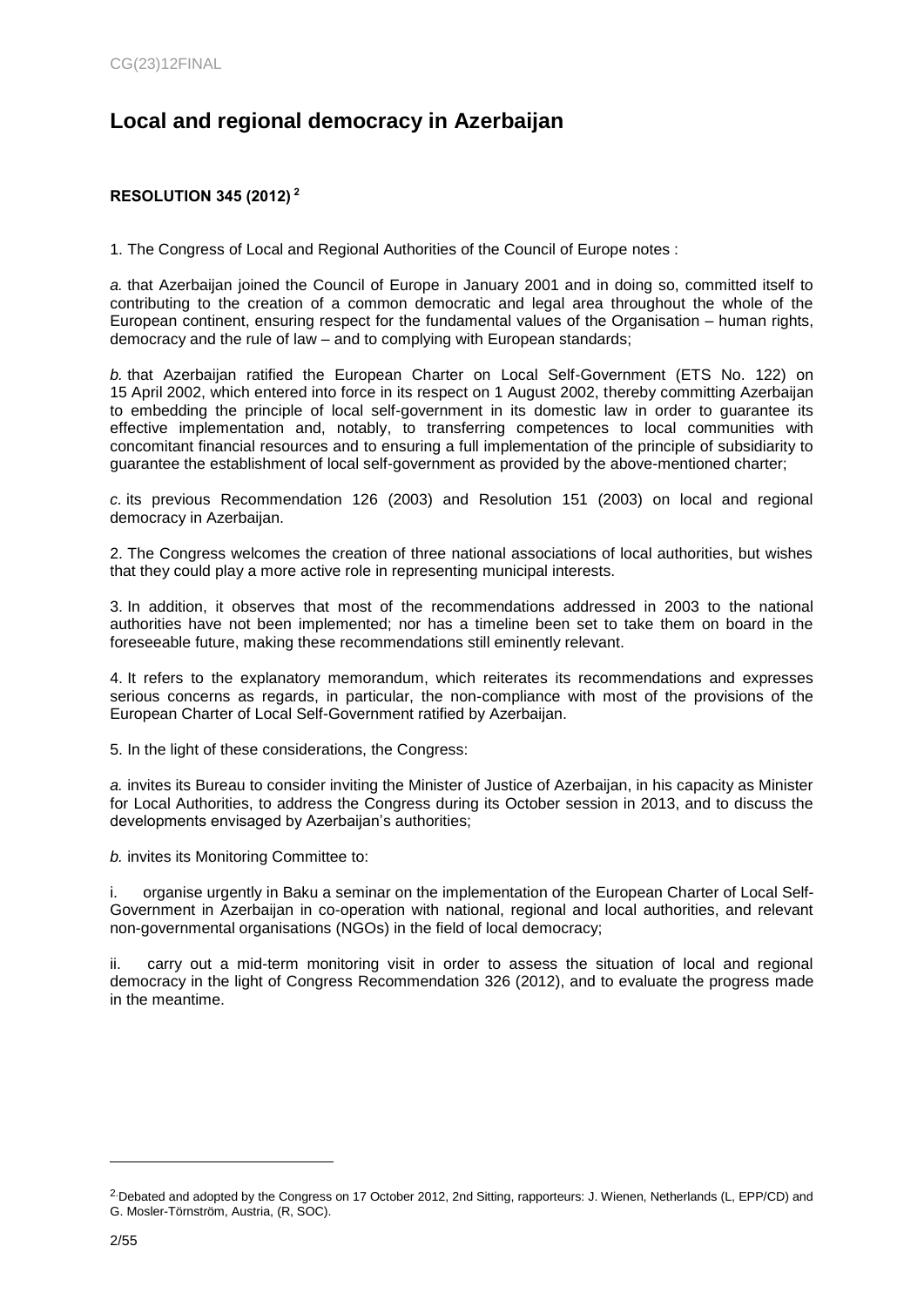## **Local and regional democracy in Azerbaijan**

## <span id="page-2-0"></span>**RECOMMENDATION 326 (2012) <sup>3</sup>**

1. The Congress of Local and Regional Authorities of the Council of Europe refers to:

*a.* Article 2, paragraph 1.*b*, of Statutory Resolution CM/Res(2011)2 of the Committee of Ministers relating to the Congress of Local and Regional Authorities of the Council of Europe, which stipulates that one of the aims of the Congress is "to submit proposals to the Committee of Ministers in order to promote local and regional democracy";

*b.* Article 2, paragraph 3, of the above-mentioned Statutory Resolution CM/Res(2011)2, which stipulates that: "The Congress shall prepare on a regular basis country-by-country reports on the situation of local and regional democracy in all member states and in states which have applied to join the Council of Europe, and shall ensure, in particular, that the principles of the European Charter of Local Self-Government are implemented";

*c.* its Resolution 307 (2010) (revised) on procedures for monitoring the obligations and commitments entered into by the Council of Europe member states in respect of their ratification of the European Charter of Local Self-Government (ETS No. 122);

*d.* its Recommendation 219 (2007) on the status of capital cities, Recommendation 132 (2003) on municipal property in the light of the principles of the European Charter of Local Self-Government and Resolution 299 (2010) on follow-up by the Congress of the Council of Europe Conference of Ministers responsible for Local and Regional Government (Utrecht, Netherlands, 16-17 November 2009);

*e.* its Previous texts on local and regional democracy in Azerbaijan – Recommendation 126 (2003) and Resolution 151 (2003).

2. The Congress underlines that:

l

*a.* Azerbaijan became a member of the Council of Europe on 25 January 2001. It signed the European Charter of Local Self-Government on 21 December 2001 and ratified it on 15 April 2002. The charter entered into force in respect of Azerbaijan on 1 August 2002;

*b.* Azerbaijan declared itself not to be bound by Articles 4.3, 7.2, 9.5, 9.6 and 10.3 of the European Charter of Local Self-Government and formulated a declaration which reads as follows: "The Republic of Azerbaijan declares that it is unable to guarantee the application of the provisions of the Charter in the territories occupied by the Republic of Armenia until these territories are liberated from that occupation";

*c.* Azerbaijan has not signed the Additional Protocol to the European Charter of Local Self-Government on the right to participate in the affairs of a local authority (CETS No. 207) nor Protocol No. 3 to the European Outline Convention on Transfrontier Co-operation between Territorial Communities or Authorities concerning Euroregional Co-operation Groupings (ECGs) (CETS No. 206);

*d.* the Congress Monitoring Committee appointed Mr J. Wienen and Mrs G. Mosler-Törnström as rapporteurs and instructed them to prepare and submit to the Congress a report on local and regional democracy in Azerbaijan;

<sup>3</sup>Debated and adopted by the Congress on 17 October 2012, 2nd Sitting, rapporteurs: J. Wienen, Netherlands (L, EPP/CD) and G. Mosler-Törnström, Austria, (R, SOC).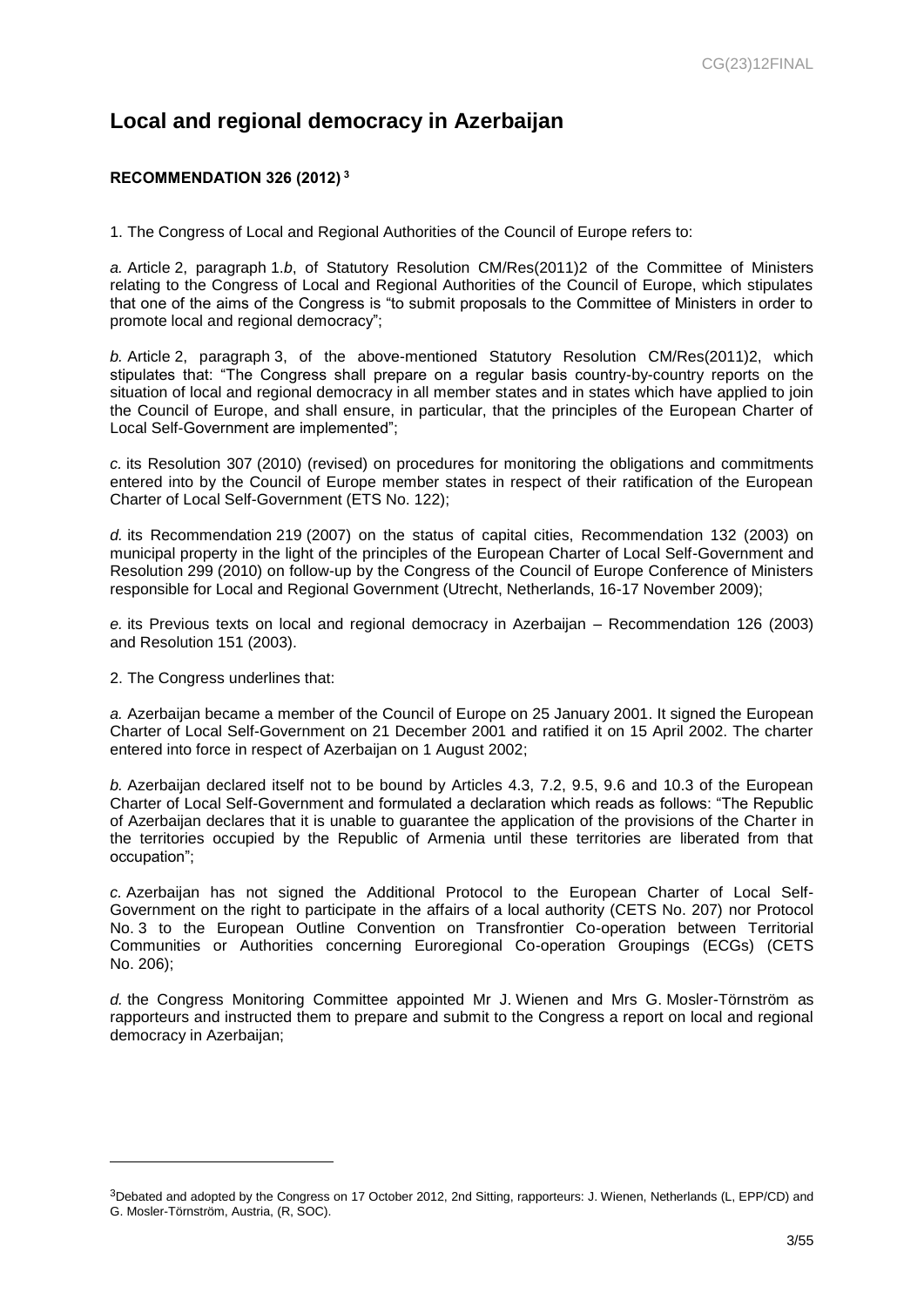*e.* the Congress would like to thank the Permanent Representation of Azerbaijan to the Council of Europe, the Azerbaijani authorities at central, regional and local level, the representatives of Azerbaijani non-governmental organisations (NGOs) specialised in local administration and all their other interlocutors for their valuable co-operation during the different stages of the monitoring procedure and for the information provided to the delegation, which ensured the smooth conduct of the visit.

3. The Congress notes with satisfaction:

*a.* the creation in 2006 of three national associations of municipalities (villages, towns and cities) to represent municipal interests at national level;

*b.* the signature of the European Outline Convention on Transfrontier Co-operation between Territorial Communities or Authorities (ETS No. 106);

*c.* the signature on 10 February 2010 of the decree by the President of Azerbaijan authorising the application of the law of the Azerbaijan Republic on "State registry and provision of municipalities with proper certificates", which provides that the State Land and Mapping Committee has to work out and submit maps of municipal lands to the body in charge of the State registry of municipalities by 1 January 2013.

4. The Congress deeply regrets that most of the recommendations addressed in 2003 to the national authorities have not been implemented; nor has a timeline been set to take them on board in the foreseeable future, making the following issues still highly relevant:

a. the insufficient and ambiguous definition of local-self-government<sup>4</sup> in the law on the status of municipalities (Articles 2 and 3 of the European Charter of Local Self-Government);

*b.* the parallelism in the local self-governance system, which according to the constitution is carried out by both local executive committees, which are State bodies, and municipalities which only have a very limited role (Articles 3 and 4 of the charter);

*c.* the subordination, in practice, of municipalities to local executive committees which are part of the State administration (Articles 3 and 4 of the charter);

*d.* the imprecise division of competences and responsibilities between municipalities and local executive committees (Article 4 of the charter);

*e.* the weak financial potential of municipalities due to low-level State transfers provided to them and the ineffectiveness of the tax collection mechanisms available to municipalities (Article 9 of the charter);

*f.* the lack of a procedure for consultation with municipalities and their national associations, in due time and in an appropriate way, in planning and decision making for all matters which concern them directly (Article 4.6 of the charter);

*g.* the gaps in the legislation governing the status and responsibilities of municipal servants on the one hand, and their rights and obligations on the other (Article 6 of the charter);

*h.* municipalities' lack of property and the slowness of property transfers from the State to municipalities, in particular as regards land;

*i.* the lack of clarity of the law on the status of municipalities, regarding the procedure of supervision of municipalities, and notably the local governments' obligation provided by Article 146-IV of the constitution, to report to the parliament about their own operations (Article 8 of the charter);

<sup>4</sup> . Article 1 of the law on the status of municipalities in Azerbaijan mentions that: "Local self-government in the Republic of Azerbaijan is a system of organizing citizens' activity" and Article 2.2 of this law defines the municipalities as "bodies created by the municipality and not included in the system of state in order to organize municipal service and with a view to resolve issues of local importance".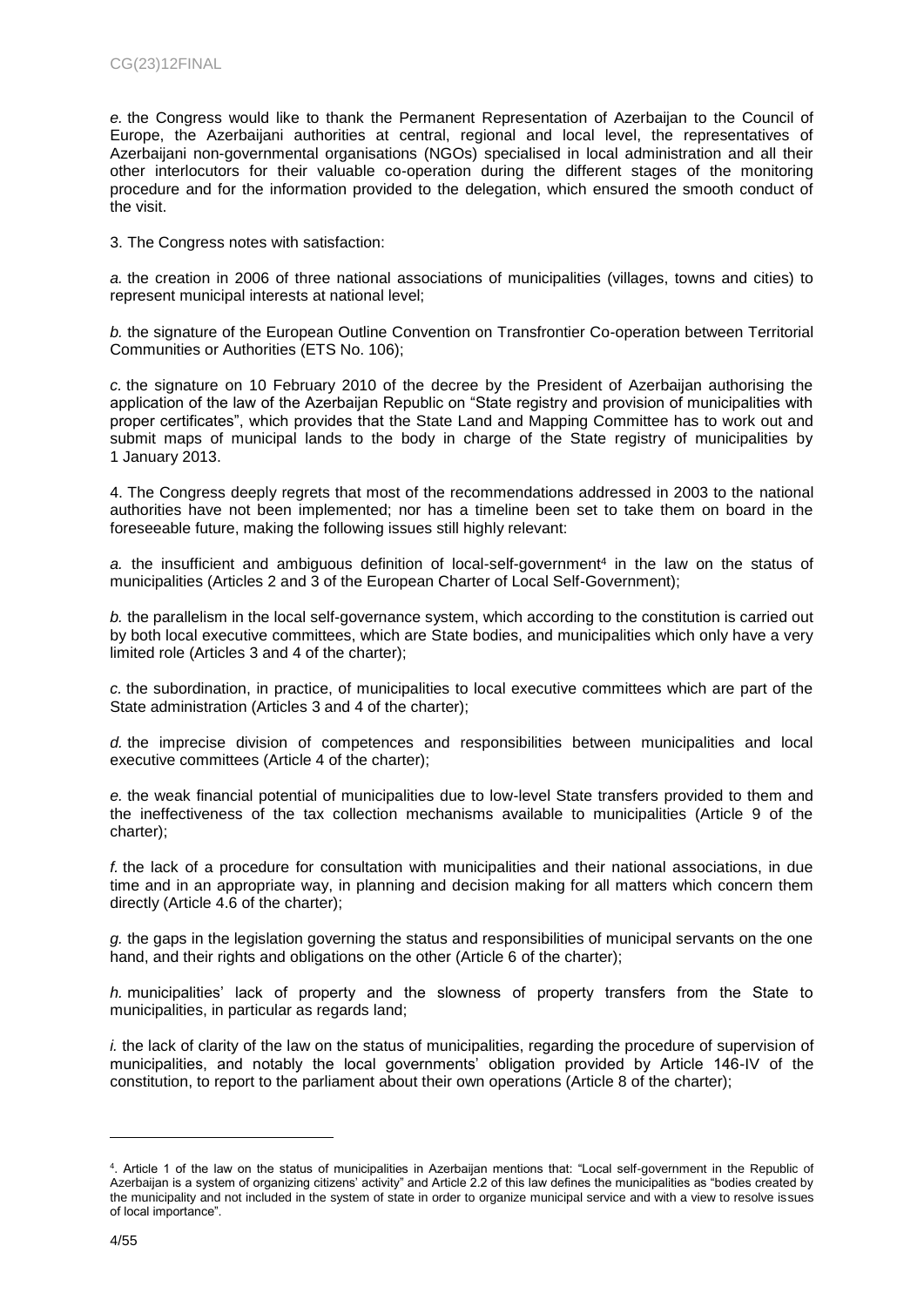*j.* the lack of consultation on the part of central authorities with representatives of the three national associations of municipalities in the decision-making process in the field of local self-government; these associations do not have any active role in practice to represent municipal interests at national level (Article 4.6 of the charter);

*k.* the fact that the capital city of Azerbaijan is not governed by an integrated local government body such as a democratically elected council, but by an executive authority, accountable only to the president, with no democratic control;

*l.* the legislative gap concerning the status of Baku, the capital city, although it is foreseen by the law of the Azerbaijan Republic on "territorial structure and administrative territorial division", namely by Article 5.9 thereof, which states that a law on Baku city must be adopted.

5. The Congress recommends that the Committee of Ministers invite the Azerbaijan authorities to:

*a.* review the law of the Republic of Azerbaijan on the status of municipalities with the aim of recognising municipalities as decentralised institutions exercising part of the overall functions of the State;

*b.* reconsider substantially and clarify the division of tasks and powers between parallel structures of local public administration, transferring the most important local public competences to democratically and politically accountable municipalities;

*c.* put an end to the subordination, in practice, of municipalities to local State committees, in order to allow municipalities to regulate and manage a substantial share of public affairs under their own responsibility and in the interest of the local population;

*d.* allocate sustainable financial resources to municipalities, commensurate with their competences, and ensure that municipalities can freely dispose of their resources within the scope of their powers;

*e.* distribute State transfers and special grants in a transparent and predictable manner, taking the interests of local governments into consideration;

*f.* improve the efficiency of the tax collection mechanism in municipalities and actively co-operate with municipalities, in order to better ensure adequately qualified personnel to implement these procedures;

*g.* create appropriate procedures of consultation with municipalities and the national associations which represent them, which take into account criteria of timeliness and appropriateness as provided by the European Charter of Local Self-Government, in the planning and decision-making processes for all matters which concern them directly;

*h.* ensure a high level of transparency in local government mergers by determining the strategic objectives and goals of any further municipal integration and discussing them with the municipalities concerned as well as with their associations, prior to any change of local government administrative borders;

*i.* raise the effectiveness of measures to launch capacity-building and proper training programmes for members of municipal staff, in order to improve the quality of their daily administrative work;

*j.* provide all municipalities with administrative buildings as quickly as possible, and finalise the issuing of property documents, especially those in the capital, in the light of Congress Recommendation 132 (2003) on municipal property and the principles of the European Charter of Local Self-Government;

*k.* clarify the legislation and determine the exact role of the administrative authorities which are empowered to exercise legal supervision over municipalities, thereby eliminating the uncertainty in the current legislation which contradicts the European Charter of Local Government;

*l.* abolish the obligation on local governments to report to parliament about their own operations and limit the supervisory authority of central government to the control of lawfulness of municipal acts;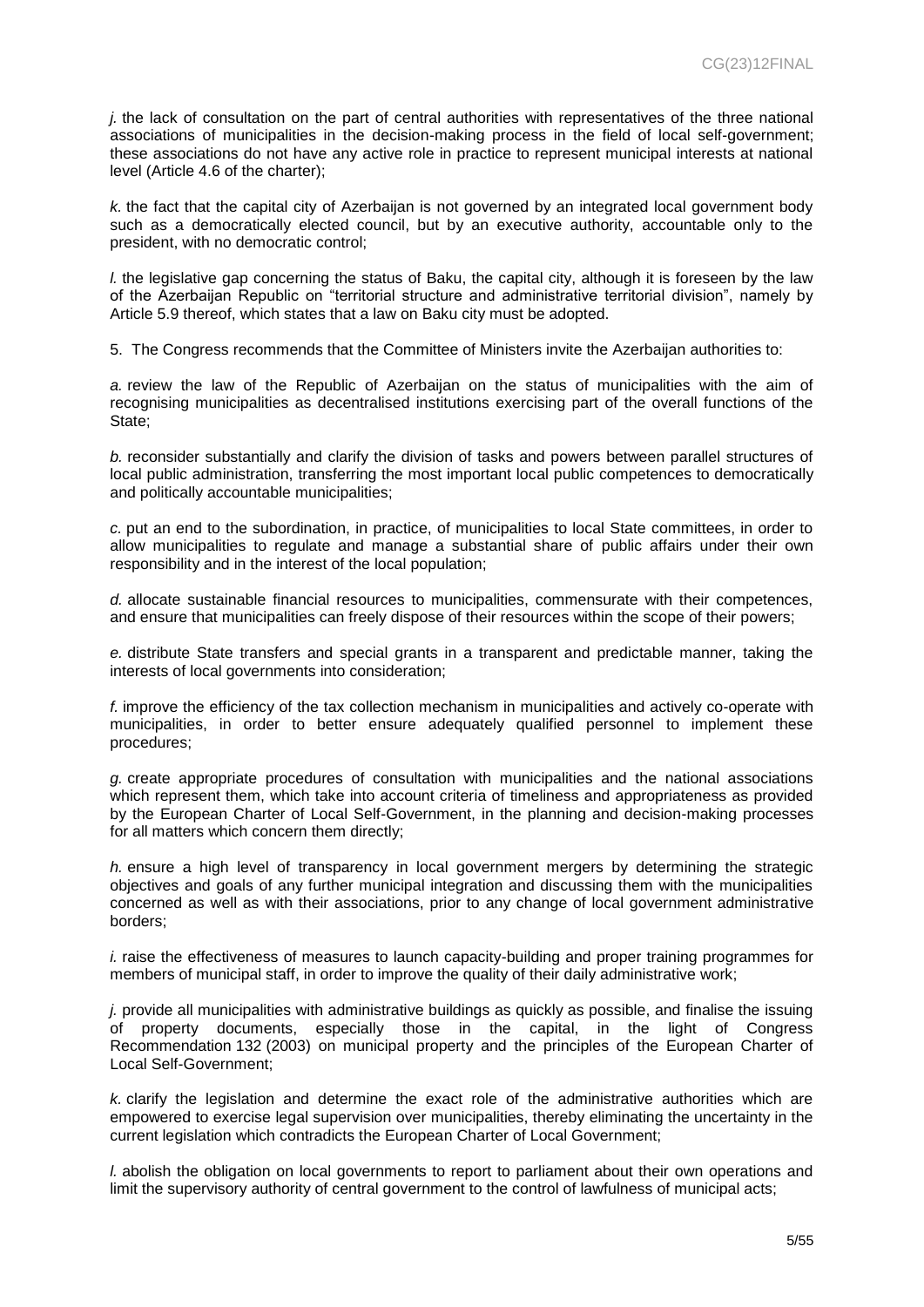*m.* involve or strengthen the involvement of representatives of the three national associations of local authorities (villages, towns and cities) in the decision-making processes related to local government in order to give them the possibility to represent the interests of municipalities at national level;

*n.* consider providing a system of democratic election for the local government of Baku city;

*o.* establish a law for Baku city as required by Article 5.9 of the law of the Azerbaijan Republic on "territorial structure and administrative territorial division" in the light of Congress Recommendation 219 (2007) on the status of capital cities and Recommendation 133 (2003) on management of capital cities.

6. The Congress invites the Committee of Ministers and the Parliamentary Assembly of the Council of Europe to take into consideration the present recommendation and the related Congress resolution on local and regional democracy in Azerbaijan, as well as the explanatory memorandum, in their own monitoring procedures and other activities related to this member State.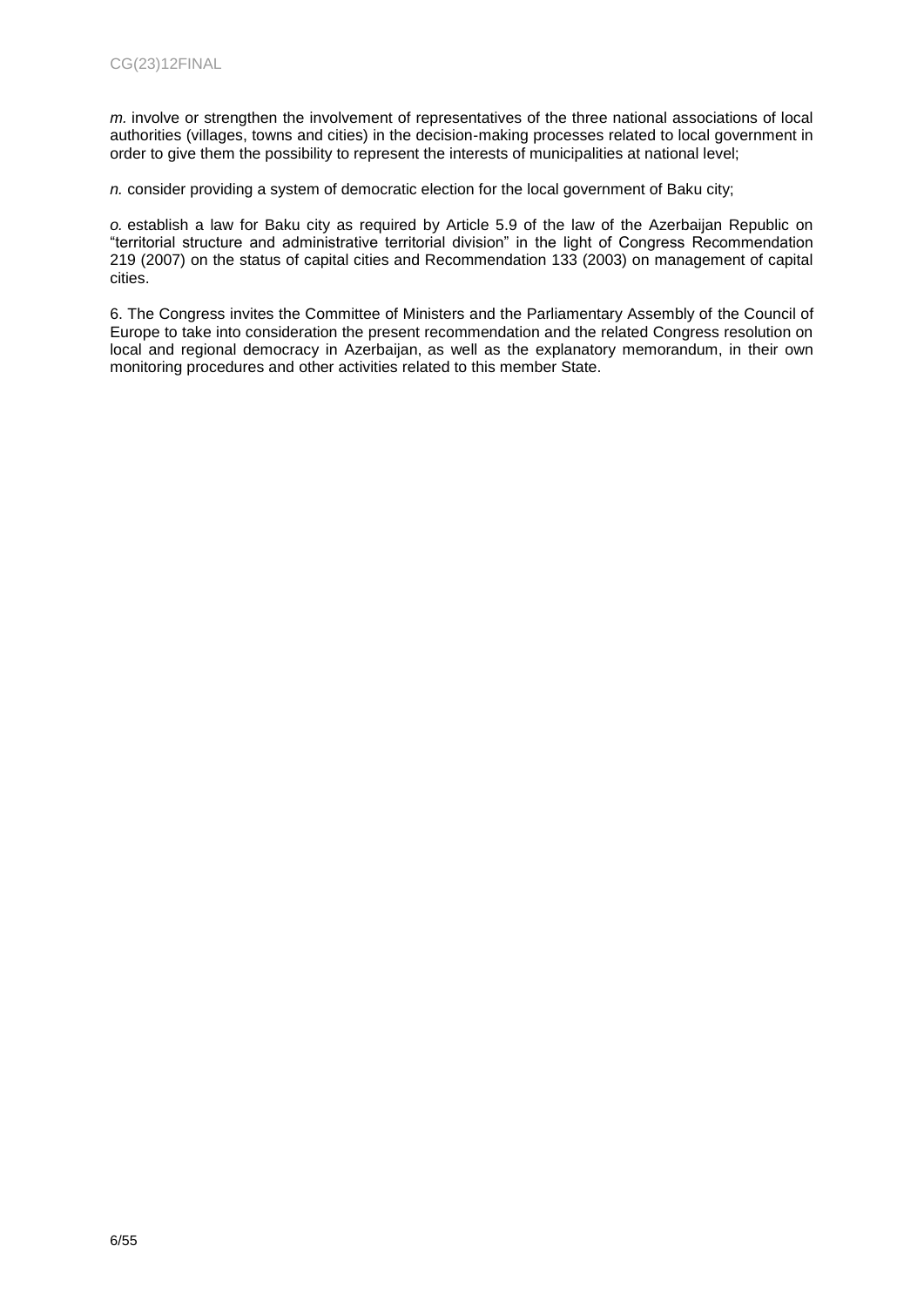# **Local and regional democracy in Azerbaijan**

## <span id="page-6-0"></span>**EXPLANATORY MEMORANDUM<sup>5</sup>**

## **Table of contents**

|                                                                                                 | 4.1. State administration and the municipal level of local self-government11                         |  |  |
|-------------------------------------------------------------------------------------------------|------------------------------------------------------------------------------------------------------|--|--|
|                                                                                                 |                                                                                                      |  |  |
|                                                                                                 |                                                                                                      |  |  |
|                                                                                                 |                                                                                                      |  |  |
|                                                                                                 |                                                                                                      |  |  |
|                                                                                                 | 6. The organisational structure and decision-making processes of local authorities17                 |  |  |
|                                                                                                 |                                                                                                      |  |  |
|                                                                                                 |                                                                                                      |  |  |
|                                                                                                 |                                                                                                      |  |  |
|                                                                                                 |                                                                                                      |  |  |
|                                                                                                 | 7.2.2. The use of municipal property, economic activities and other revenues 20                      |  |  |
|                                                                                                 |                                                                                                      |  |  |
|                                                                                                 | 8. Supervision of municipalities and the procedure for consultations between central government      |  |  |
|                                                                                                 |                                                                                                      |  |  |
|                                                                                                 |                                                                                                      |  |  |
|                                                                                                 | 8.2. Municipal associations and the consultation mechanism between central and local 23              |  |  |
|                                                                                                 |                                                                                                      |  |  |
|                                                                                                 |                                                                                                      |  |  |
|                                                                                                 |                                                                                                      |  |  |
|                                                                                                 |                                                                                                      |  |  |
|                                                                                                 | 12. Analysis of the situation of local democracy in the Republic of Azerbaijan in the light of the   |  |  |
|                                                                                                 |                                                                                                      |  |  |
| 12.1.                                                                                           |                                                                                                      |  |  |
| 12.2.                                                                                           |                                                                                                      |  |  |
| 12.3.                                                                                           |                                                                                                      |  |  |
| 12.4.                                                                                           | Administrative structures and the conditions of the free exercise of functions                       |  |  |
|                                                                                                 |                                                                                                      |  |  |
| 12.5.                                                                                           |                                                                                                      |  |  |
| 12.6.                                                                                           |                                                                                                      |  |  |
| 12.7.                                                                                           | Right to associate and legal protection of local governments (Articles 10 and 11) 31                 |  |  |
| 12.8.                                                                                           |                                                                                                      |  |  |
|                                                                                                 | 13. Conclusions - Analysis of the situation of local democracy and recommendations on an article-by- |  |  |
|                                                                                                 |                                                                                                      |  |  |
|                                                                                                 |                                                                                                      |  |  |
|                                                                                                 |                                                                                                      |  |  |
|                                                                                                 |                                                                                                      |  |  |
| Appendix 4 – Comments addressed by the Azerbaijanil Government to the rapporteurs in accordance |                                                                                                      |  |  |
|                                                                                                 |                                                                                                      |  |  |
|                                                                                                 |                                                                                                      |  |  |

<sup>5</sup> Adopted by the Monitoring Committee on 6 July 2012.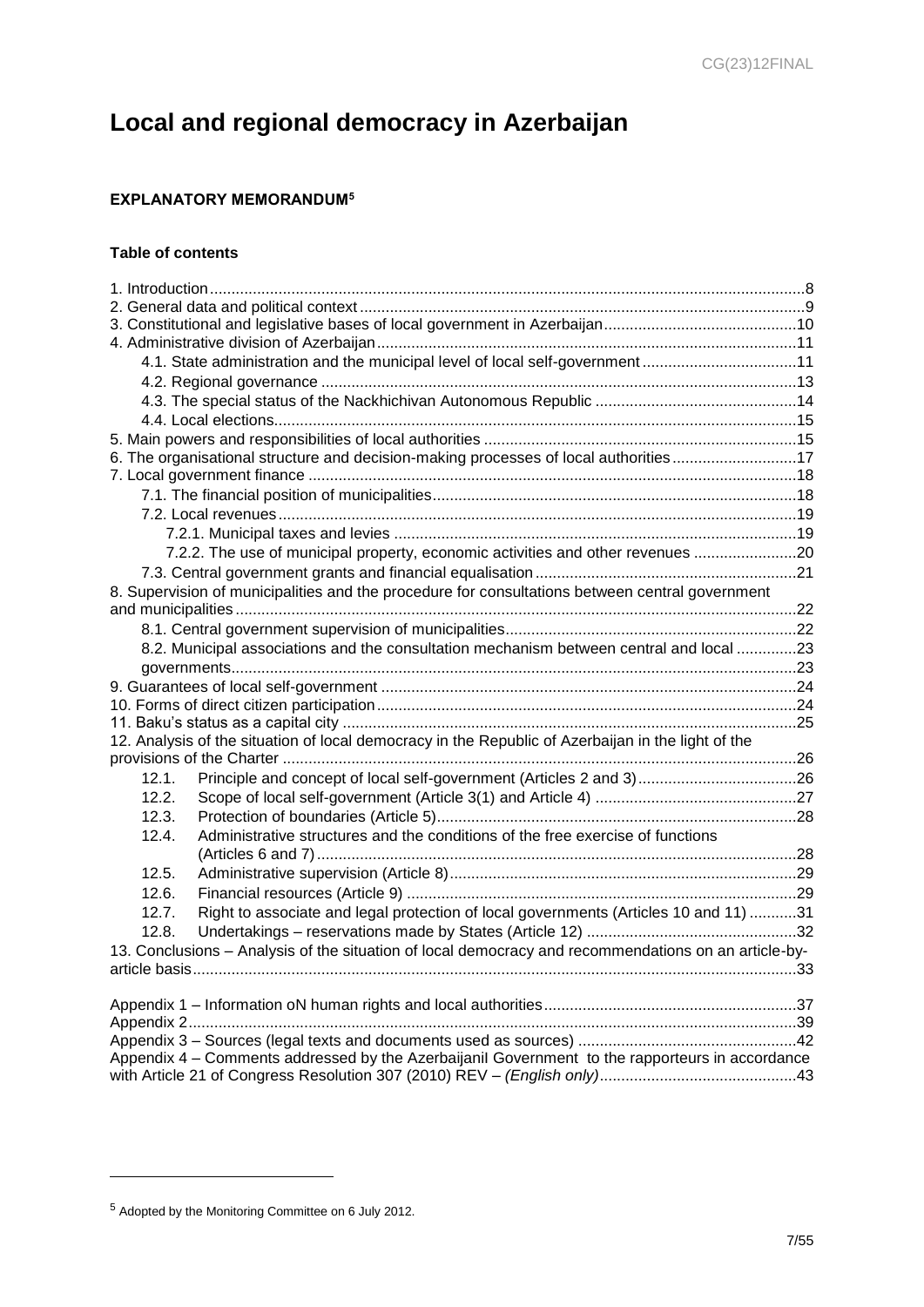## <span id="page-7-0"></span>**1. INTRODUCTION**

1. Pursuant to Article 2, paragraph 3 of Statutory Resolution (2011)2 of the Council of Europe Committee of Ministers, the Congress of Local and Regional Authorities (hereinafter referred to as "the Congress") regularly prepares reports on the state of local and regional democracy in all Council of Europe member states.

2. Azerbaijan signed the European Charter of Local Self-Government (ETS 122, hereinafter "the Charter") in December 2001, and ratified it by a law that entered into force on 1 August 2002. Azerbaijan declared itself not bound by Articles 4(3), 7(2), 9(5), 9(6) and 10(3) of the Charter. Moreover, it declared that "it is unable to guarantee the application of the provisions of the Charter in the territories occupied by the Republic of Armenia until these territories are liberated from that occupation".

3. Azerbaijan also signed and ratified:

*a.* on 1 January 2004, the European Outline Convention on Transfrontier Co-operation between Territorial Communities or Authorities (ETS No.106), which came into force in respect of Azerbaijan on 1 July 2004;

*b.* on 1 January 2004, the Additional Protocol to the European Outline Convention on Transfrontier Co-operation between Territorial Communities or Authorities (ETS No.159, which came into force in respect of Azerbaijan on 1 July 2004;

*c.* on 1 January 2004, Protocol No. 2 to the European Outline Convention on Transfrontier Cooperation between Territorial Communities or Authorities concerning interterritorial co-operation (ETS No.169, which came into force in respect of Azerbaijan on 1 July 2004.

4. Azerbaijan has not signed the Additional Protocol to the European Charter of Local Self-Government on the right to participate in the affairs of a local authority (CETS No. 207) and Protocol No. 3 to the European Outline Convention on Transfrontier Co-operation between Territorial Communities or Authorities concerning Euroregional Co-operation Groupings (ECGs) (CETS No. 206).

5. The Congress Monitoring Committee appointed Mr Jos WIENEN (The Netherlands, L, EPP/CD) and Mrs Gudrun MOSLER-TÖRNSTRÖM (Austria, R, SOC) as rapporteurs and instructed them to prepare and submit to the Congress a report on local and regional democracy in Azerbaijan,<sup>6</sup> in order to update the latest Resolution 151 and Recommendation 126 (2003).

6. A visit to Azerbaijan (Baku) took place from 2 to 5 April 2012. The delegation met officials and elected representatives of the various tiers of government as well as representatives of NGOs and associations (for further details, see the programme in appendix 1).

7. The co-rapporteurs wish to thank the Permanent Representative of the Republic of Azerbaijan to the Council of Europe, the Azerbaijani authorities at central, regional and local level, representatives of Azerbaijani NGOs working in the field of municipality development, and all their interlocutors for their valuable co-operation at the different stages of the monitoring procedure and for the information provided to the delegation, which ensured the smooth conduct of the visit.

8. This report has been prepared on the basis of the information and data collected during the monitoring visit and received from the national institutions and the Azerbaijani delegation to the Congress as well as from all other Azerbaijani counterparts during and after the visit.

<span id="page-7-1"></span><sup>&</sup>lt;sup>10</sup> The two co-rapporteurs were assisted by Professor Zoltán SZENTE, consultant, member of the Group of Independent Experts on the European Charter of Local Self-Government, and Ms Stéphanie POIREL, Secretary of the Monitoring Committee of the Congress.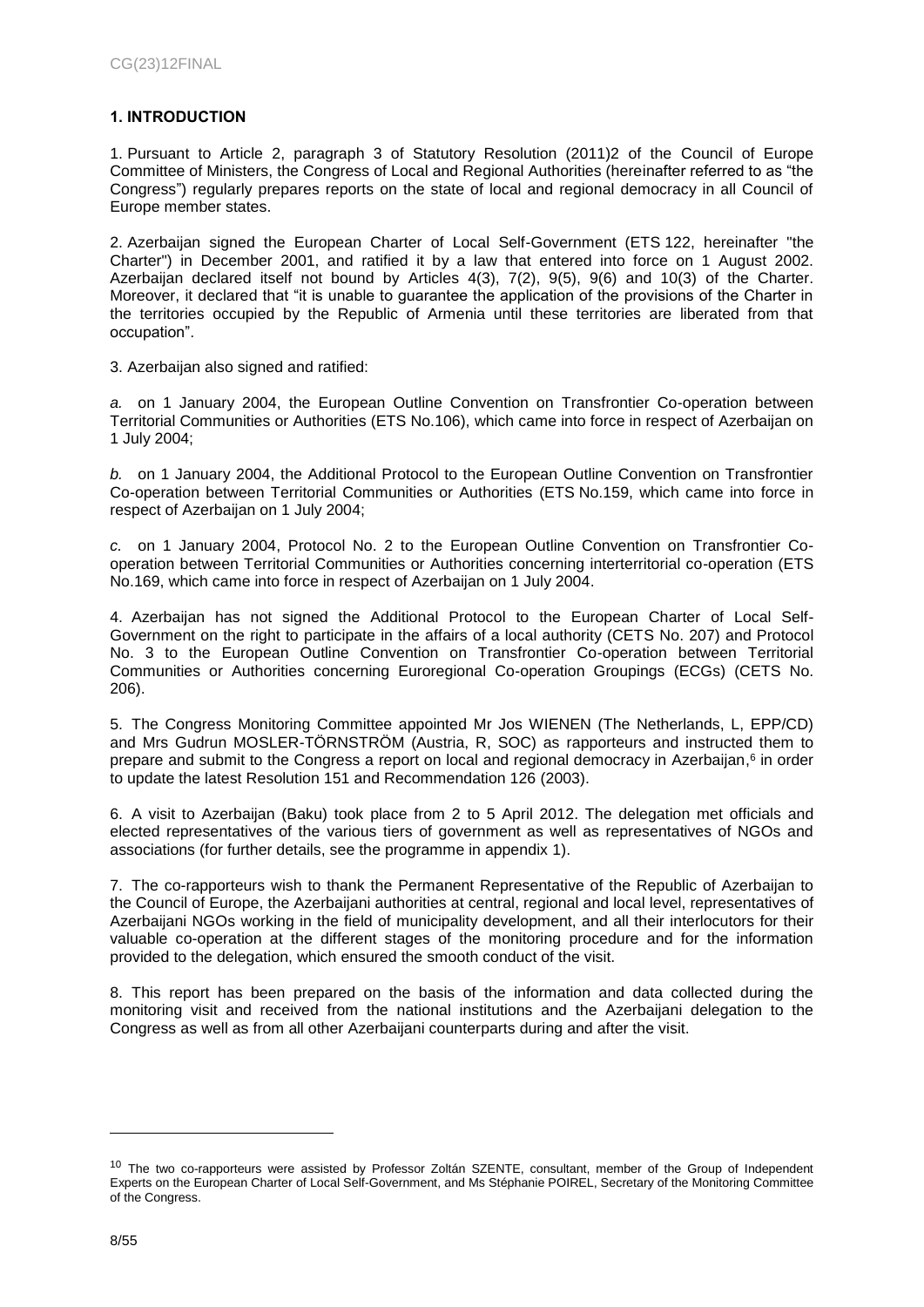#### **2. GENERAL DATA AND POLITICAL CONTEXT**

9. Azerbaijan is located in the South Caucasus and is bordered by Russia to the north, the Caspian Sea to the east, Iran to the south, Turkey, Georgia and Armenia to the west. The population of the country (2012<sup>7</sup> ) is 9,235 million. According to the last census of 2009 the largest ethnic group is the Azerbaijanis (91.6%), while the country's minorities are as follows: Lezghins 2.0%, Russians 1.3%, Armenians 1.45%, others 3.79%. The official state language is Azerbaijani, which is enshrined by the Constitution.

10. Azerbaijan declared its independence from the former Soviet Union on 30 August 1991. The official name of the country is the Republic of Azerbaijan (*Azərbaycan Respublikası*). The state Constitution was adopted in 1995, since when it has been modified twice, in 2002 and 2009 respectively.

11. Azerbaijan is a unitary state. According to Article 11 of the Constitution*:"*The territory of the Azerbaijan Republic is sole, inviolable and indivisible". Apart from the Nakhchivan Autonomous Republic, there are no other autonomous regions in Azerbaijan. As mentioned in Article 134 (I and II) of the Constitution, "(the) Nakhchivan Autonomous Republic is the autonomous state within the Azerbaijan Republic. The Nakhchivan Autonomous Republic is an integral part of the Azerbaijan Republic.".

12. The conflict of the Nagorno-Karabakh (*[Dağlıq Qarabağ](http://en.wiktionary.org/wiki/Da%C4%9Fl%C4%B1q_Qaraba%C4%9F)*) region after two decades remains a sensitive issue. The conflict in this region broke out in 1988, and a ceasefire was negotiated by Russia in 1994 and was ratified by Azerbaijan and Armenia. Since 1992, the OSCE's Minsk Group has been in charge of negotiating a political solution to the conflict in and around Nagorno-Karabakh. The Minsk Group is co-chaired by France, the Russian Federation and the United States. No solution to this conflict has been found to date.

13. Azerbaijan is a presidential republic. Although the Constitution declares that state power is based on the principle of separation of powers (Art. 7(III)), the President of Azerbaijan embodies the unity of the people and the continuity of Azerbaijan's statehood and is also the guarantor of the independence and territorial integrity of the state. Until 2008, the constitution allowed the re-election of the head of state only once, but that year the parliament approved a resolution abolishing the presidential term limits. Initially, the President could only run for two consecutive terms. The relevant constitutional amendment was submitted to a national referendum and was accepted. This measure is particularly important since the incumbent head of state, Mr Ilham Aliyev, who was firstly elected president in October 2003, and was re-elected in 2008, is the son of the former president, Mr Heydar Aliyev, who himself was elected to this position twice (the voter turnout was 79.18% in 1998, 71.23% in 2003 and 75.64% in 2008). According to domestic and international observers, $8$  none of the presidential elections met the international standards of free elections.

14. According to the constitution, the executive power is exercised by the President of the Azerbaijan Republic, who appoints and dismisses the members of the cabinet, which is politically accountable to him. The President submits the state budget to the parliament for approval. He approves state economic and social programmes, so that his decisions are of key importance for local developments and, in general, for local communities. The cabinet ministers are responsible for the implementation of the President's executive decisions.

15. The unicameral parliament (*Milli Majlis*) is the legislative power and all its 125 deputies are elected in single-member constituencies. The Government party has an absolute majority in the National Assembly, while most other deputies are formally independent MPs. The two major opposition parties, the Azerbaijan Popular Front (AXCP) and the Equality Party (Musavat), have not had any representatives in the parliament since the last general elections in 2010. Most seats (73 of the 125) were won by the ruling party, the New Azerbaijan Party (*Yeni Azərbaycan Partiyası*). There were elected 48 formally independent candidates but the majority of them are loyal to the government. The

<sup>7</sup> The State Statistical Committee of the Republic of Azerbaijan, [http://www.azstat.org/publications/azfigures/2012/en/004en.shtml#t4\\_1](http://www.azstat.org/publications/azfigures/2012/en/004en.shtml#t4_1)

<sup>8</sup> OSCE/ODIHR Election Observation Mission, Final Report, Warsaw, 25 January 2011, PACE Observation of the parliamentary elections in Azerbaijan (7 November 2010) , Doc. 12475/24 January 2011.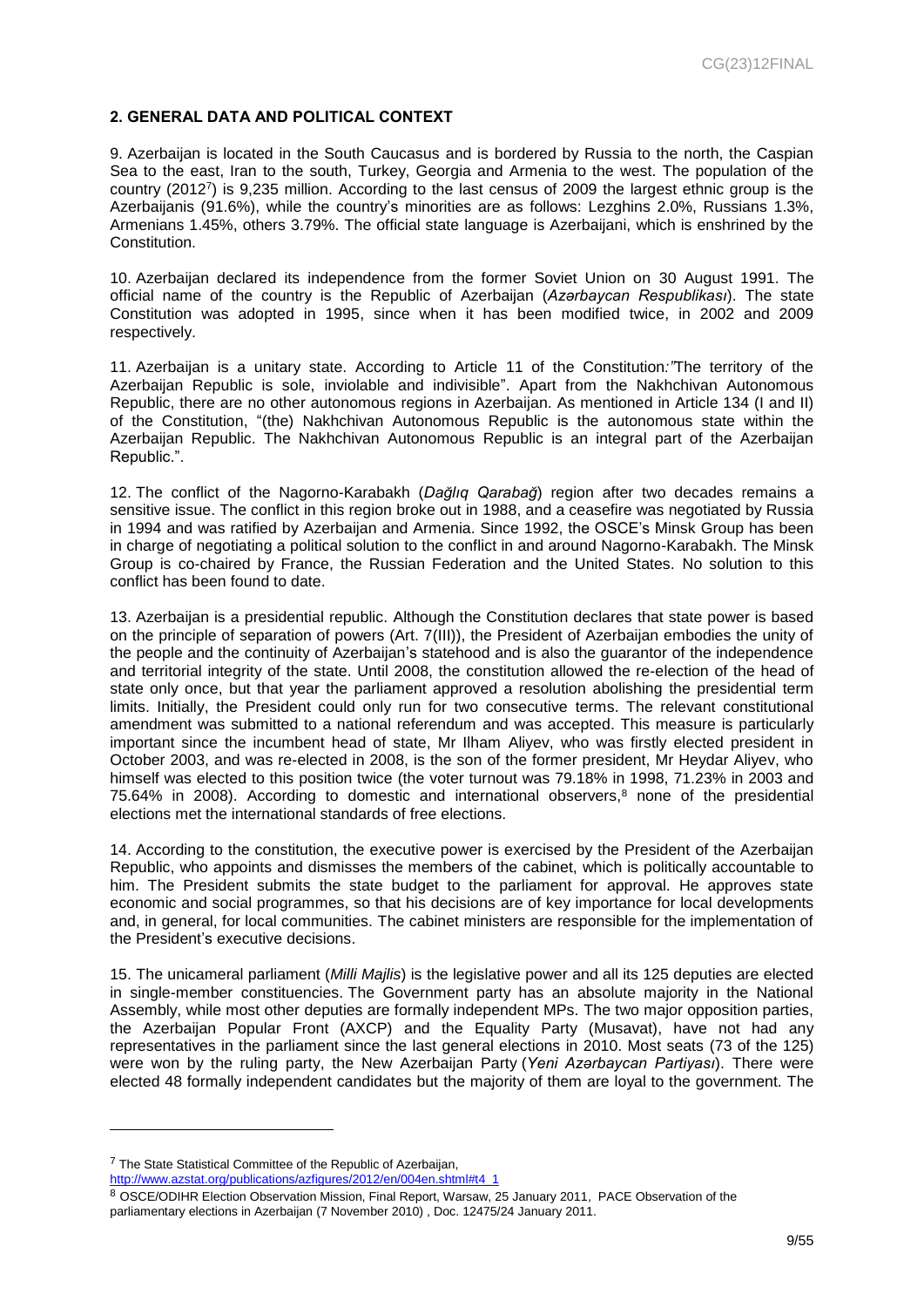turnout at the last parliamentary election was 50.1% of the total of 4.9 million people eligible to vote. It was 42.2% in 2005, and 71.33% in 2000.

16. According to the constitution, the judicial power is exercised by courts and the Constitutional Court. The basic law provides the usual guarantees of judicial independence and enshrines the principle of a fair trial. The Constitutional Court consists of nine judges appointed on the recommendation of the President by the *Milli Majlis.* The Court examines the compatibility of laws, regulations and other normative legal acts with the Constitution and other laws, and provides interpretation of the Constitution and laws.

#### <span id="page-9-0"></span>**3. CONSTITUTIONAL AND LEGISLATIVE BASES OF LOCAL GOVERNMENT IN AZERBAIJAN**

17. The Constitution of Azerbaijan (*Azərbaycan konstitusiyası*) recognises local self-government in Section 4 (which includes Chapter IX on "Municipalities"), which contains provisions on the organisation and scope of responsibility of municipalities and on guarantees of their independence. A separate chapter (Chapter VIII) is devoted to the Nakhchivan Autonomous Republic and comprises provisions on its constitutional status, its highest authorities and the division of powers between them.

18. According to Article 124 and Chapter IX of the Constitution, local government<sup>9</sup> is carried out by both local executive authorities and state bodies and municipalities.<sup>10</sup> Local executive bodies are run by chief executives who are appointed and dismissed by the President of Azerbaijan, who also determines the powers of these bodies. Members of municipal councils are directly elected by the citizens, but the chairs of these councils are elected by the council members (indirect election).

19. According to Article 1 of the Law on the Status of Municipalities "local self-government in the Republic of Azerbaijan is a system of managing the citizens' activity that grants to its citizens the ability to resolve important local issues independently and freely (…)". According to the Article 2(2), municipalities are constituted by bodies that are established by municipalities to deal with local issues within their powers and are not part of the system of state bodies.

20. The Constitution does not define local self-government and merely refers to it as being "carried out by municipalities", which are elected bodies (Art. 142(I) and (II)). In particular, it does not regulate local self-government in Section 3 on "State power", which implies that municipalities are not included among the public authorities exercising state power. It does not define municipalities as institutions forming part of the overall public administration. Accordingly, the relevant provisions do not include the main components of the Charter's definition of local self-government since they enshrine neither the right of local authorities to regulate and manage local public affairs nor the concept of the interest of the local population.

21. The Law on the Status of Municipalities of the Republic of Azerbaijan (Art.1) also defines local selfgovernment as being outside the state organisation system, characterising it as "a system of organising citizen's activity"", even though the definition refers to the function of local self-government "to resolve important local issues", and "to implement some state functions", or to the "interests of the local population" (section 1). However, this law does not ensure that these "important local issues" are resolved by the municipalities by employing their public powers. At the same time, some elements of the legal status of municipalities look like features of a real institution of state power. For example, municipalities are elected bodies, their internal organisation is determined by law and they have a specific territory that is also approved by law. Moreover, some taxes determined by law are paid to them and, referring more explicitly to their public powers, the constitution allows municipalities to enact local by laws which are "binding on citizens living in" their territory (Art. 150). Nevertheless, as mentioned above, the Law does not recognise local governments as parts of the state, declaring that "municipalities and their bodies shall not be included in the system of state bodies" (Article 14(4).

<sup>9</sup> According to the administrative terminology used in Azerbaijan, the "bodies exercising executive power" are "authorities" rather than local governments (or municipalities). Although "local authority" is a generally accepted concept in the technical language used in the bodies of the Council of Europe for local governments, this term is not employed in this report for municipalities in order to avoid any misunderstanding. The term "local executive authorities" is applied by this report to the local units of state administration and not to the municipalities.

<sup>&</sup>lt;sup>10</sup> See the Opinion of the Committee of Regions 2011/C 104/04 on "Local and regional government in Azerbaijan and the development cooperation between Azerbaijan and the EU" on the point 6 "Notices two parallel systems of governance at the local level in Azerbaijan. ..."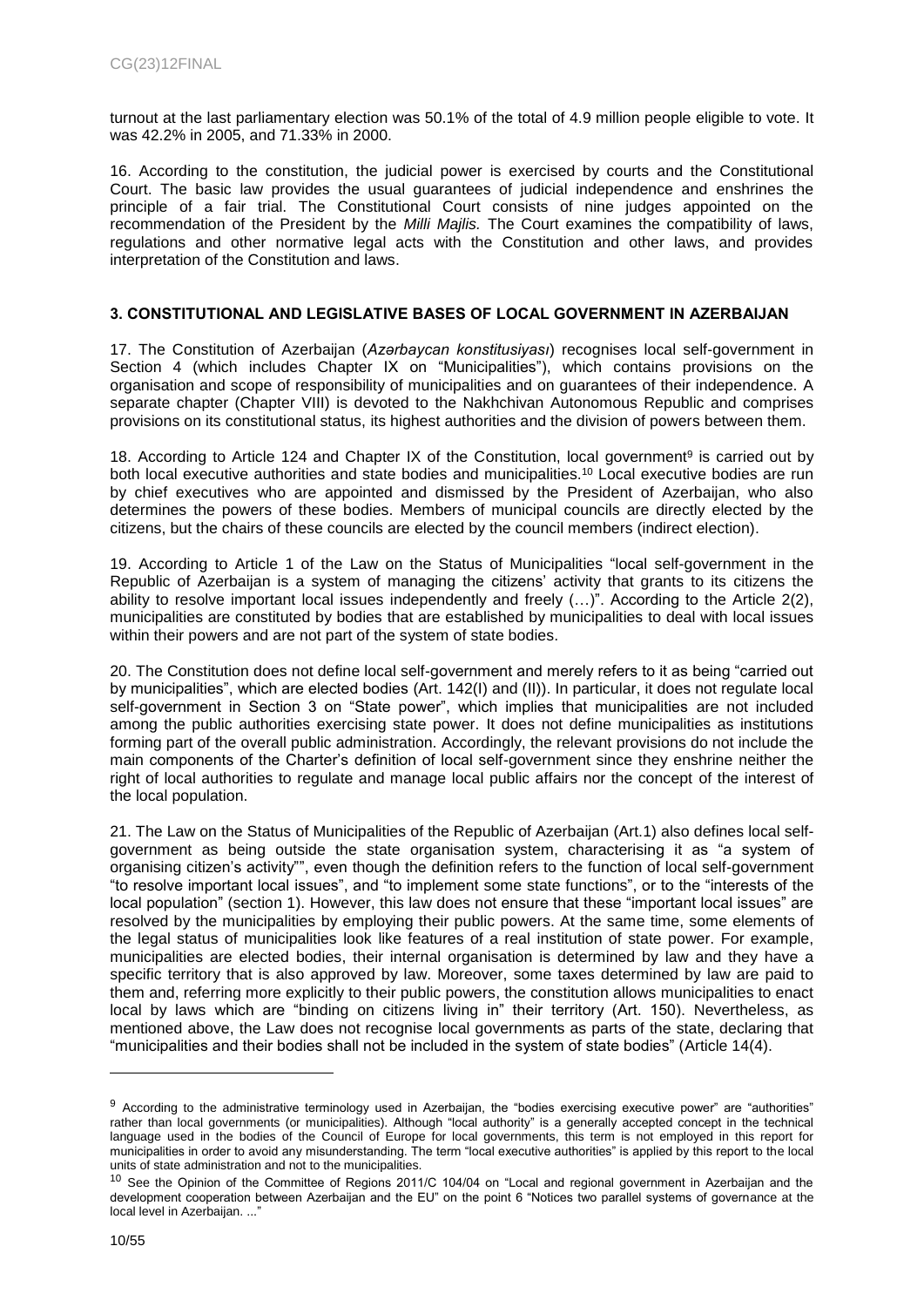22. The ambiguous and inadequate definition of local self-government has been repeatedly criticised by various Council of Europe bodies. For example:

− Resolution 1305 (2002) of the Parliamentary Assembly on the honouring of obligations and commitments by Azerbaijan already expressed the Assembly's regrets concerning the absence of progress in the development of local self-government in Azerbaijan, calling upon the Azerbaijani authorities "to proceed with adapting their legislation to the principles of the European Charter of Local Self-Government as well as to define and implement a genuine decentralisation strategy"

− Recommendation 126 (2003)1 on local and regional democracy in Azerbaijan drew attention to the need to make considerable efforts to bring the legal definition of local government into line with the requirements of Articles 2 and 3 of the Charter, making concrete proposals for their implementation;

− the Venice Commission, in its Opinion on the Draft Amendments to the Constitution of the Republic of Azerbaijan (CDL-AD(2009)010) stated that the new Article 146(I) of the Constitution "(did) not seem sufficient to ensure that local self-governments will be able to regulate and manage a 'substantial share of public affairs' under their own responsibility".

23. Despite all these conclusions and recommendations made by the Council of Europe, the authorities of Azerbaijan have not revised the relevant provisions of the Constitution and the Law on the Status of Municipalities. In the meetings with the delegation, no indications were provided about their possible intentions or processes to consider and implement recommendations made in 2003.

24. While the Law on the Status of Municipalities has a key role in regulating local governments, some 30 other laws relate to their operation, such as the Law on Municipal Services, the "Model Municipal Charter", and laws on the "Transfer of Assets to Municipalities", on the "Municipal Territory and Lands", on the "Basis for the Finances of a Municipality", on the "Standing and Other Committees of a Municipality", on the "Status of Municipal Councillors", etc. There are also other laws that affect the activities of municipalities, such as laws on urban development, the real-estate market, protected natural areas and assets, etc. It should be noted that most of them have not changed much in the past few years.

25. It should also be noted that some important issues for municipalities are not regulated. For example, the Congress delegation did not find any detailed rules relating to the forms and methods of central government supervision of municipalities, criteria for allocating central government grants to municipalities, the legal guarantee of the right of municipalities and their associations freely to join international associations, etc.

#### <span id="page-10-0"></span>**4. ADMINISTRATIVE DIVISION OF AZERBAIJAN**

#### <span id="page-10-1"></span>**4.1. State administration and the municipal level of local self-government**

26. As mentioned above, the Constitution declares the Republic of Azerbaijan to be a unitary state. Only the Nakhchivan Autonomous Republic has a special legal-administrative status within the country (see 4.2).

27. The Constitution does not contain explicit provisions on regional or local public administration, and only Article 124 on local bodies with executive powers seems relevant here. According to this article, executive power is exercised by the heads of local executive bodies. The scope of responsibility of these bodies is determined by the President of Azerbaijan, who also appoints the heads of these bodies. The most important legal instrument defining the scope of activities, organisational structure and powers of local executive authorities was approved by the President in the same year as local self-governments were established in Azerbaijan (1999). The president's key position in determining the tasks and responsibilities of the executive authorities makes for a curious legal situation because it is unclear how law-making powers are divided between the parliament and the president when it comes to defining the powers and duties of public authorities in the field of overall public administration.

28. According to the national authorities: "there is only one administrative region in Azerbaijan, namely the Nakhchivan Autonomous Republic. The creation of other administrative regions is not envisaged". The state administration is a centralised system under the president, in whom the entire executive power is vested. It is divided into the Nakhchivan Autonomous Republic, an autonomous region in the Republic of Azerbaijan, 65 districts (rayons), 69 cities [\(şəhər\)](http://en.wikipedia.org/w/index.php?title=%C5%9E%C9%99h%C9%99r&action=edit&redlink=1), 13 city districts, 130 urban villages and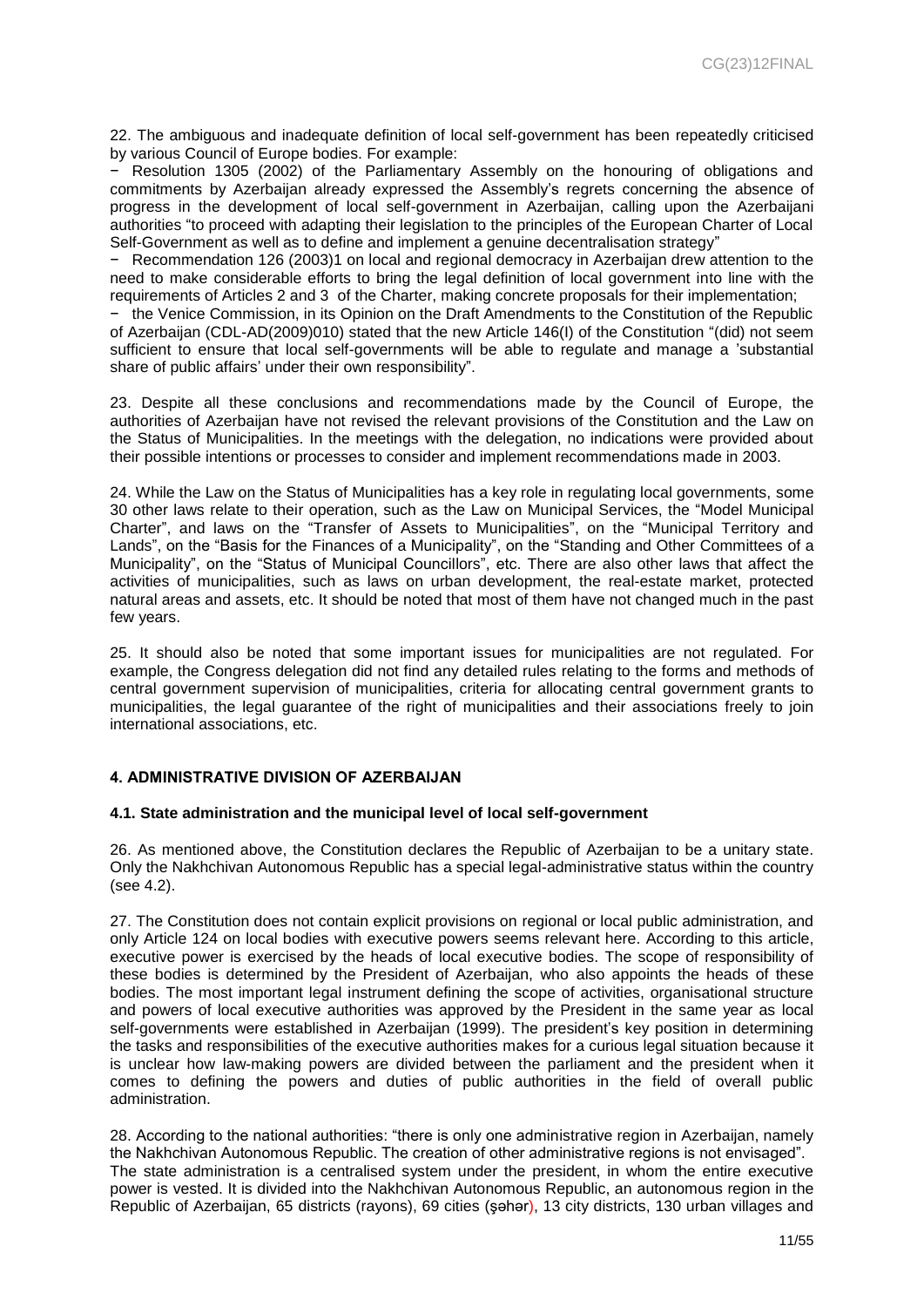4354 villages<sup>11</sup> According to the State Statistical Committee the territorial units of Azerbaijan are 66 districts, 77 towns, 13 city districts, 257 settlements, and 4261 rural settlements.<sup>12</sup>

29. The capital city, Baku *(Bakı)* is divided into 11 administrative districts (*rayons*), (Binagadi, Khazar (former Azizbekov), Khatayi, Garadagh, Narimanov, Nasimi, Nizami, Sabunchi, Sabayil, Surakhany and Yasamal), 5 urban settlements and 52 small municipalities. Among the Council of Europe member states, Azerbaijan is the only one with a capital city governed by an unelected managing body and not by an elected municipal government. Despite the fact that the first monitoring report on the situation of local and regional democracy in Azerbaijan proposed the establishment of a unified and democratically elected municipal government for Baku in 2003 and some other Council of Europe bodies recommended the same, no progress has taken place on this issue. Indeed, the Congress delegation was informed that senior officials of the Baku executive authority and the central government reject this idea for various reasons. For example, they referred to the president's exclusive power to determine the tasks of executive authorities, which means that the parliament does not have the power to take responsibilities away from the Baku executive authority. The rapporteurs therefore wonder whether this situation complies with European democratic standards.

30. Some interlocutors told the rapporteurs that the special situation of Baku does not make it possible to transform the administrative system of the capital city. The Congress delegation was informed that the central authorities are considering (only) setting up a co-ordination committee with the participation of representatives of municipalities in the Baku area (see section XI below on the status of Baku). The rapporteurs call to mind that Article 5.9 of the law of the Azerbaijan Republic on territorial structure and administrative territorial division states that a law on Baku city must be adopted.

31. However, the capital city is not governed by a democratically elected municipal government accountable to its population. In addition, the division of powers and duties between the various players is not entirely clear. While road maintenance, for example, generally falls within the scope of responsibility of the Ministry of Transport, the executive authority of Baku is in charge of major roads in the capital, and presidential decrees provide for the repair of roads. In some cases, functions are shifted between the municipalities and the Baku executive. For example, responsibility for waste disposal was delegated to the municipalities for a few years until the executive authority took it back.

32. The legislation of Azerbaijan provides for the merger of municipalities based on the voluntary principle. The government has twice introduced changes to the legislation on "Joint activities and the merger, separation and abolition of municipalities" and simplified the procedure in order to encourage voluntary mergers. The delegation was informed that, although the government initially chose to apply the voluntary principle to mergers of municipalities, it was forced to move to merging them by administrative means given the failure of the voluntary mechanism. As a consequence of the informal instructions that municipalities received, "voluntary" hearings were held to take a decision on a merger with other municipalities.

33. After the decisions were made at hearings, those that wished to merge applied to the parliament, which adopted relevant laws<sup>13</sup> to reduce the number of municipalities *(belediyye)* from 2757 to 1718. Around 1044 municipalities were abolished and 5 new ones formed, which means a net reduction by 1039, or 38%. As local experts explain, one municipality may have 2, 3 or 4 villages, and the big villages may have 1 or 2 municipalities.

34. The mergers took place among the village municipalities and covered a large part of the administrative territory of Azerbaijan. No mergers were carried out in the large cities, such as Ganja, Sumgayit, Shirvan, Mingachevir and Naftalan, and the municipalities of Absheron, Agdam, Gabala and Agstafa were not affected. The biggest reduction in the number of municipalities was in northern and southern areas of the country. In the northern districts of Guba, Gusar and Devechi, the number of municipalities decreased from 277 to 122 and in the southern districts (Astara, Masalli, Lenkoran and Lerik) from 381 to 147.

<sup>11</sup> Source: website of the President of Azerbaijan[: http://president.az/index\\_en.jsp?mod=article&article=3263&catalog=22 -](http://president.az/index_en.jsp?mod=article&article=3263&catalog=22#2) 2

<sup>&</sup>lt;sup>12</sup> Source: the State Statistical Committee of the Republic of Azerbaijan,

http://www.azstat.org/statinfo/demoqraphic/en/AP\_/AP\_1.shtml

<sup>&</sup>lt;sup>13</sup> Law on the "Creation of new municipalities through the merging of municipalities" and Law on the "Creation of new municipalities through the merging of municipalities in the Nakhchivan Autonomous Republic".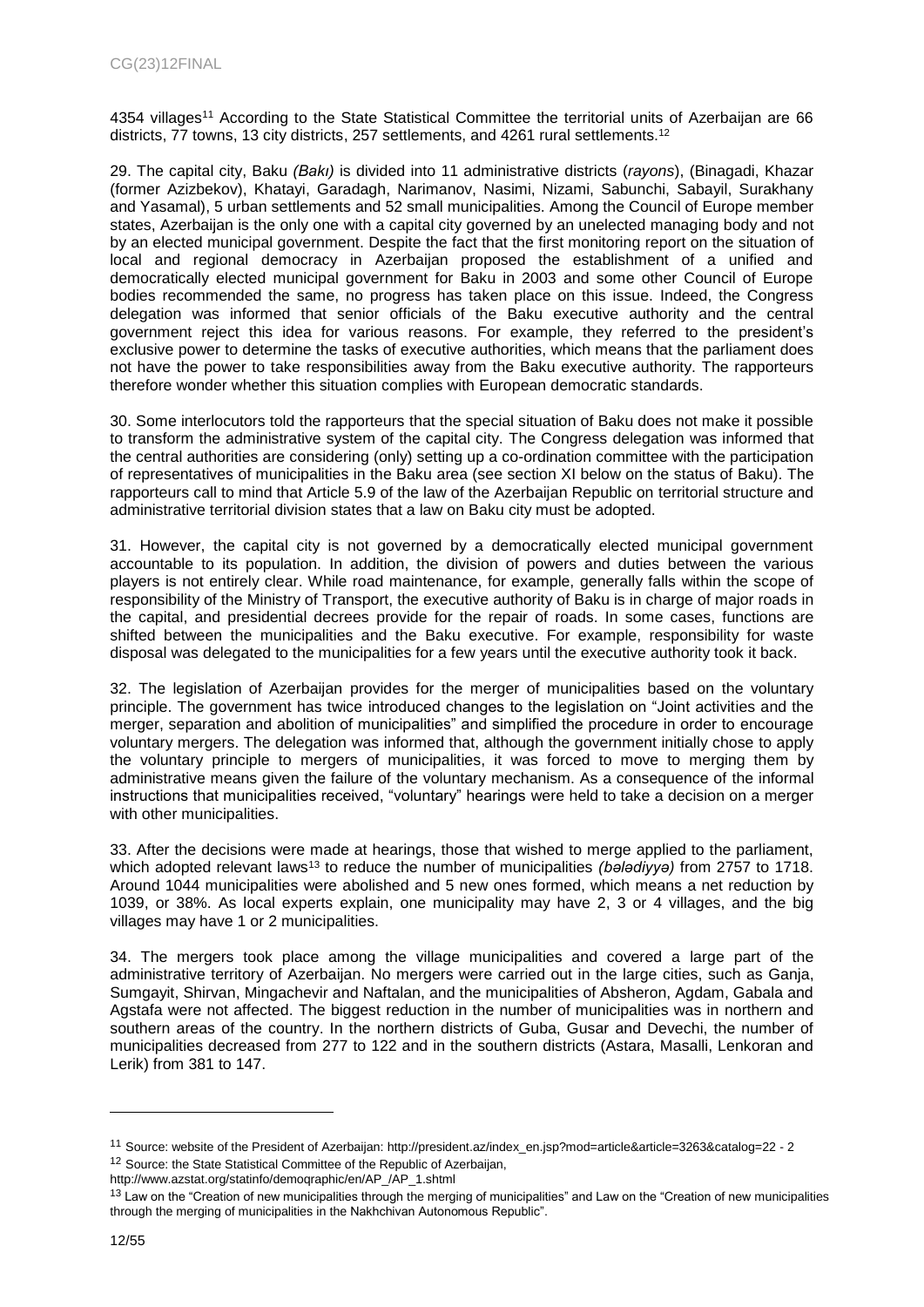35. In their comments sent to the rapporteurs, the Azerbaijani's authorities indicated that on the contrary the "Adoption in 2008 of the law considerably simplified the procedure of merger of municipalities and opened real opportunities for more reasonable realisation of initiative of merger of municipalities. In 2009 local population entitled to voting gathered together and proposed an initiative for merger of municipalities. As a result, by initiative of the chairs of municipalities, 2,401 meetings with participation of more than 401,000 citizens entitled to vote were held in 1,960 residential places of 1,570 municipalities in 46 cities and regions, and decisions on merger were taken."

36. Every municipality is a system of managing the citizens' lives. Section 2 of the above-mentioned Law on the Status of Municipalities states that "municipalities are forms of local self-government within a territory defined by the law" (see paragraphs 18 and 19 above). Each municipality has a directly elected council, and there are over 22,000 elected local councillors in all, except for the largest cities, Baku, Ganja, Sumgayit and Shirvan, which are made up of a number of small municipalities. Only Baku, the capital, and Ganja, the second largest city, are divided into districts, which are local executive authorities subordinate to the city executive.

37. Local government boundaries are determined by the Law on Municipal Territories and Lands. According to the Law on the Status of Municipalities, the determination of or changes to municipal boundaries and the determination of and changes to municipal boundaries after municipalities have been established, consolidated, separated, re-established or abolished, are laid down by law, taking into consideration their socio-economic situation, historical and other local conditions and the opinions of the relevant territory's population. All municipalities in the Republic of Azerbaijan have to be included in the State register of municipalities controlled by the parliament and are entitled to the relevant certification.

38. It should be noted here that some studies on the situation of local democracy in Azerbaijan refer to the law on "Joint Activity, Association, Division and Termination of Municipalities" as containing some relevant provisions on the dismissal of existing elected bodies (and calling for new elections), but the Congress delegation did not have access to that law in English.

39. There is no formal hierarchical relationship between the municipalities and the respective local executive bodies,<sup>14</sup> even though administrative territories frequently overlap. Nonetheless, many experts and stakeholders interviewed by the Congress delegation reported on the informal influence of the executive authorities over municipalities. As the delegation was clearly told by the Mayor: "*local governments cannot take a breath without the approval of the executive body"*. Some sources refer to the practice whereby local executive authorities ask municipalities to report on a regular basis on the sale of land and on their financial situation, without there being any legal basis for this. The alleged informal influence is rooted in the unbalanced powers and abilities of these bodies (in favour of local executive bodies).

40. Nevertheless, the relationship between the municipalities and the local executive authorities is unclear: although the Congress delegation heard about some co-ordination committees consisting of representatives of the municipalities concerned, the local executive bodies and representatives of Sumgayit and of the members of the Mardakan municipal council said that they had no direct permanent connection with the respective local executive authority.

#### <span id="page-12-0"></span>**4.2. Regional governance**

41. In Azerbaijan, there are no regional governments. All regional public authority is exercised at the central level, and/or by the district authorities of the state administration. In such a highly centralised system, the mere existence of administrative districts might appear to be an obstacle to any democratic regionalisation process. Nevertheless, the traditional centralism of the country and the weakness of the existing local government system are probably the most significant obstacles to the establishment of an effective territorial tier of government based on democratic elections. In the absence of territorial government, the fulfilment of regional tasks and functions suffers from a democratic deficit, since no effective control can be exercised by the citizens over these processes.

<sup>&</sup>lt;sup>14</sup> See above para.18-19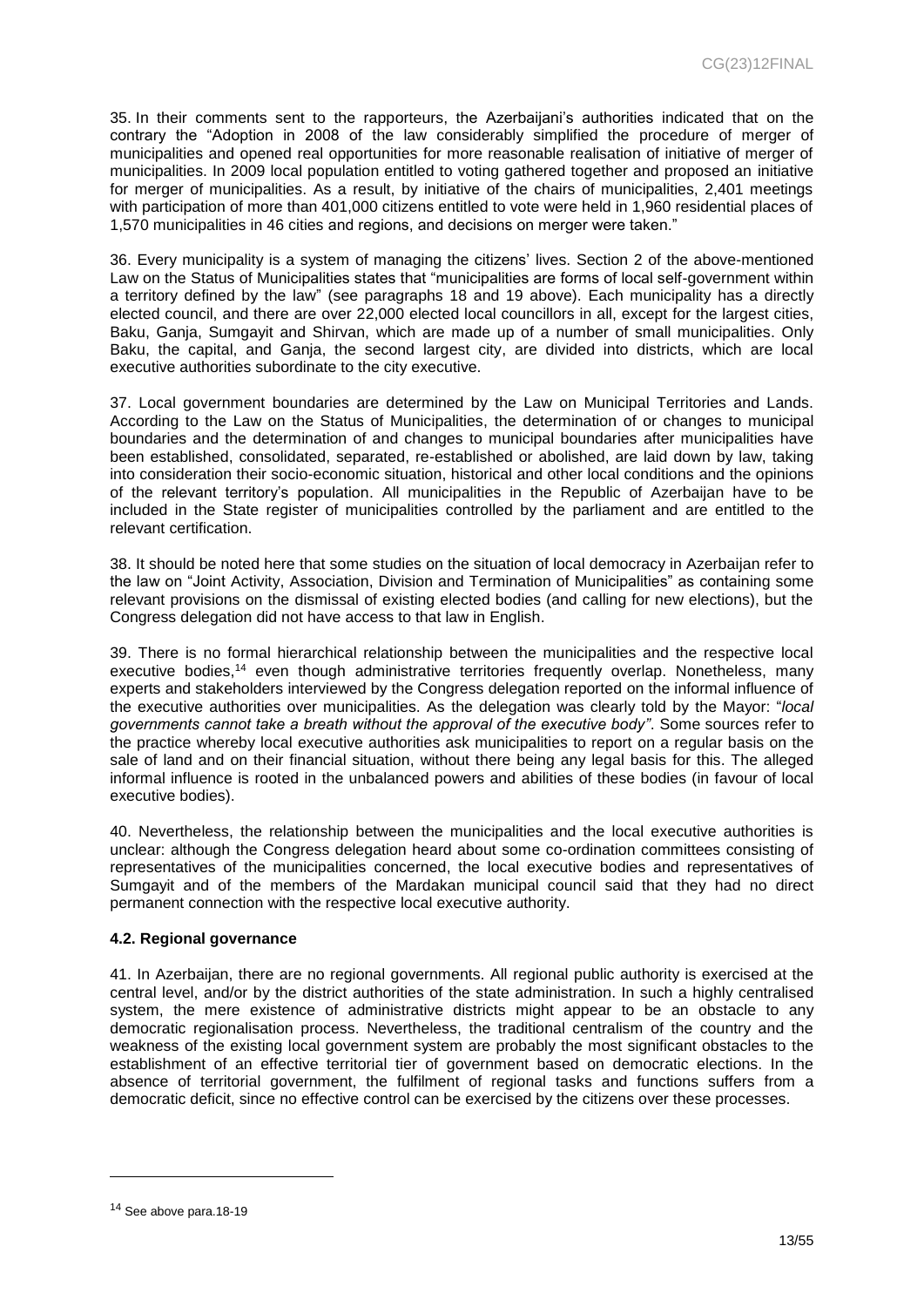42. The need for regional (or any second-tier) governance can be demonstrated by the country's process of economic regionalisation, 10 economic regions having been formed since the previous monitoring report. This being said, the delegation was told that there is no particular will towards more regionalisation in Azerbaijan (cf.para 28).

#### <span id="page-13-0"></span>**4.3. The special status of the Nackhichivan Autonomous Republic**

43. The Nakhchivan Autonomous Republic is surrounded by Armenia, Iran and Turkey. Basically, the geographical location justifies the special legal-administrative status of Nakhchivan as an autonomous republic in Azerbaijan.

44. The constitutional or legal status of the Nakhchivan Autonomous Republic is determined by the Constitution of the Republic of Azerbaijan (adopted by referendum in 1995, Chapter VIII), by the Constitution of the Nakhchivan Autonomous Republic<sup>15</sup> and by two international treaties (Moscow and Kars, respectively signed on 16 March and 13 October 1921 and still in force). The status of the Nakhchivan Autonomous Republic is accordingly defined by both national legislation and international treaties.

45. The Nakhchivan Autonomous Republic has a parliamentarian system. The regional parliament is the *Ali Majlis*, a 45-member legislative assembly with a five-year-term.

46. According to the Constitution, the highest official of the Nakhchivan Autonomous Republic is the Chair of the Ali Majlis (Supreme Assembly), who exercises powers granted by the Constitution and represents the autonomous republic in Azerbaijan's international relations within the limits established by the Constitution of the Nakhchivan Autonomous Republic and under the rules set out in the laws of the Republic of Azerbaijan.

47. According to Articles. 138 and 139 of the Constitution, the Ali Majlis of the Nakhchivan Autonomous Republic establishes general procedures concerning the following: elections to the Ali Majlis; taxes; paths to economic development in the autonomous republic; social care; the protection of the environment; tourism; and the protection of health, science, and culture. It also takes decisions on the following matters: the organisation of the proceedings of the Ali Majlis; the approval of the autonomous republic's budget; the approval of the autonomous republic's economic and social programmes; the appointment and dismissal of the autonomous republic's Prime Minister; the approval of the composition of the autonomous republic's Cabinet of Ministers; and decisions concerning a vote of confidence in the Cabinet of Ministers.

48. The Cabinet of Ministers of the Nakhchivan Autonomous Republic is the high executive power. It is subordinate to the Ali Majlis and reports regularly to it.

49. The territory of the Nakhchivan Autonomous Republic is divided into 7 administrative divisions called districts or *raions* (Sharur, Babek, Ordubad, Julfa, Shahbuz, Kangarli and Sadarak) and the city of Nakhchivan, the capital of the autonomous republic. The status of these administrative *raions* is determined by legal instruments of the Republic of Azerbaijan. The administrative supervision of these *raions* is exercised by government bodies of the Nakhchivan Autonomous Republic. According to the present legislation, the chief executives of the administrative *raions* are appointed and dismissed by the President of the Republic of Azerbaijan on the recommendation by the Supreme official of the Nakhchivan Autonomous Republic (namely, the Chairman of the Supreme Majlis of Nakhchivan Autonomous Republic).

50. In the Nakhchivan Autonomous Republic there are 171 municipalities.

51. The delegation was informed by the representatives of the Ali Majlis that the expenditure structure of the budget of the Nakhchivan Autonomous Republic in 2011 was as follows:

- 23% costs related to education, science, healthcare, culture, sport and other social sectors;
- 12% administrative costs:
- 3% housing costs;

<sup>&</sup>lt;sup>15</sup> According to Article 1 of the Constitution of the Nakhchivan Autonomous Republic: "The Nakhchivan Autonomous State is a democratic, legal and secular autonomous republic within the Republic of Azerbaijan".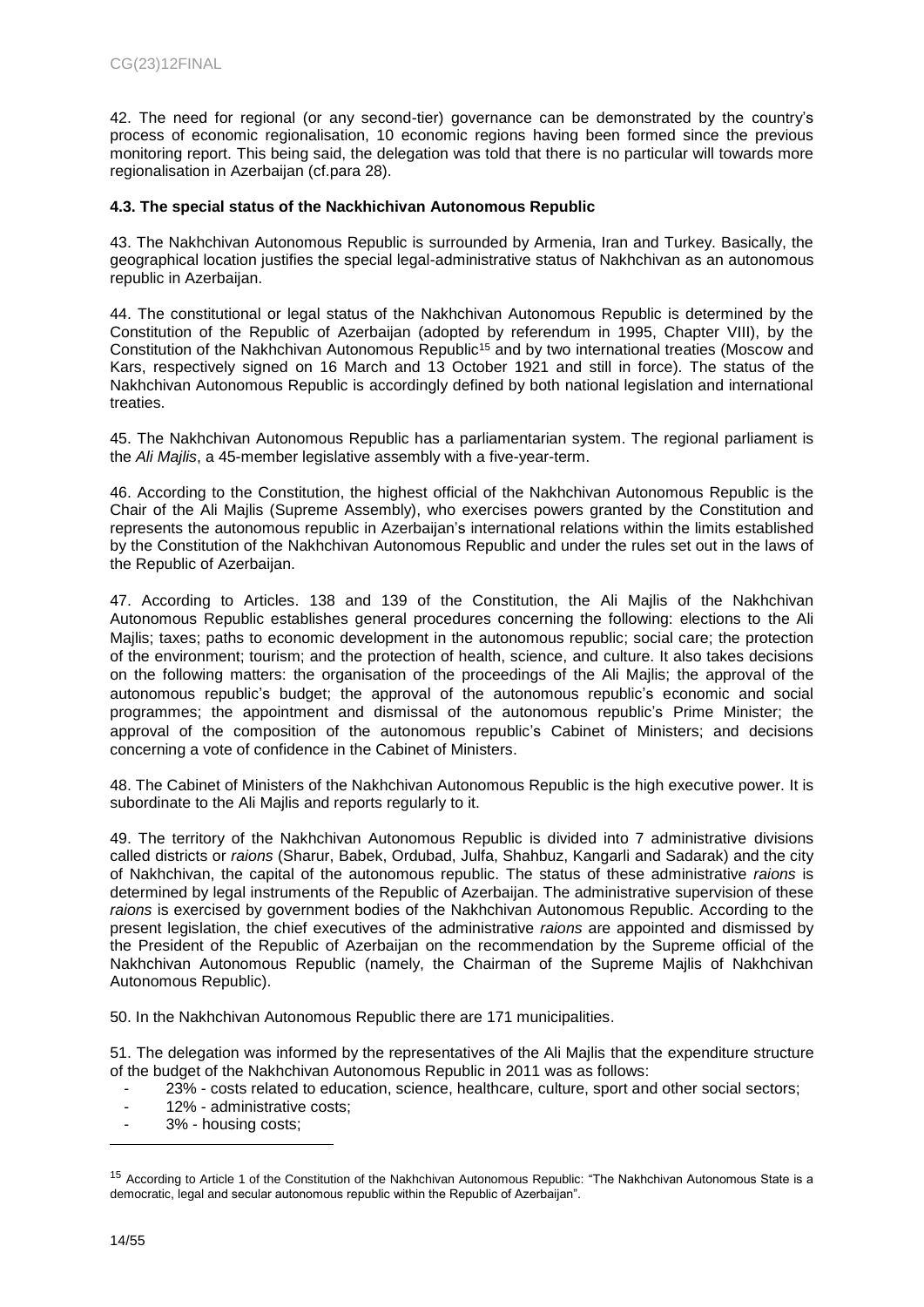- 5% - agricultural and environmental costs;

- 57% - infrastructure costs (general construction, construction of roads, etc) and costs related to other areas of the economy.

52. The representatives of the Nakhchivan Autonomous Republic said that a total of 34% of the state budget was allocated to social and social protection expenditure in 2011.

53. According to the Azerbaijan Tax Code, the taxes of the Nakhchivan Autonomous Republic are made up of:

- Personal income taxes
- Taxes on the profits of legal entities (except for municipally owned enterprises and organisations)
- Value added tax
- Excise duties
- Property taxes on legal entities
- Road tax
- Mining tax
- Simplified tax
- Land tax of legal entities.

54. The autonomy of Nakhchivan extends to the approval of the budget, the state's economic and social programmes and some institutional matters.

#### <span id="page-14-0"></span>**4.4. Local elections**

l

55. According to Art. 142(II) of the Constitution, all municipalities have an elected council. The detailed rules of municipal elections are determined by law, namely the Electoral Code of 11 November 2003, which has been amended several times.

56. Municipal councils are elected in general, direct, free, equal, and secret elections in which as a key rule, all residents who have attained the age of 18 are entitled to vote. Those at least 21 years old and living permanently in the relevant constituency may be elected as a member of the respective local council. The term of office of local councillors is 5 years.

57. Municipal councillors are elected in multi-mandate constituencies under by a relative majority voting system. The number of councillors depends on the size of the municipality's population and varies from 5 to 19. Altogether, more than 20,000 local councillors are elected in municipal elections.

58. The first municipal elections were held in December 1999, since when two others have been organised (in 2004 and 2009). The turnout at local elections held in 2009 was about 32%, which was much lower than at the previous elections on 30 November 30 2011.<sup>16</sup> All municipal elections so far have been criticised by international and domestic observers for not meeting the European standards of free and fair elections. For example, the Council of Europe delegation, which was invited by the Azerbaijani authorities and appointed by the Congress to observe the last local elections, held in December of 2009, concluded<sup>17</sup> that, whereas the elections were well prepared in technical terms, serious concerns had arisen, such as the lack of a pluralistic party landscape, the scarcity of real candidates from non-government parties, the absence of a truly competitive election campaign, some problems with the registration process and vote counting and the under-development of political life at local and regional level.

#### <span id="page-14-1"></span>**5. MAIN POWERS AND RESPONSIBILITIES OF LOCAL AUTHORITIES**

59. The tasks and functions of municipalities are determined by the Constitution, the Law on the Status of Municipalities and some other legal instruments.

<sup>16</sup> There were re-run elections in 330 municipalities in 86 precincts. According to official data, only 271108 voters took part i.e. a turnout was 23.46%

<sup>17</sup> Recommendation 284 (2010)1, Municipal elections in Azerbaijan (23 December 2009), and Resolution 300 (2010)1, Municipal elections in Azerbaijan (23 December 2009).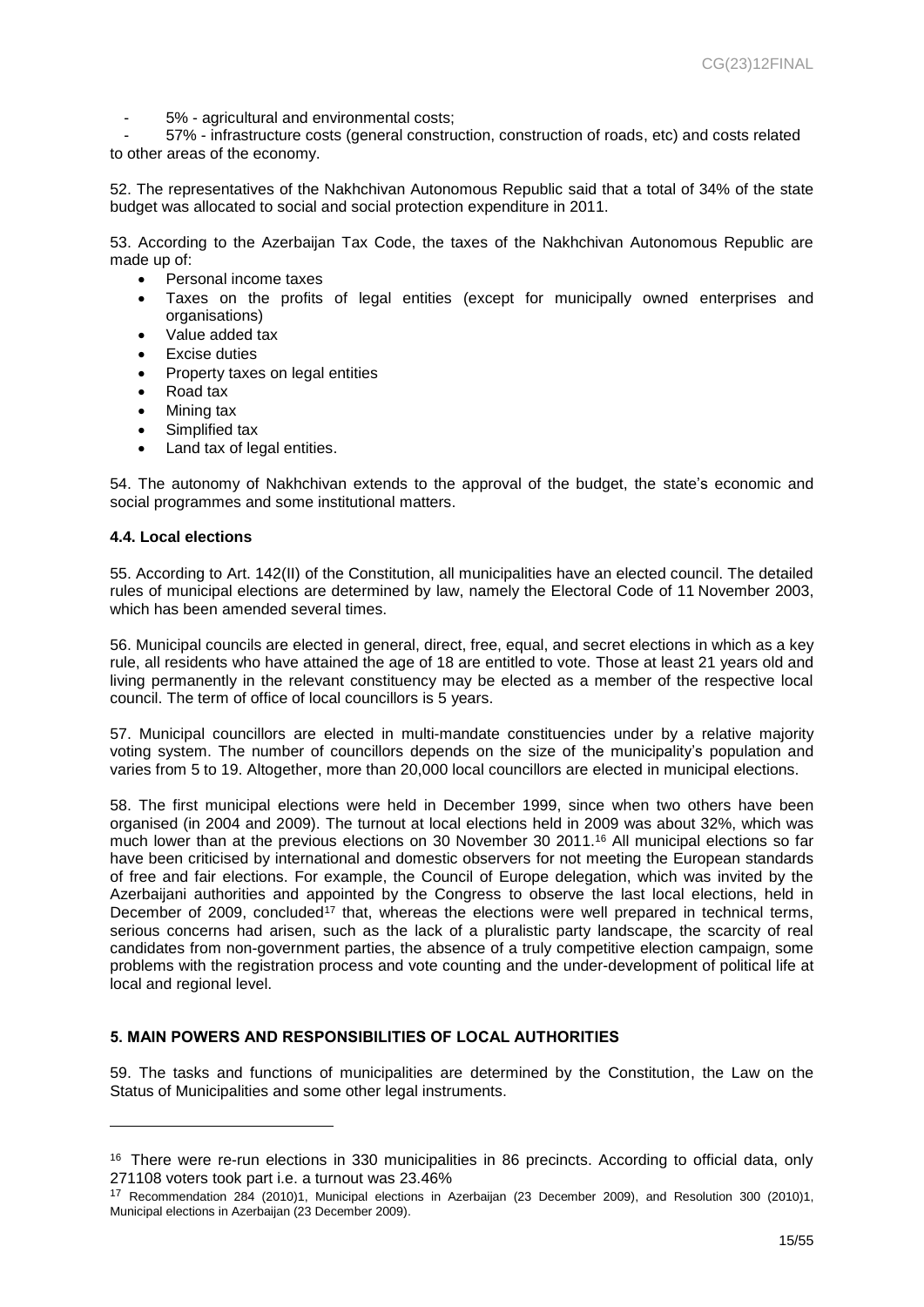60. Municipalities may, in theory at least, exercise delegated powers of state administration, assuming that the wording of Art. 144(II) of the Constitution, "additional authorities with legislative and executive powers", refers to them. When municipalities perform such tasks, "respective financing is required", which seems, albeit imprecisely, to refer to the requirement of concomitant financing enshrined in Article 9 of the Charter.

61. One of the areas of municipal administration is social protection. In the case of this range of functions, municipalities may implement local social protection and social development programmes and may provide social assistance for poor people and other individuals in need. Since social service and welfare programmes are also announced and regulated by presidential decrees, municipal programmes have to be adapted accordingly. As most social tasks are implemented and most social welfare services are delivered by the local executive authorities of the state administration, the services provided by the municipalities are only "supplementary" in nature and local social programmes may be aimed only at resolving social development issues not covered by the state social development programmes. It is explicitly laid down in the Law on the Status of Municipalities that "in implementing local social protection and social development programmes, municipalities must not interfere with the implementation of programmes by the state". Municipalities do not receive any central government grants or contribution to their own local social service programmes.

62. The same can be said about the local economic programmes agreed by municipalities. Although these programmes may cover such fields as agriculture, industry, communication and transport, they must not interfere with the extensive activities of state administrative entities.

63. In some cases, municipalities are involved in the implementation of central development projects, such as certain constructions or the use of water resources. There are some local tasks that are typically fulfilled by municipalities, like the maintenance of local roads (although it is not always clear which roads exactly are "local") and cemeteries.

64. The Law on Status of Municipalities empowers municipalities to undertake certain<sup>18</sup> kinds of local services, such as the cleaning of and improvements to the municipal area, the collection, transportation and recycling of waste products or the protection of water, air and land from all types of pollution. Nonetheless, Article 12 of the "Law on manufacturing and residential wastes" and the Article 6 on "Guideline of cleaning the residential areas..."states that it is local state executive bodies which are in charge of the transportation and processing of residential wastes. The same situation exists in the field of running water supply and sewage network. This situation is due to the absent legal mechanisms governing the relations between municipalities and local state executive bodies, as well as the overlapping of responsibilities of the municipalities and the local executive bodies of the state administration. As mentioned above, they both have functions in the fields of waste disposal, water supply management or sewage. Since municipalities must not interfere in matters for which the local executive bodies are responsible, they are at a disadvantage whenever a conflict of responsibilities arises. For example, they can often only carry out residual tasks and functions. Other problems arise from the municipalities' insufficient financial resources, which prevents them from delivering better services. The lack of proper finance prevents local governments from improving their work in certain areas formally open for them, such as undertaking local public initiatives in education, healthcare and culture or the maintenance and development of sanitary facilities, etc. Furthermore, some independent sources<sup>19</sup> and the direct experience of the Congress delegation show that the relationship between the municipalities and the respective local executive authorities can be described as the dominance of the latter or the dependence of the former. Since the local executive authorities of the state administration have a parallel structure with the municipalities, and have much greater capacities in terms of personnel, finance and formal powers, they can presumably exercise informal control or influence over local governments.

<sup>&</sup>lt;sup>18</sup> See the Opinion of the Committee of Regions 2011/C 104/04 on "Local and regional government in Azerbaijan and the development cooperation between Azerbaijan and the EU" on the point 7 "is concerned with the very limited number of responsibilities allocated to municipalities by the law. In practice their responsibilities are even more limited and at best are related to the maintenance of municipal roads, cemeteries, parks and some aspects of the delivery of social care that are not covered by the central government. Municipalities in most cases do not have adequate capacity, training or knowledge to carry out those limited responsibilities prescribed by law"

<sup>&</sup>lt;sup>19</sup> See report BINA, NGO Alliance for Municipal Development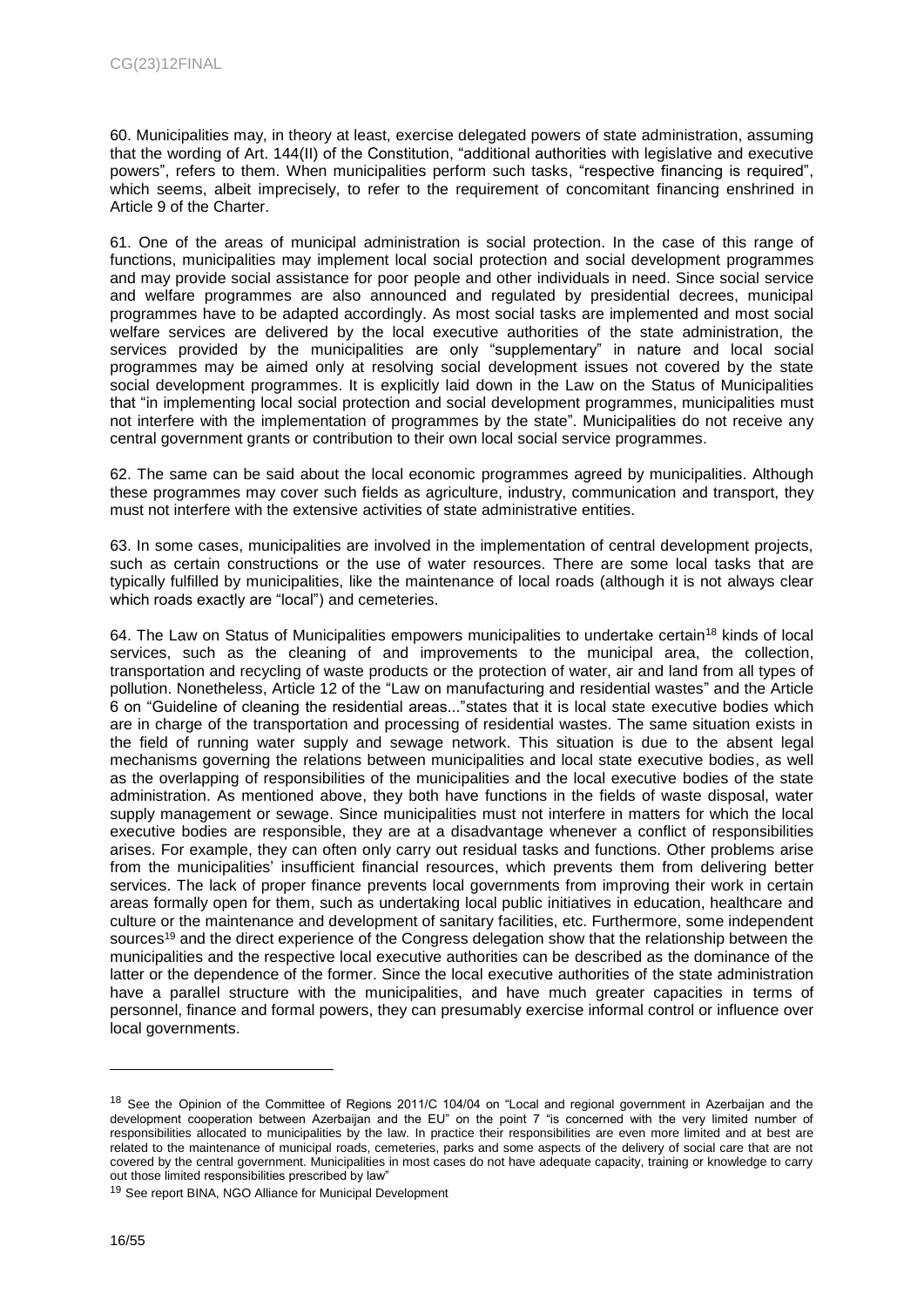65. In reviewing municipal tasks and functions, it seemed to the rapporteurs that many local public matters were not regulated and managed by the municipalities. In theory, most local public services, such as social welfare, public health, education, housing and town planning, public transport, road maintenance, public utilities, municipal services and environmental protection, are not delivered by them, but by the local (*rayon*) units of state administration. Even when local governments have some functions, such as social benefits or public sanitation, most of these tasks are fulfilled by local organs of the central government. All important issues affecting the life of the local communities are decided by the centralised state administration rather than the elected representatives of these communities. It is really strange that local councils are elected to carry out such a small range of municipal responsibilities.

66. Some powers for municipalities are provided by the Constitution and the relevant laws, including the right to impose local taxes and levies, which is – in theory – the most important.

67. Surprisingly, it is not clear whether municipalities have regulatory powers or not, and the situation is also ambiguous with regard to the legal-administrative status of municipalities. Although the Constitution empowers municipalities to enact legal instruments that are binding on citizens and legal entities in their territory, these are not listed as statutory instruments forming part of Azerbaijan's legal system.

68. Local governments may adopt their own municipal code. This code regulates, within the limits of the law, the formation and functions of municipal bodies and their officials, and the principal rules of operation of these bodies.

69. Municipalities may approve their budget and possess, use and dispose of municipal property. They are entitled, as determined by law, to levy municipal taxes.

70. The delegation was informed by the representatives of the *Milli Majlis* about the current debates on the draft Law on Granting Municipalities Additional Powers, which has had its first parliamentary reading. The rapporteurs were told that this law, if it is passed, will clarify the respective powers and responsibilities of local executive bodies and municipalities and eliminate all risk of overlap.

71. The Congress rapporteurs expect to see well-defined powers and responsibilities in this new draft, with commensurate finances as provided for by Article 9 of the Charter.

72. Unfortunately, on 6 June, 2012 the rapporteurs were sorry to learn that the President of Azerbaijan had signed a decree on the approval of the regulations concerning local executive authorities which, in their opinion, might undermine the authority of municipalities. This provides local executive authorities with almost all the functions of local government, including those that under other laws would fall within the scope of the powers of municipalities. The delegation expresses its concern that this decree minimises the authority of Azerbaijan's municipalities even more, and reinforces the trend towards greater centralisation.

#### <span id="page-16-0"></span>**6. THE ORGANISATIONAL STRUCTURE AND DECISION-MAKING PROCESSES OF LOCAL AUTHORITIES**

73. The basic rules on the internal organisational structure of municipalities, as well as on the working methods are enshrined in the Constitution and specified by the Law on the Status of Municipalities. The law on the "Model Municipal Charter" provides municipalities with a template for matters common to all of them to be incorporated in all municipal charters, such as territorial boundaries, municipal councils, standing and other committees, executive bodies and administrative procedures. According to the law, all municipalities have a municipal charter determining their organs and functions and the most important rules of procedure.

74. The legislative and deliberative body of a municipality is the municipal assembly or council, which consists of elected local councillors. As mentioned above, the number of council members depends on the size of the local population and is defined by the Electoral Code. It varies from 5 (in a place with a population of less than 500 inhabitants) to 19 (in a place with more than 100,000 inhabitants). The term of office of local councillors is 5 years. Although no official data are available on the representation of political parties on local councils, the Congress delegation was told that there was a low level of representation of political parties at local level and the vast majority of councillors were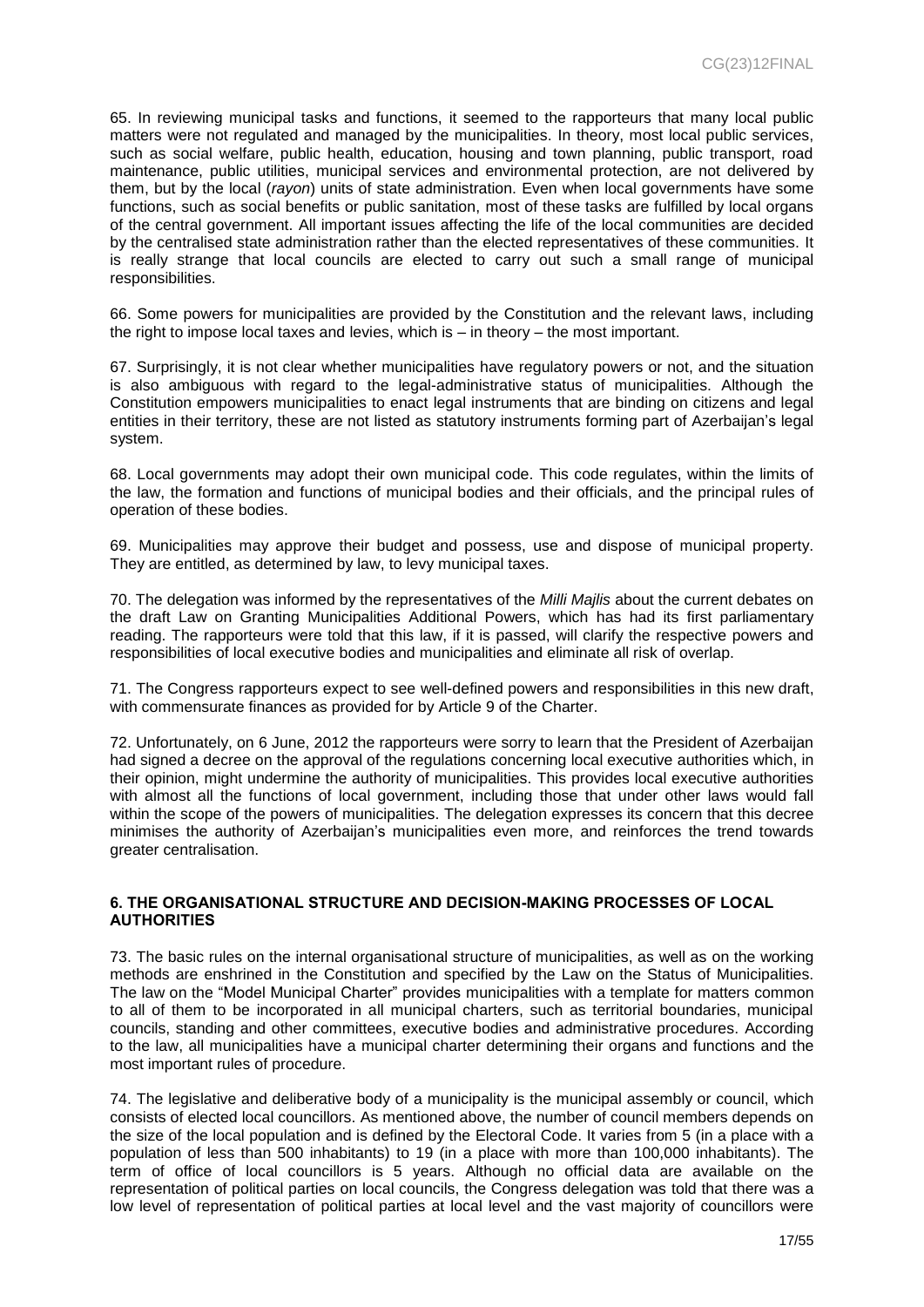independent (did not belong to any parties). There is no information about the existence of political parties with a local interest.

75. Although municipal council members may not be municipal employees, this restriction does not apply to working for the offices of the respective municipalities, and some local councillors are frequently employed and paid by the municipality as quasi civil servants of the municipality. Their number was limited by law in 2011 (precise details of the law to be inserted).

76. The council is presided over by the chair, who is elected by the council from among the municipal councillors. Although the Law on the Status of Municipalities enumerates a number of cases in which the chair can be removed from office, it does not specify the dismissal procedure. Paradoxically, while the chair of the council is not referred to as the "mayor" by law, the head of the Baku executive authority is commonly called the "mayor" even though the capital, as pointed out above, does not have its own local government.

77. Municipalities may establish standing and other committees in order to prepare in advance and review matters within their responsibility, assist the municipal assembly to implement its decisions and supervise the activities of municipal enterprises and organisations. Nevertheless, decisions on some issues are the responsibility of the municipal council, such as important organisational and personnel matters or the imposition of local taxes and levies.

78. The executive body of a municipality is referred to by law as the *"executive apparatus"*. It consists of the municipality's executive departments in accordance with the municipal charter and is managed by the chair of the municipal council, who appoints the chief official. Many sources report that the vast majority of municipalities, in particular in rural areas, do not have sufficient well-trained staff capable of preparing and executing the council's decisions. Even in the municipality of Mardakan, which is in a relatively good financial position compared to other municipalities, only 4 people are employed fulltime at the local government offices, even though the council has 13 elected members.

79. As far as the main operational rules are concerned, meetings are convened by the chair. The council takes its decisions by a simple majority of voting councillors, with the exception of decisions on local taxes and levies, for which a two-thirds majority is required.

## <span id="page-17-0"></span>**7. LOCAL GOVERNMENT FINANCE**

80. The world economic crisis has had a modest effect on Azerbaijan", the Minister of Justice told the rapporteurs. On the contrary, he pointed out that the amount of grants allocated to municipalities in 2012 has considerably increased from 3.5 million manats (1.5 million US dollars) to 5 million manats (6.4 million US dollars) and is about 42% higher in comparison to 2011. In his opinion, this trend is expected to continue. The merger of 1651 municipalities in 2009 also created conditions for a considerable saving of financial resources. The Minister stressed that local budgets experienced considerable growth in these years of crisis, as the following figures show: funds allocated to municipal budgets throughout the country in 2010 were 28.873 million manats (37 million US dollars) and increased by 18% to 34.110 million manats (43.4 million US dollars) in 2011.

81. This was confirmed by the elected representatives of Mardakan, who also told the delegation that no negative effects of the economic crisis had been noted in the municipality of Mardakan.

## <span id="page-17-1"></span>**7.1. The financial position of municipalities**

82. The Constitution of Azerbaijan empowers the municipal councils to impose local taxes and levies, to approve local budgets and to possess, use and dispose of municipal property (Art. 144(I)). Chapter V of the Law on the Status of Municipalities contains detailed rules on the *"economic basis of local self-government"* and specifies the financial resources of municipalities, the conditions of their economic activity and their financial and economic management rights. The law on the budget system of Azerbaijan guarantees the independence of municipalities with regard to preparing, approving and spending their own local budgets and enshrines the key principle that legislative and executive authorities must not interfere with the budget activities of the municipalities.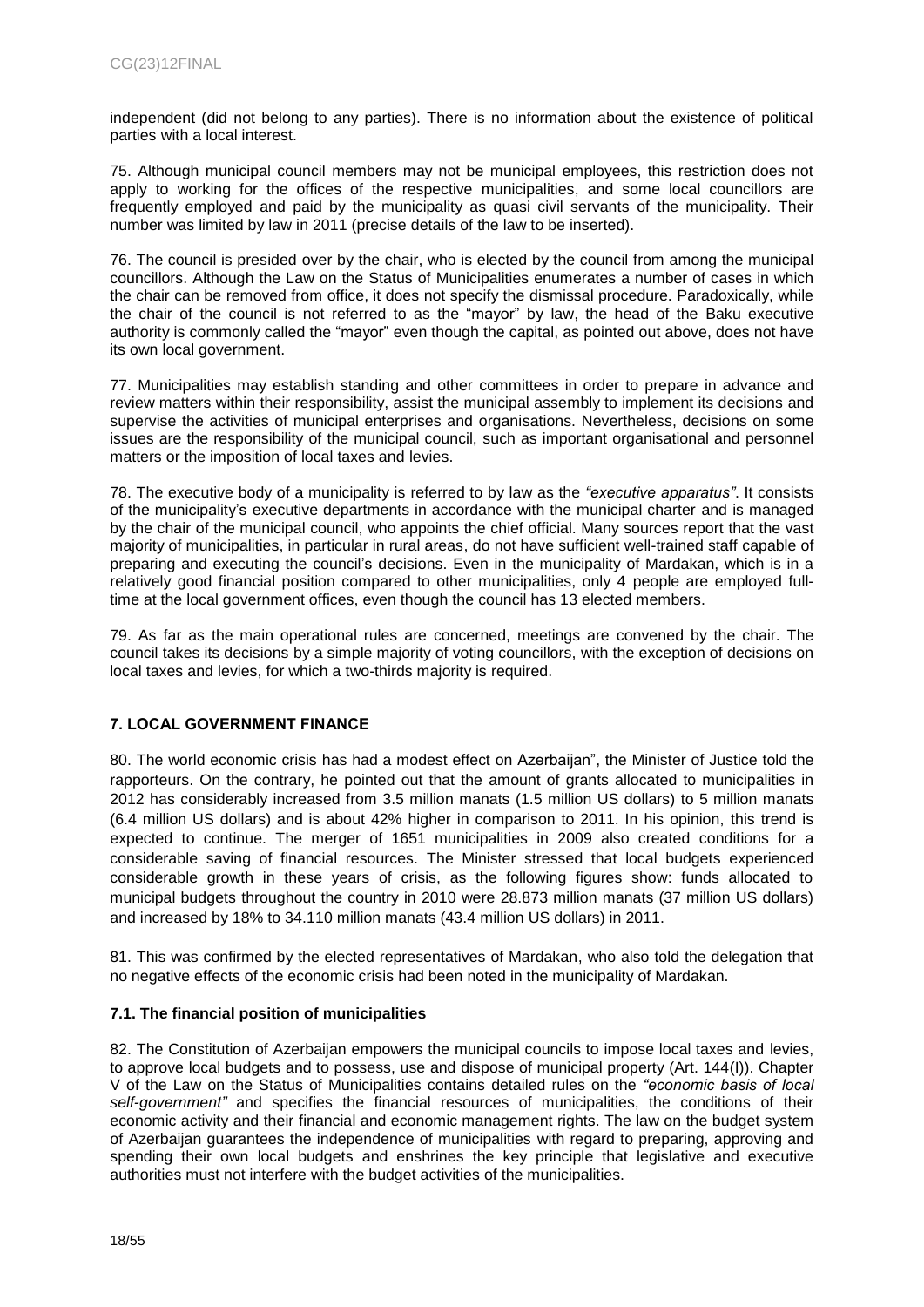83. Despite the formal guarantees of the economic basis of local government autonomy, Azerbaijan's municipalities are in an extremely weak financial position. Total municipal revenues in 2012 are 35 million manats (the euro-manat exchange rate was 1 to 1.01 in May 2012), which means that average per capita municipal incomes amount to 3.2 manats. Total local government revenues are less than 0.2 per cent of the consolidated state budget. In fact, the extremely low level of municipal revenues is apparently insufficient even to fulfil the municipalities' very limited tasks and functions.

#### <span id="page-18-0"></span>**7.2. Local revenues**

84. The aforementioned laws specify local revenues. As mentioned above, the right to impose taxes and levies is in theory one of the municipalities' most important powers. Having said that, and although a number of resources are indicated, only a few of them have any real significance.

85. Despite the existing legislation (provisions of the Tax Code on local taxes and levies, laws on the financial basis of municipalities and the budget system), a great majority of these sources of income do not in practice help to form sustainable sources of high revenue for municipalities.

#### <span id="page-18-1"></span>*7.2.1. Municipal taxes and levies*

86. According to the Azerbaijan Tax Code, the taxes imposed in the territory of Azerbaijan are: state taxes, local (municipal) taxes and taxes of the autonomous republic.

87. The state taxes are:

- Personal income taxes
- Taxes on the profits of legal entities (except for municipally owned enterprises and organisations)
- Value added tax
- Excise tax
- Property taxes on legal entities
- Road tax
- Mining tax
- Simplified tax
- Land tax of legal entities.

88. Local (municipal) taxes are:

- Land taxes on private individuals
- Property taxes on private individuals
- Mining tax on construction materials of local importance
- Taxes on the profits of municipally owned enterprises and organisms.

89. Local (municipal) levies are:

- levy on posting of street advertisements in the municipal owned territories, buildings and other premises
- levy on disposal and letting of the municipal property
- levy on fixed and mobile commerce, public catering and other services in the territories under ownership of municipalities
- levy on hotels, sanatoria and health resorts and persons providing tourist services in the territories under ownership of municipalities. This levy is identified as not more than 1.1 AZM/24 hours per person.
- levy on parked cars in specialised parkings owned by legal and physical persons in the municipal territories. This levy is identified as not more than 0.1 AZM/24 hours per vehicle

90. According to the statistics for 2011 provided by the Minister of Taxes, the share of local taxes in the tax revenues of the state budget was 0.25%.

91. According to information provided by the Azerbaijan Ministry of Taxes, in 2011 the municipalities' budget income was 34.1 million manats and their budget expenditure was 33.1 million manats. Local budget incomes consist of:

- tax revenue of 13.74 million manats,
- non-tax revenue of 20.14 million manats and
- other income amounting to 897,000 manats.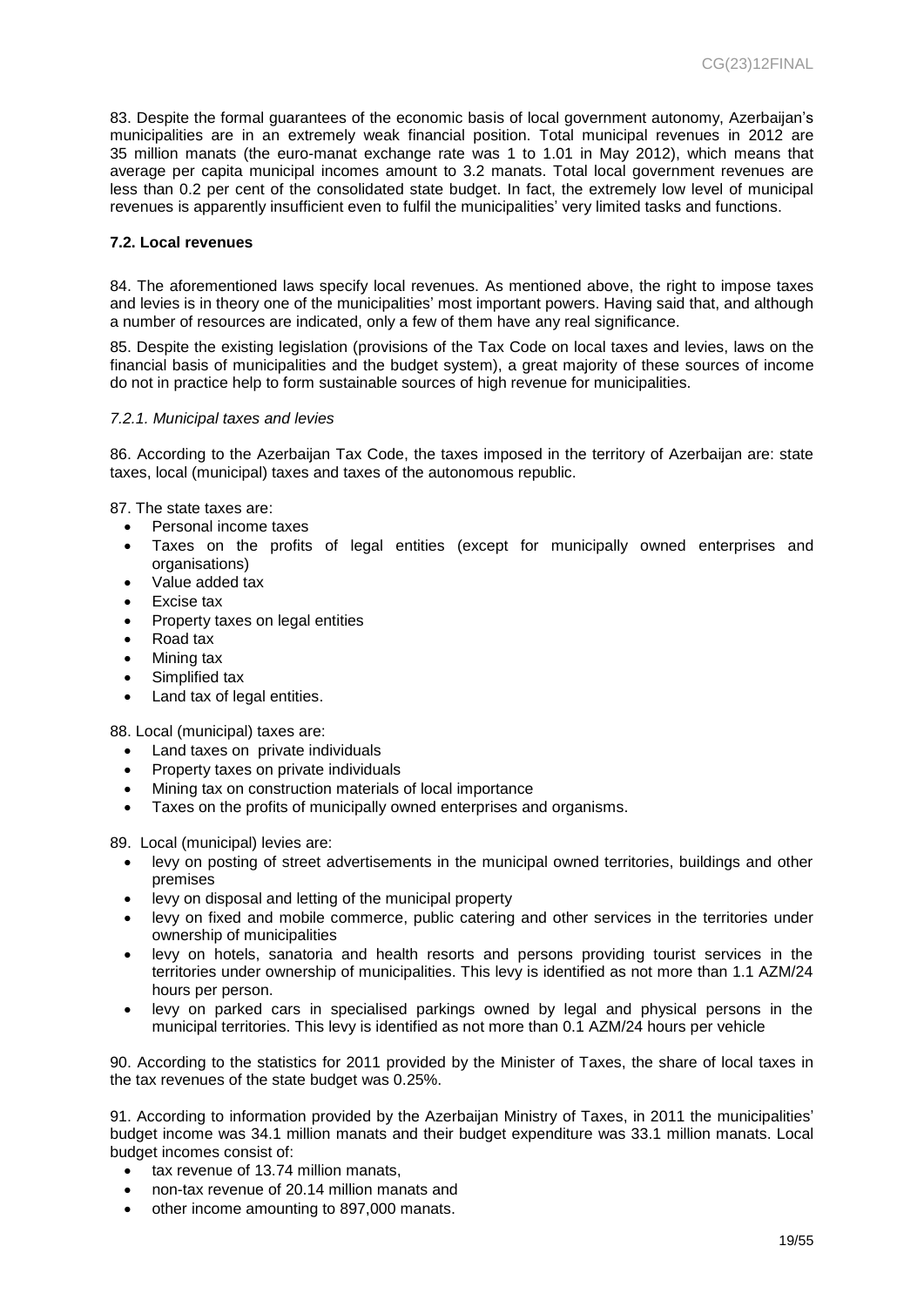92. Of the total amount of taxes, 7.45 million manats was land tax paid by private individuals, 4.4 million was property tax paid by private individuals and 446,000 was mining tax imposed on locally important construction materials. 16.3 million manats of the non-tax revenue derived from privatisations and land rents and 3.4 million from grants allocated from the state budget.

93. The Minister of Taxes also informed the delegation that the average share of local taxes in the revenues of the state budget for 2011 was 0.09%.

94. As mentioned above, the most important municipal tax is the land tax levied on private individuals who own or use plots of land in the territory of the respective municipalities. The delegation was informed by local NGOs that the land tax had not changed over the past 10 years.<sup>20</sup> However, national authorities stressed in their written comments to the rapporteurs that on the contrary, that "The land tax was introduced by the Law on amendments to the Tax Code of the Republic of Azerbaijan on 15 December, 2006. Accordingly, under the amended Article 206 of the Code, the categories of land tax have been increased". The second-largest revenues derive from the property tax, which is paid by both resident and non-resident citizens who own buildings or flats. Nevertheless, it is notable that about 85% of this tax revenue is collected in five big cities (Baku, Ganja, Sumgayit, Mingachevir and Shirvan). The revenue from this municipal tax amounted to 9.3% of all local income in 2010, 12.7 % for 2011. The other local taxes – the tax on the profits of municipally owned organisations and enterprises the mining tax − and the duties and fees imposed by the municipalities amount to about 4.5% of local revenues.

95. In spite of the legal entitlement, municipal taxes are not imposed, or not collected in an efficient way, owing to the poor human resource situation of local governments. Their shortage of staff and equipment, and their lack of expertise make it impossible to exercise their right to levy taxes. Administrative shortcomings, such as the absence of a reliable registry of private homes for the imposition of property taxes, may also make it difficult to obtain sufficient resources. The rapporteurs consider that this situation, which could be described as a "sleeping potential", obviously deprives the local authorities of a substantial proportion of their potential revenues and that measures to remedy the tax collection procedure should be implemented as quickly as possible.

#### <span id="page-19-0"></span>*7.2.2. The use of municipal property, economic activities and other revenues*

96. Recommendation 126(2003) of the Congress deplored the lack of municipal properties (especially in Baku) and the incomplete process of transferring powers from state bodies to municipalities in spite of the presidential decree.

97. According to the Constitution of Azerbaijan there are three main forms of property: state property, municipal property and private property. When local governments were set up in 1999, the *Milli Majlis* passed a law on the transfer of properties to municipalities and provided land and other types of property. The land forming part of the property transferred from the state to municipalities is specified in the List of Municipalities of the Republic of Azerbaijan annexed to the Law on Lands and Territories of Municipalities. The law laid down the transfer to municipalities of the state-owned utilities, social and cultural premises necessary for them to carry out their tasks and functions, in the manner specified. According to the definition provided by the Law on the Status of Municipalities, municipal property consists of "assets of the local budget created from local taxes and payments; municipal non-budget funds; municipal land; municipal enterprises and organisations; the municipal housing stock and buildings other than dwellings; roads that do not belong to the state or are personal property; municipal educational, health, cultural and sports organisations, and other movable and fixed property" (section 33(1)). The law also recognises the municipalities' right to exercise property rights in respect of all municipal properties, including the right to lease and privatise them in accordance with the rules laid down.

98. Recently, as mentioned during the visit, the government has enacted several laws to determine the boundaries of both state and municipal properties. On 10 February 2010, the President signed a decree authorising the application of the law of the Republic of Azerbaijan on "the State registry and

<sup>&</sup>lt;sup>20</sup> BINA Report concerning "Assessment of conformity of organizational and operational aspects of municipalities in Azerbaijan with principles and requirements of European Charter of local self-government", Baku 2011, Para 2 "Financial resources of local-self-government in Azerbaijan", page 19.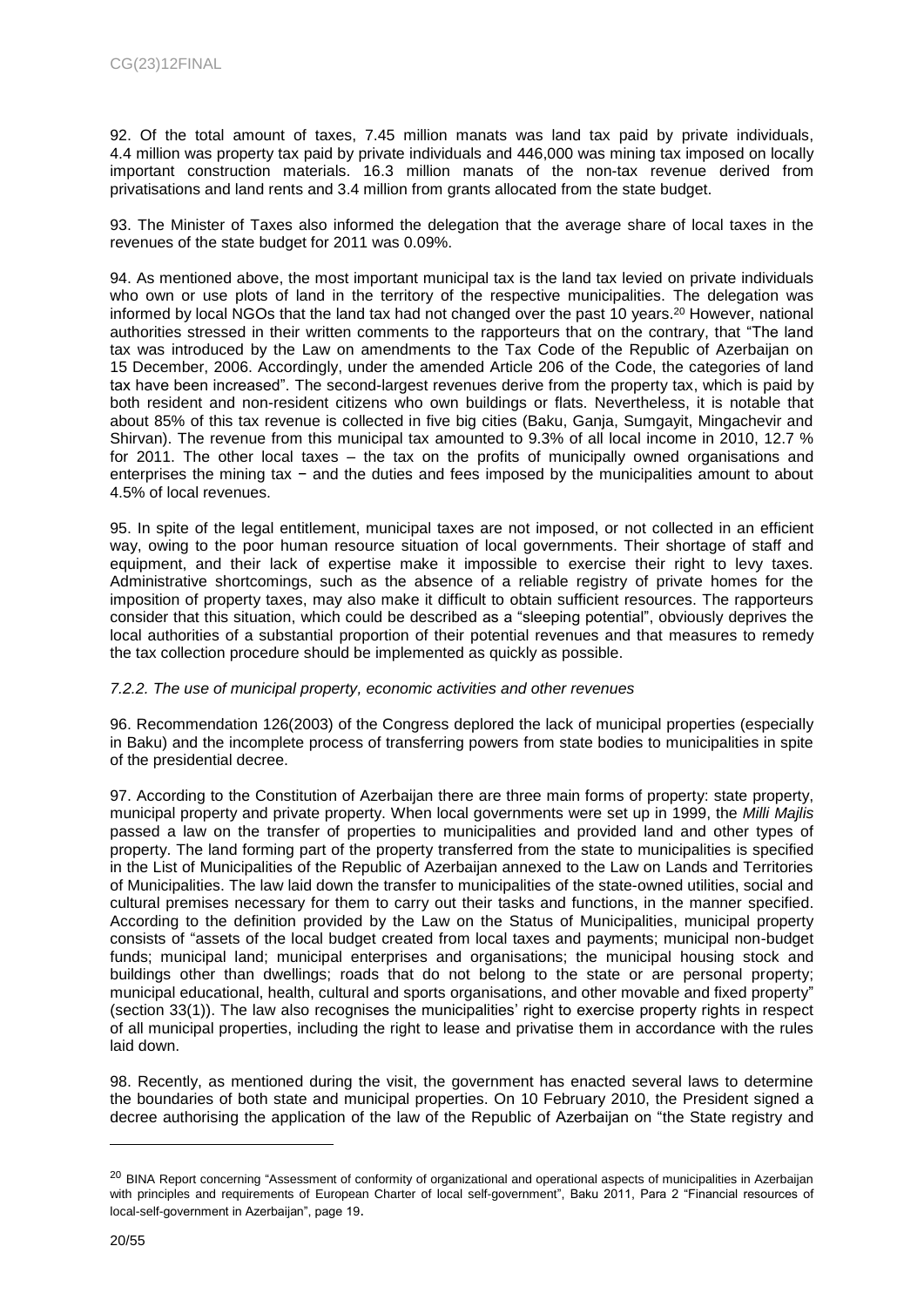provision of municipalities with proper certification". The decree provides that the State Land and Mapping Committee must draw up and submit maps of the municipal lands to the body in charge of the State Registry of Municipalities by 1 January 2013. These maps, drawn to different scales, must cover the settlements, their titles, post offices, railways and highways, rivers, waterways and water collectors, major oil and gas pipelines, railway stations and state-owned, municipal and private land. They must also show the areas close to municipal boundaries and indicate the size of the municipal territory.

99. According to independent sources, many problems have arisen during the process of transferring property to municipalities, which has not yet been completed. Not only the slowness of the transfer has caused difficulties but also the lack of precise data to identify and define the boundaries of municipal property, in particular municipal land. Many problems also stem from the insufficient resources made available to municipalities. As an example, the conflict between the Quba regional executive power and Quba municipality last March ended with a riot of the local population, very critical of the low prices proposed by the municipality for land plots, a situation described by the head of Executive power as "selling the Motherland". The trial has not yet started, but the official version is that the riot was organised by the Head of Municipality, Elkhan Aliyev, with local media assistance. Elkhan Aliyev was arrested on 16 March charged under Articles 233 (organisation of actions that led to the disruption of public order) and 309 (2) (abuse of power) of the Criminal Code. Although it was already criticised in the first monitoring report in 2003, the majority of municipalities, especially those in rural areas, are still in a poor financial situation of municipalities, which is also a serious obstacle to their use of their municipal property as they do not have enough funds to manage these assets.

100. In theory, municipalities have the right to obtain money from raising loans, but their poor financial situation makes this possibility unrealistic because the low level of their financial resources means they cannot take on any additional financial burden in the form of loan repayments.

#### <span id="page-20-0"></span>**7.3. Central government grants and financial equalisation**

101. According to the Law on the Budget System, municipalities may receive subsidies and grants from the state budget when it is impossible to finance local social-economic development programmes from local budget funds. Another provision states that a proportion of the local budget expenditure can also be covered by central government subsidies if it is secured by municipal revenues (i.e., the local budget deficit).

102. In Azerbaijan, central government grants play only a negligible role in local government finance. In 2010, 13.3% of total local revenues came from state budget transfers in the form of block grants, amounting to no more than to 2.2 thousand manats per municipality. In 2012, 5 million manats is allocated among all municipalities as central government grants. The criteria laid down in the law, for distributing state transfers for municipalities are not clear, and the entire allocation process is therefore not transparent. This was confirmed by some interlocutors met during the meetings held with the delegation. The Law on the Budget System only states that the number of local inhabitants, the municipalities' share in the generation of the country's financial resources "as well as other factors may be taken into consideration". This causes some concerns because independent studies show that these transfers are distributed unevenly between the various districts and municipalities.

103. In addition to the block grants, special grants ("targeted funds") can also be allocated from the state budget for specific purposes. There are no data available on the amount and form of these subsidies either. During their visit, the rapporteurs were assured that it was possible for individual municipalities to request special (or occasional) financial support from the central government provided that the central authorities were convinced that those requests were well founded. Although this mechanism might provide some municipalities with extra resources, this kind of central government support does not increase the transparency of the financial system as a whole.

104. The Constitution seems to recognise the principle of concomitant financing when it states that "respective financing is required" when municipalities implement "additional" powers that have been delegated to them (Art. 144(II); section 32(3) of the Law on the Budget System). In addition, the law also guarantees that if the revenues of municipalities fall or their expenditure rises as a result of the decisions taken by executive authorities, the executive authorities that take such decisions have to compensate them with increased amounts. In spite of these formal guarantees, when local governments fulfil the functions of local executive bodies they usually do not receive any central government support. Thus, when the executive authority was given the task of waste disposal in Baku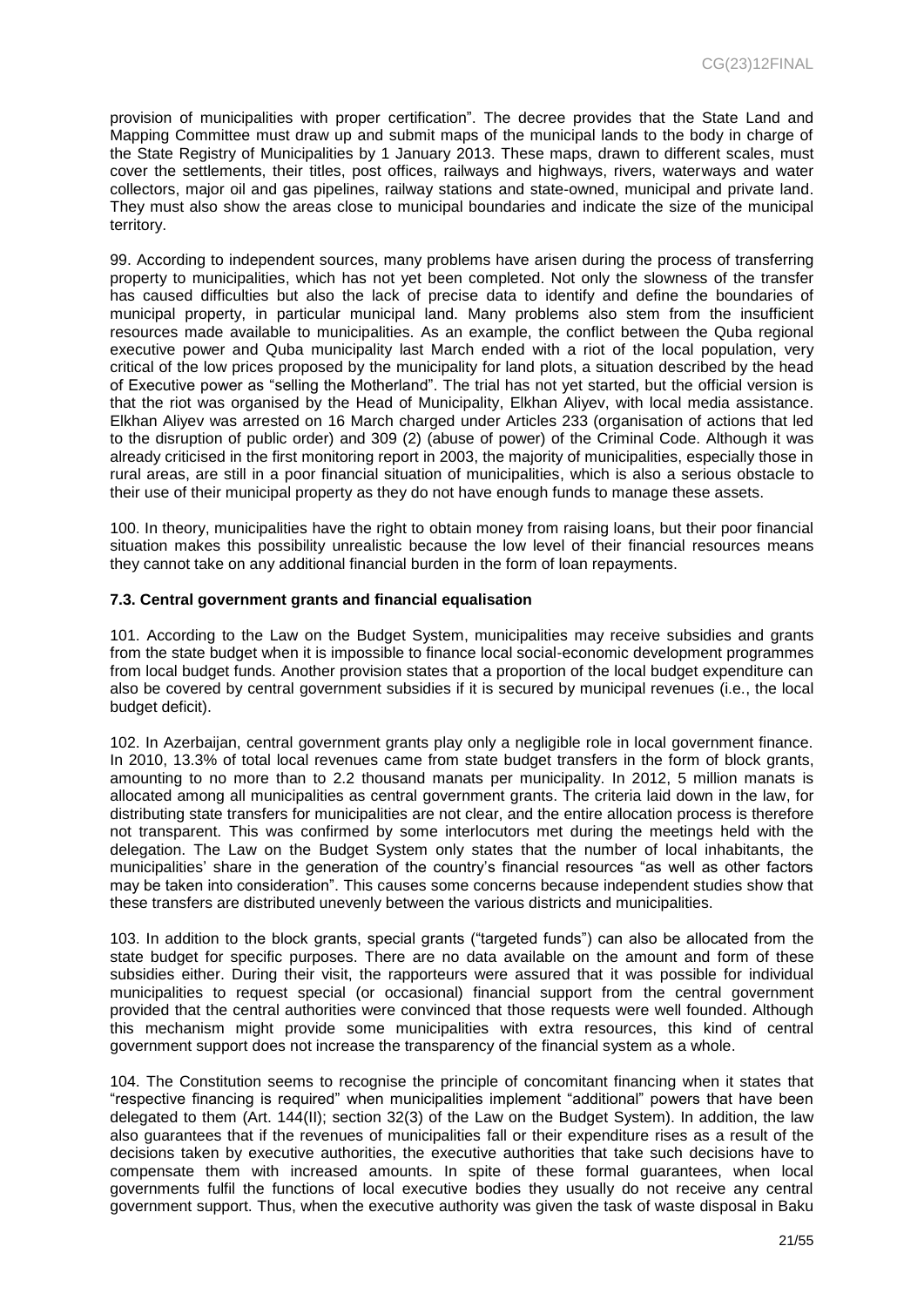about two years ago, the municipalities did not receive any central government contribution to carry out this function, which raises some concern as to whether or not the principle of concomitant financing applies in practice.

105. In the light of the considerable regional discrepancies in the various regions of the country, it is surprising that no financial equalisation system exists to compensate for them or to help those municipalities in a difficult situation. However, as we have seen, the Law on the Budget System provides the legal basis for covering local budget deficits from the state budget but the mechanism for carrying out this process is not standardised and is unpredictable.

#### <span id="page-21-0"></span>**8. SUPERVISION OF MUNICIPALITIES AND THE PROCEDURE FOR CONSULTATIONS BETWEEN CENTRAL GOVERNMENT AND MUNICIPALITIES**

#### <span id="page-21-1"></span>**8.1. Central government supervision of municipalities**

106. The Constitution provides that the state shall supervise the activities of municipalities but the text does not specify what kind of supervision is exercised over local governments. The Law on the Status of Municipalities clarifies the nature of the administrative supervision of the activities of municipalities and lays down that the relevant executive body must monitor compliance with the Constitution and laws by municipalities, municipal bodies and municipal officials. Similarly, the Law on the Administrative Supervision of Municipalities states that the purpose of the central government supervision of municipalities is to guarantee the compliance of municipalities and their officials with the country's Constitution and laws. Pursuant to these rules, the supervision extends to overseeing and checking the legality of the work and actions of municipalities.

107. Nevertheless, the last-mentioned law also states that the supervisory body may consider any request by individuals or legal entities that claim that a municipality has caused them damage. Although no proper information is available about how this procedure is handled in practice and about the exact powers of the supervisory authority, it is a strange piece of legislation because any dispute relating to the legal liability of municipalities (such as legal claims for damages caused by their actions) should be subject to the jurisdiction of the ordinary courts.

108. The legal supervision of municipalities is exercised by the Ministry of Justice, or to be more precise the Centre for Working with Municipalities, which started operating in 1999, and, in addition to its supervisory work, provides methodological support for municipalities. Municipalities are obliged to forward their decisions no later than 15 days after the date of their adoption to the Centre for checking. In this area, the law on the status of municipalities, (Art. 52) only states that the "relevant executive body" shall exercise legal supervision over municipalities but it fails to specify which particular administrative authority is the "relevant" one. This kind of legislation may cause some uncertainty and confusion in the relationship between the various executive bodies and the municipalities The Azerbaijani's authorities stressed in their comments that the Order of the President of 27 September 2003 formulated in application of the Law of the Republic of Azerbaijan "On administrative supervision over activity of municipalities", the competences of the "relevant bodies of executive power" are carried out only and directly by the Ministry of Justice. The delegation maintains that a detailed legal provision is necessary.

109. The financial and economic management of municipalities is monitored by the Chamber of Accounts, a body that carries out the financial supervision of the spending of state budget transfers by municipalities. It is not clear to the Rapporteurs whether this type of scrutiny also extends to the spending of local revenues and to the efficiency of local governments' financial management.

110. The Law on the Budget System contains a provision stating that if a municipality receives a subsidy from the state budget its draft budget has to be submitted to the relevant executive authority (section 35(2)). Although no relevant data are available about this mechanism, such an obligation on municipalities might result in a hierarchical relationship between them and the respective executive authority, at least informally, despite the fact that the provision specifies neither the objective of this rule nor the power of the executive authorities in this connection. In the rapporteurs' opinion, this existing/*de facto* hierarchical relationship does not comply with European democratic standards and the Charter.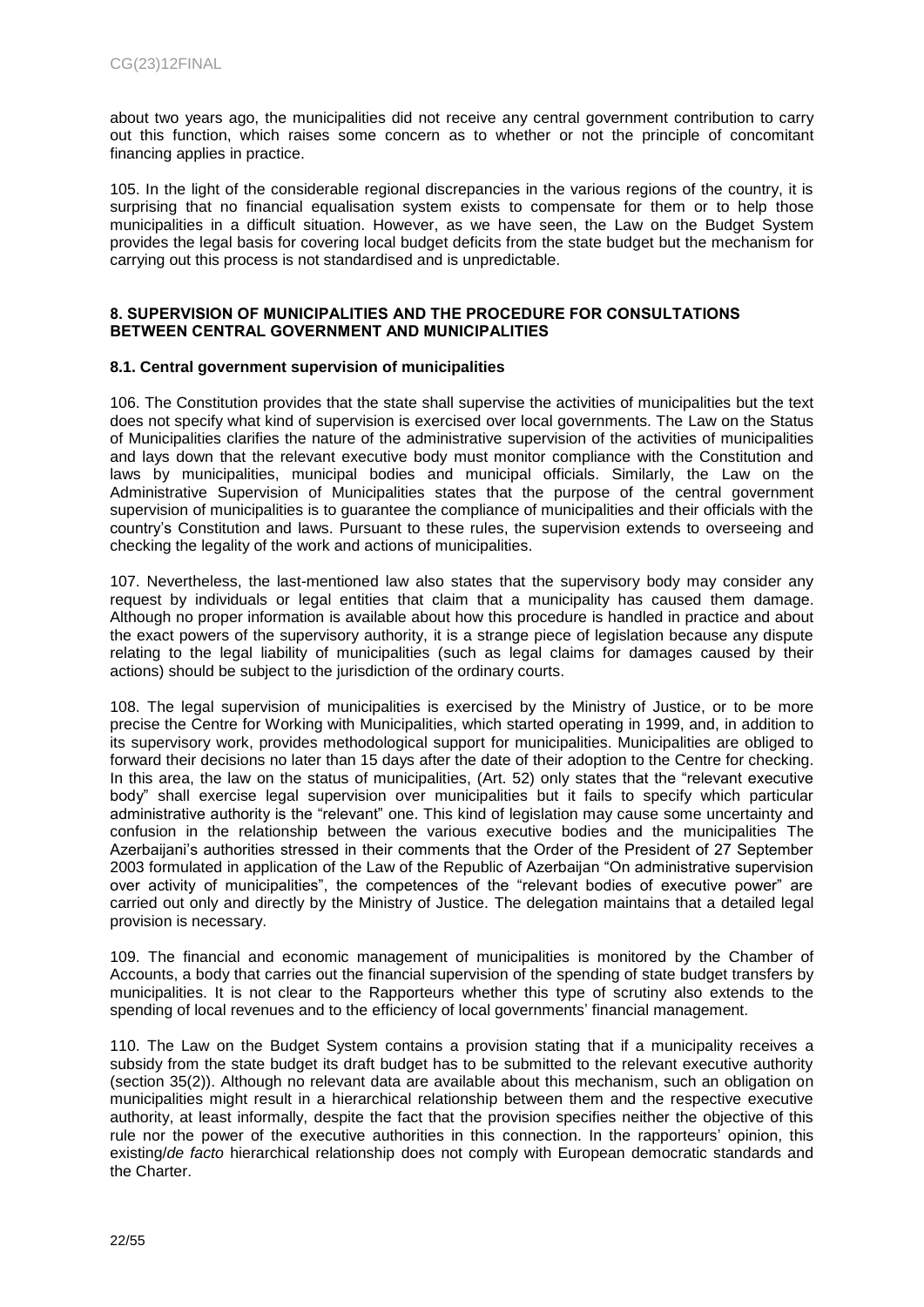111. According to the law, local governments are obliged to carry out internal audits. In this area, the Chamber of Audits plays a co-ordinating role in the country and helps municipalities to conduct these audits.

112. Another constitutional provision (Article 146 (IV)) states that municipalities are obliged to submit reports to the parliament in cases and in the manner prescribed by law. This rule was inserted into the Constitution in 2010 after a national referendum the previous year. The Law on the Status of Municipalities was amended accordingly by adding a new provision stipulating that municipalities are obliged to report to the parliament on the implementation of the additional powers assigned to them by law and on the use of state budget funds transferred to their budget by law. In its Opinion 518/2008 on the draft amendments to the Constitution of the Republic of Azerbaijan, the Venice Commission stressed that: "the rationale behind the obligation for the municipalities to submit reports to the *Milli Majlis* is unclear. It suggests some form of control by the Legislature. [...] This unusual form of supervision may undermine the independence of local self-government". <sup>21</sup> As was mentioned by senior officials of the legislature, no reports have been submitted to the parliament so far, but municipalities are expected to comply with this requirement in the near future. However, it is not clear what the purpose of this obligation of municipalities to report is. It is also unclear how the parliament will supervise the activities of municipalities in this way. At any rate, it is an unusual process that appears incompatible with the legislative function of a parliament.

113. The *Milli Majlis* informed the delegation that the parliament was working on a draft law on the procedure for the municipalities to submit the reports to the *Milli Majlis*.

#### <span id="page-22-1"></span><span id="page-22-0"></span>**8.2. Municipal associations and the consultation mechanism between central and local governments**

114. In 2006, three national municipal associations, representing the interests of the various types of municipalities (villages, towns and cities), were set up. Although no exact data are available on the membership of these associations, most municipalities are said to belong to one of them. The legal basis of municipal associations is the Law on the Status of Municipalities, which states that municipalities may create associations for the purpose of co-ordinating their activities and in order effectively to assert their rights and interests. However, they may not be given the powers of municipalities and can therefore only exercise representative and co-ordinating functions. The associations must be registered in accordance with the law.

115. As far as the Congress delegation was able to gather from the relevant legislation, no legal rules provide for the right of municipalities or municipal associations to be consulted on these matters or on decisions of the central government authorities affecting local government interests. Neither the Law on the Budget System nor the Law on the Status of Municipalities contains any requirements for state authorities to consult with the municipalities in due time on all relevant issues.

116. No information is available on the effects or even the actual operation of these associations. The delegation only heard of some unspecified assistance given by municipal associations on the preparation of a local water supply project (provision of healthy water). They are not consulted on central government plans or decisions that primarily affect the interests of municipalities and presumably therefore have no regular opportunities to influence the local government policy of the central government authorities. There is no information about their services or the professional support they provide to municipalities, so it is not surprising that they do not have the proper capacity to play an important and effective role. In fact, it seems that municipal associations were only established in order to comply formally with the requirements of the Charter and that they do not engage in any real activities.

117. As mentioned above, only in the case of boundary changes are consultations required by law. However, some independent sources reported that the integration of the local government system (i.e. the reduction in the number of municipalities) in 2009 was implemented on a non-voluntary base in breach of the existing rules (cf. infra para 32-34).

<sup>&</sup>lt;sup>21</sup> See para. 37 of the Venice Commission Opinion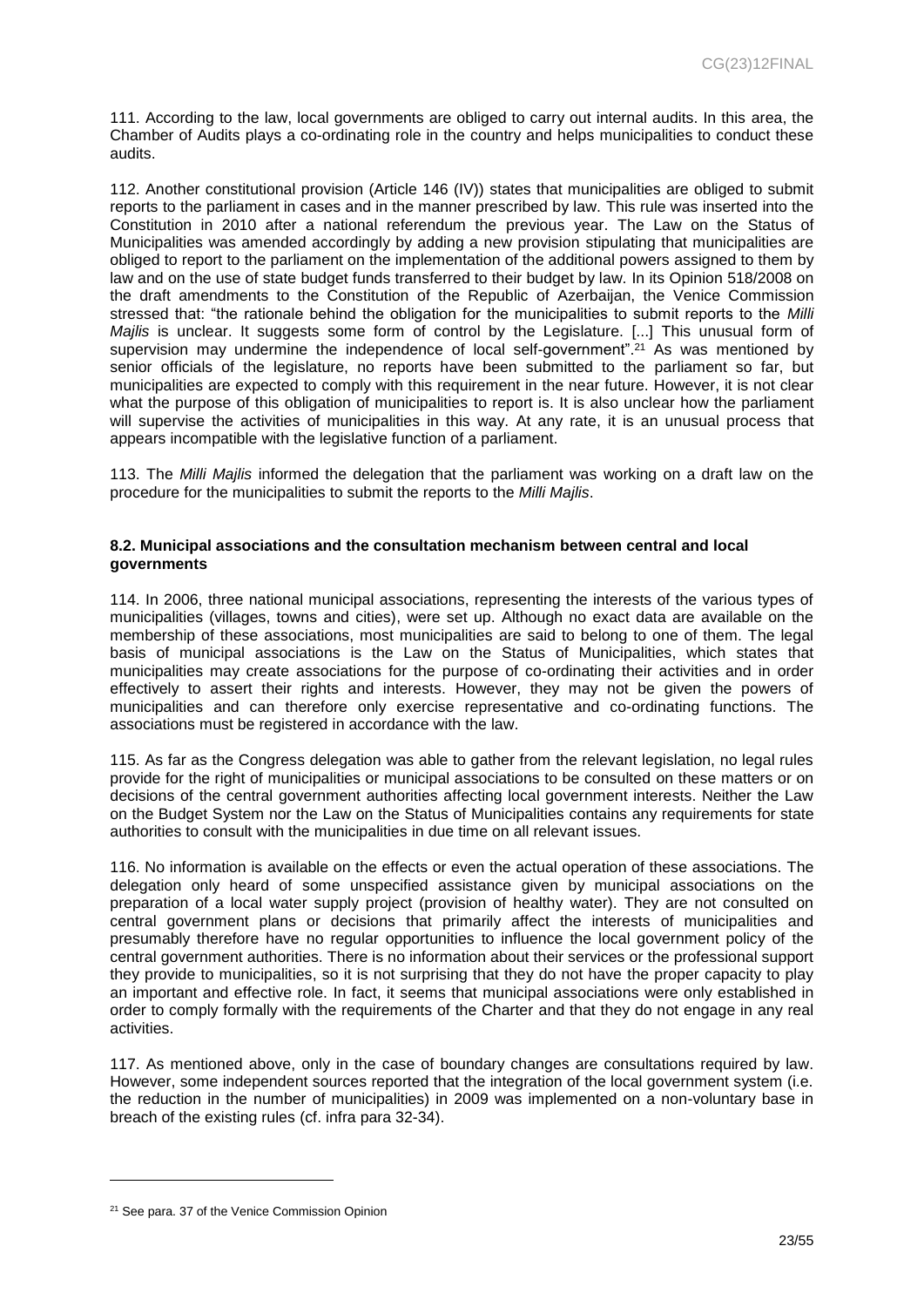## <span id="page-23-0"></span>**9. GUARANTEES OF LOCAL SELF-GOVERNMENT**

118. The Constitution states that municipalities exercise their power independently, that their rights are protected by the courts and that they are entitled to the reimbursement of additional expenses caused by decisions of state bodies (Art. 146(I) and (II)).

119. The provisions of the Law on the Status of Municipalities relating to the "judicial protection of local self-government" reinforce the presumption that municipalities are not part of the system of state organisation but, rather, are a "special form of the social activity of the citizens", as the Law states. "The rights of citizens to implement local self-government may only be limited by law and for the period defined by law and in order to protect constitutional structures and ensure the defence of the country and state security".

120. The law also contains an elliptical provision stating that "appeals by municipalities, municipal bodies and municipal officials must be considered within one month by state bodies, political parties, public associations, trade unions, other legal persons and their officials". This rule probably enables municipalities to submit petitions to all these institutions.

121. Stronger protection of local government interests is provided by the fact that municipalities may go to court to overturn decisions violating their rights made by state bodies or state officials. As we have seen, the municipal boundaries are also protected by law, since the territory of municipalities is fixed by statute and any change to them needs an in-depth analysis of social, economic and other conditions and the local community has to be consulted on such changes (see also paragraph 28 above).

122. Another generally accepted guarantee of local autonomy in Council of Europe member states is that municipal decisions may be set aside by the decision of a court. Municipalities may ostensibly lodge a complaint with the Constitutional Court, but the latter informed the Congress delegation that, according to the Article 130-IIIof the Constitution and the Law on the Constitutional Court of the Republic of Azerbaijan, the municipalities do not have this right to lodge directly a complaint to the Court. In fact, municipalities can only lodge a complaint to the Court through State institutions which undermines their right of appeal. In practice, this right is not used by municipalities and, consequently, is not an effective remedy.

## <span id="page-23-1"></span>**10. FORMS OF DIRECT CITIZEN PARTICIPATION**

123. Local inhabitants may also initiate municipal decisions on issues of local importance. Draft municipal decisions presented by the local population must be discussed at open meetings and the result of this type of consultation must be officially announced.

124. As is usual in many European countries, the law encourages the citizens' direct personal participation in public meetings in smaller communities. For example, citizens in municipalities with less than 500 inhabitants may conduct meetings to express their opinions on issues of local importance, to propose motions, to express a collective opinion and to make decisions. These public meetings are valid if at least 25% of the local voters attend them. In the absence of detailed rules, the municipal charters once again presumably play a decisive role in regulating this procedure and its relationship with the municipal council's decision-making powers.

125. According to the Law on the Status of Municipalities, citizens, either individually or as a group, have the right to appeal to municipalities, municipal bodies and municipal officials, who must respond to them within one month (right of petition). The rule that municipal meetings must be held in public also aims at ensuring the transparent operation of the local government.

126. The Law on the Status of Municipalities lays emphasis on the direct expression of the will of the citizens and provides instruments for and forms of direct citizen participation. For example, it states that local citizens have the right to participate in municipal elections in "a free, personal and secret ballot on the basis of common, equal and direct suffrage". Moreover, state bodies are obliged to ensure that municipal elections are "democratic".

127. In theory, local citizens may participate in the public life of the local community in other ways, for example by means of local public opinion surveys, which may be conducted on issues of local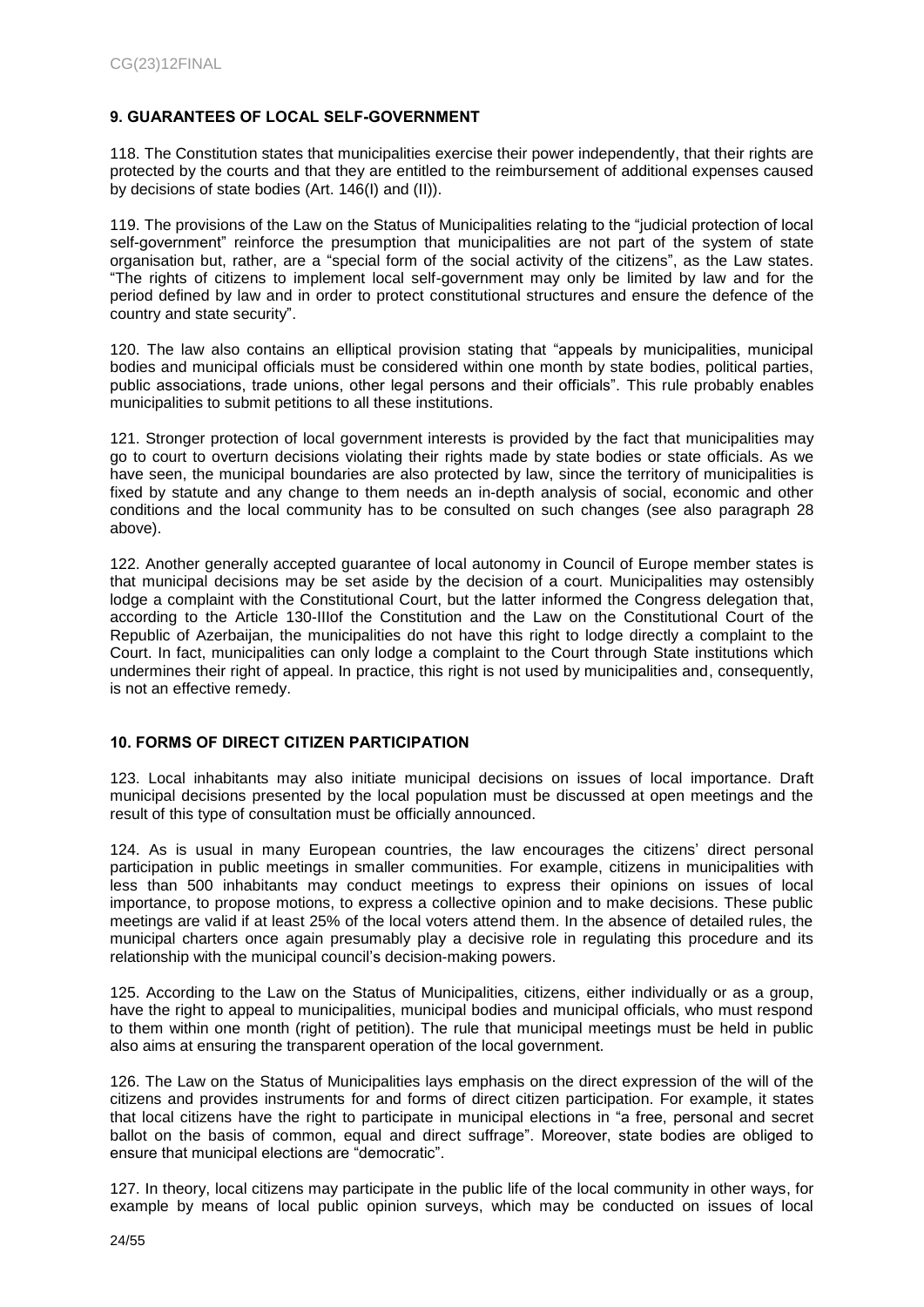importance. A local referendum may be initiated by the local council or at the request of the population. All citizens who have the right to vote and live in the respective municipality may take part in the referendum. It should be noted that the types of local referendum (e.g., compulsory or optional, mandatory or consultative) are not clearly specified in the law. As regards the consequences of the decisions of local public opinion surveys, Article 4 of the law "on local public opinion survey" which relates to "legal effect of results of local public opinion survey" states that: "municipality shall be obliged to adopt a relevant decision for the entry into force of those results. Results of the local public opinion survey shall constitute a basis for that decision. Decision of municipality shall be binding in the municipal territory". The question remains whether this provision is, in practice, applied. None interlocutors was able to provide the delegation with examples in this respect.

128. The laws provide for an entire range of possibilities for direct citizen participation. These instruments serve to promote direct democracy at municipal level, in accordance with the usual functions of these institutions and procedures. Nevertheless, it is striking that no detailed rules are specified by the laws presented to the Congress delegation. Presumably, these provisions are determined by the municipal charter of the various municipalities. If that is so, no real safeguard exists to counter the emptiness of these instruments. Moreover, it would be interesting to know how often these instruments of direct participation have been applied.

129. This concern is confirmed by the studies of some Azerbaijani NGOs, which report on the lack of a lively local public life or the ineffective use of these procedures. Also of concern is the extremely limited scope of municipalities' responsibilities. It is a fact that the more important local issues are put on the public agenda, the greater the attention of local citizens is. Consequently, if municipalities only carry out tasks that are not too important, then local citizens cannot feel involved and accordingly do not see any reason to participate in local public affairs.

## <span id="page-24-0"></span>**11. BAKU'S STATUS AS A CAPITAL CITY**

130. The governance of Baku is currently carried out by 11 executive committees, which are responsible for different administrative districts, and the Baku City Executive Committee, which provides the overall management of the other district executive committees. The relations between the Baku City Executive Committee and the district executive committees are bottom-up and based on mutual co-operation. Although there is a local executive committee covering the entire city of Baku, there is no municipality at the city level. According to the Law on Municipal Territories and Lands, there are 52 municipalities in Baku. Since they are all part of the same tier of government, there is no relationship of subordination among them and each is only responsible for the socio-economic issues in and management of its own territory.

131. The status of the city of Baku is defined by the Law on the Territorial Structure and Administrative Territorial Divisions, section 5(9) of which states that a law on the city of Baku must be adopted.

132. The current system of local self-governance excludes the establishment of a single municipality in cities, including Baku with its many districts. A Municipality of Baku cannot be established because Azerbaijan's Electoral Code does not provide for this. According to the Code, the number of members of municipal councils in Azerbaijan is fixed on the basis of the size of the population living in a municipality. The Code lays down a maximum population size of 299,999 for the election of municipal councillors, but Baku now has around 3 million inhabitants.

133. The maximum limits specified in the Electoral Code with regard to the number of residents required to establish a municipality within the same territorial unit should be removed and the necessary legal basis should be created to allow the creation of large city municipalities.

134. The rapporteurs, weighing up the reasons given by the Azerbaijani authorities for sustaining the current system of the capital's administration, do not see any compelling argument for depriving the capital of local self-government (this is the only case in Europe). The role of central government authorities should be limited to the regulation and (proportionate) administrative supervision of the capital city's municipal government instead of its direct management.

135. The principle and guarantees of local self-government should therefore be provided for all the big cities in Azerbaijan, such as Ganja, on the basis of the existing local executive authorities. The latter would be important for retaining the scope of responsibilities and full capacities of the current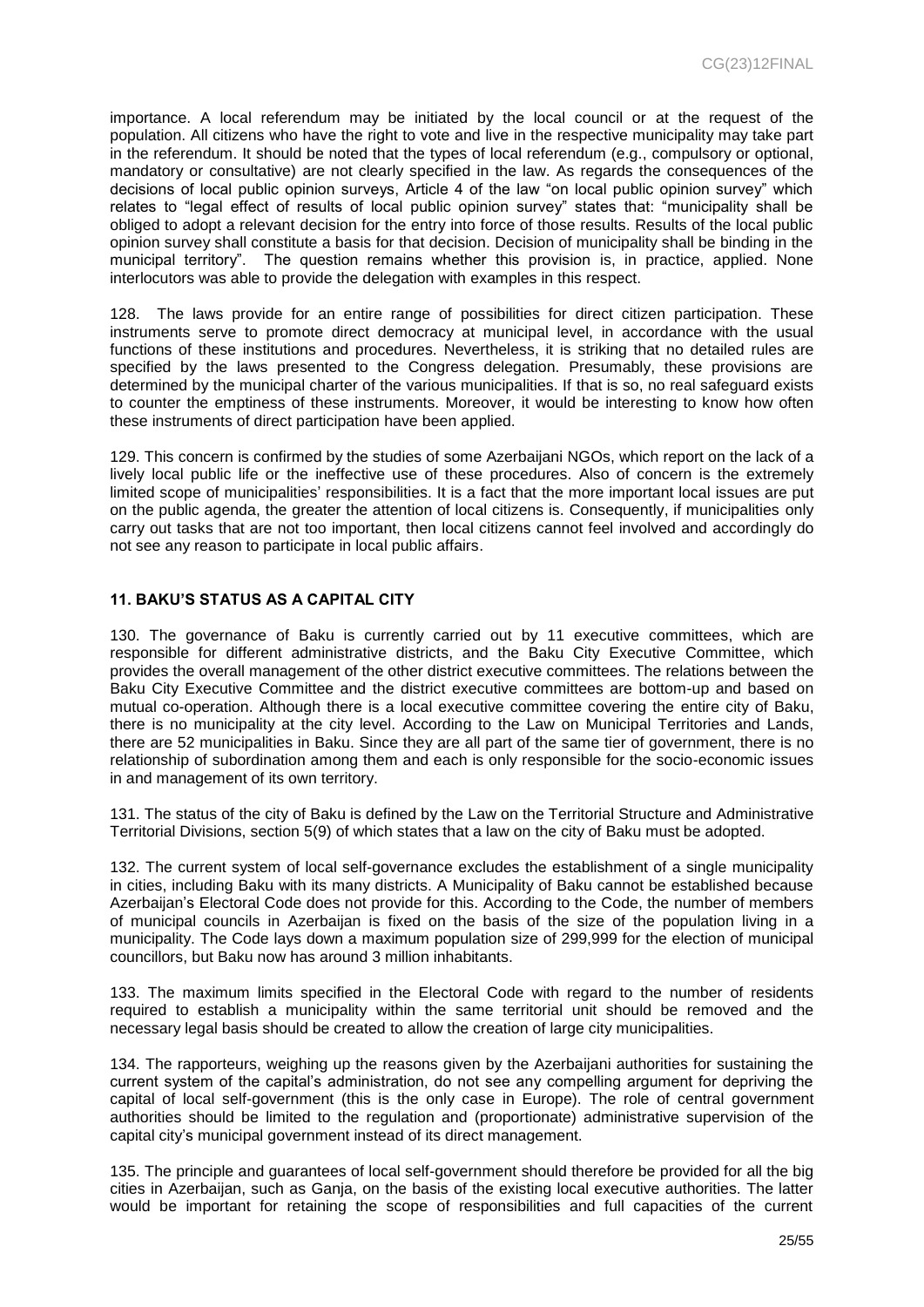executive bodies and ensuring the effective and efficient work of the new municipal governments. In the case of Baku, consideration could be given to the adoption of a separate law recognising its preeminent role as the country's capital and most important economic and cultural centre. Having regard to the size and traditions of the government of Baku, a two-tier system of municipal government with a rational division of city districts, where directly elected councils would operate at both levels, could be more effective.

136. The delegation reiterates Congress Recommendation 219 (2007) on the "Status of capital cities" and Recommendation 133 (2003) on the "Management of capital cities", establishing the conditions for setting up a democratically elected municipality in the capitals of the Council Europe member states.

137. Despite all discussions on this issue, the representatives of the President's Administration told the delegation that the *Milli Majlis* had had no discussions on setting up an elective city council and mayoral institution in Baku.

138. The representatives of the Minister of Justice informed the delegation that the State Programme on Poverty Reduction and Sustainable Development in the Republic of Azerbaijan for 2008-2015 provided for the drawing up of regulatory documents on a Large City Municipality.

#### <span id="page-25-0"></span>**12. ANALYSIS OF THE SITUATION OF LOCAL DEMOCRACY IN THE REPUBLIC OF AZERBAIJAN IN THE LIGHT OF THE PROVISIONS OF THE CHARTER**

#### <span id="page-25-1"></span>**12.1. Principle and concept of local self-government (Articles 2 and 3)**

#### **Article 2 – Constitutional and legal foundation for local self-government**

The principle of local self-government shall be recognised in domestic legislation, and where practicable in the constitution.

#### **Article 3 – Concept of local self-government**

- 1 Local self-government denotes the right and the ability of local authorities, within the limits of the law, to regulate and manage a substantial share of public affairs under their own responsibility and in the interests of the local population.
- 2 This right shall be exercised by councils or assemblies composed of members freely elected by secret ballot on the basis of direct, equal, universal suffrage, and which may possess executive organs responsible to them. This provision shall in no way affect recourse to assemblies of citizens, referendums or any other form of direct citizen participation where it is permitted by statute.

139. Article 2 of the Charter requires signatory countries to recognise the principle of local selfgovernment in their domestic legislation. The relevant chapter of the Constitution (Chapter VIII) and the corresponding provisions of the Law on the Status of Municipalities do not fully meet the requirements of the Charter since they do not recognise local authorities as part of the state organisation system and do not acknowledge the right of local governments to regulate and manage a substantial proportion of local public affairs. Despite the repeated recommendations of the various Council of Europe bodies, Azerbaijan has failed to implement Articles 2 and 3 of the Charter since 2003.

140. The constitutional and legislative recognition of the principle of local self-government, which refers to the right of local authorities to regulate and administer local affairs in an autonomous way, is an indispensable requirement of the Charter, and Azerbaijan should therefore unambiguously recognise municipalities as state institutions exercising public power and as part of the overall public administration. To that end, the relevant provisions of the Constitution and the Law on the Status of Municipalities should be brought into line with Articles 2 and 3 of the Charter.

141. It should be noted that Recommendation 126 (2003)1 on local and regional democracy in Azerbaijan and the Venice Commission have already proposed a more precise legal definition of municipalities and the reformulation of the relevant law to specify that, "while municipalities are undeniably independent, they are none the less public authorities belonging to the country's system of public administration, like all other authorities directly elected by the people".

142. Although the Charter recognises the freedom of all member states to establish their own system of public administration adapted to their specific national, historical and other characteristics and does not require the establishment of a regional level of self-government, the Azerbaijani authorities could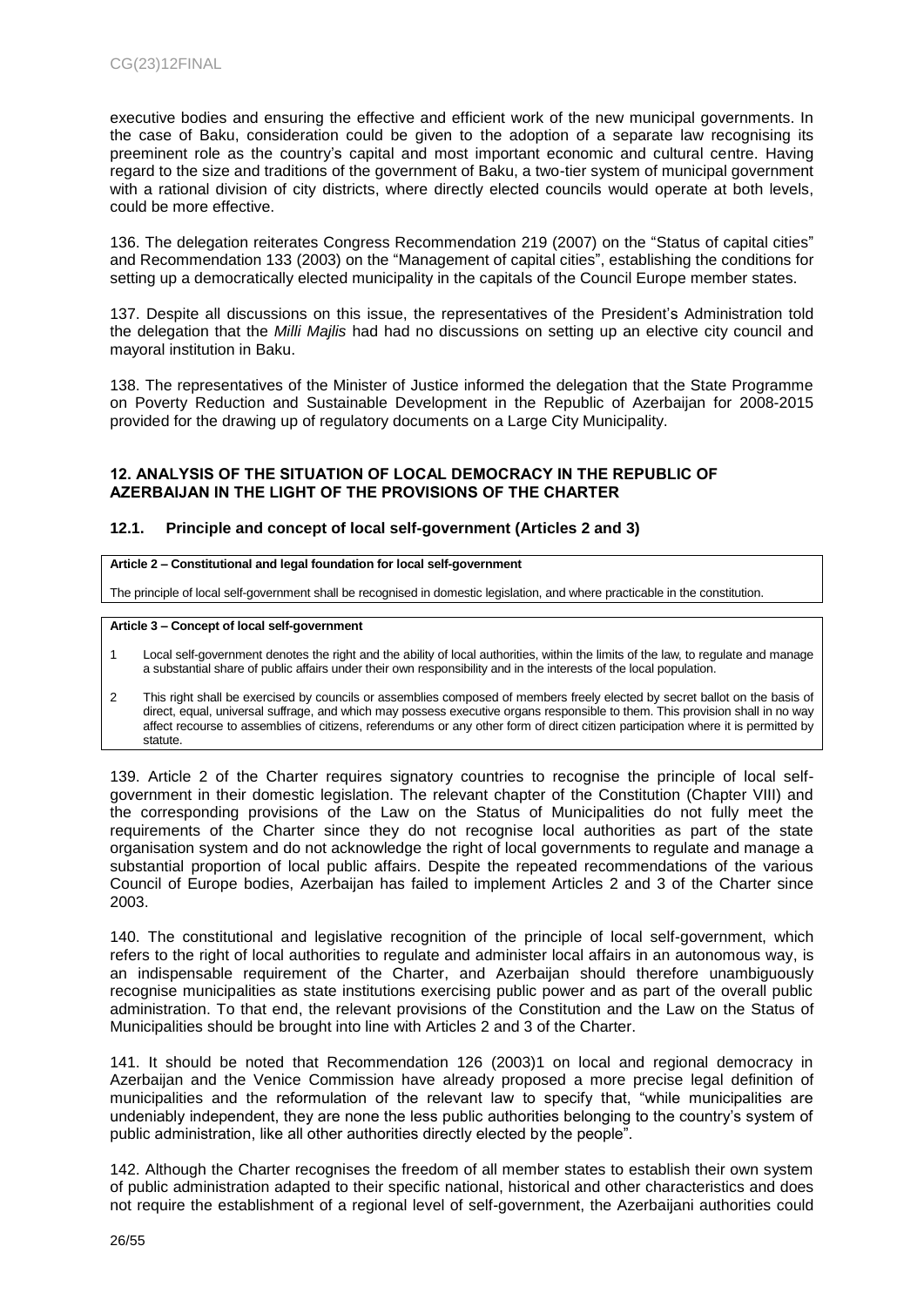consider setting up directly elected regional governments in the light of the Regional Framework on Regional Democracy in order to mitigate the centralisation of public administration and make territorial governance more effective and democratic. This regionalisation could be built on either the existing structures of the economic regions or on the administrative districts, albeit with partly modified powers and duties.

#### <span id="page-26-0"></span>**12.2. Scope of local self-government (Article 3(1) and Article 4)**

#### **Article 3 – Concept of local self-government**

- 1 Local self-government denotes the right and the ability of local authorities, within the limits of the law, to regulate and manage a substantial share of public affairs under their own responsibility and in the interests of the local population.
- 2 This right shall be exercised by councils or assemblies composed of members freely elected by secret ballot on the basis of direct, equal, universal suffrage, and which may possess executive organs responsible to them. This provision shall in no way affect recourse to assemblies of citizens, referendums or any other form of direct citizen participation where it is permitted by statute.

#### **Article 4 – Scope of local self-government**

- 1 The basic powers and responsibilities of local authorities shall be prescribed by the constitution or by statute. However, this provision shall not prevent the attribution to local authorities of powers and responsibilities for specific purposes in accordance with the law.
- 2 Local authorities shall, within the limits of the law, have full discretion to exercise their initiative with regard to any matter which is not excluded from their competence nor assigned to any other authority.
- 3 Public responsibilities shall generally be exercised, in preference, by those authorities which are closest to the citizen. Allocation of responsibility to another authority should weigh up the extent and nature of the task and requirements of efficiency and economy.
- 4 Powers given to local authorities shall normally be full and exclusive. They may not be undermined or limited by another, central or regional, authority except as provided for by the law.
- 5 Where powers are delegated to them by a central or regional authority, local authorities shall, insofar as possible, be allowed discretion in adapting their exercise to local conditions.
- 6 Local authorities shall be consulted, insofar as possible, in due time and in an appropriate way in the planning and decision-making processes for all matters which concern them directly.

143. While the basic powers and duties of municipalities are laid down by the Constitution and statutes, the range of responsibilities of local governments is extremely narrow and in no way corresponds to the requirement of Art. 3(1) of the Charter that a "substantial share of public affairs" should fall within the jurisdiction of local governments. Although the Charter does not specify the kind of local public affairs to be regulated and managed by local authorities (municipalities in this particular case), the most important local matters that greatly affect the life of the local community should, as a general principle, be decided and managed by local governments. In Azerbaijan, the vast majority of local public services are delivered by the local executive bodies of the state administration, which are directly subordinate to the central government authorities. This division of powers and duties may lead to an ineffective local administration and, in the absence of local democratic scrutiny, result in a serious democratic deficit.

144. In particular, Recommendation 126 (2003)1 stated that "the powers and responsibilities of Azerbaijan's municipalities are very limited, failing to account for any substantial share of public affairs as stipulated in the European Charter of Local Self-Government", but since then no change has occurred in the legislation. Moreover, as explained in paragraph 71 a presidential decree from 6 June 2012 minimized in fact the powers of municipalities

145. In order to comply with the principles enshrined in Art. 3(1) and Art. 4, the Azerbaijani authorities should substantially review the division of tasks and powers between the parallel structures of local public administration and establish a transition period for transferring responsibility for the most important local public matters to the municipalities. The division of powers and duties between the local executive authorities and the municipalities is so disproportionate and uneven at the moment that an immediate transfer of tasks and functions can hardly be rationally accomplished. Local governments should be enabled to carry out the new functions in an effective and efficient way. A quicker and more effective transfer would be possible if the local and executive authorities were democratically elected by the citizens. However, as things stand today in Azerbaijan, local authorities,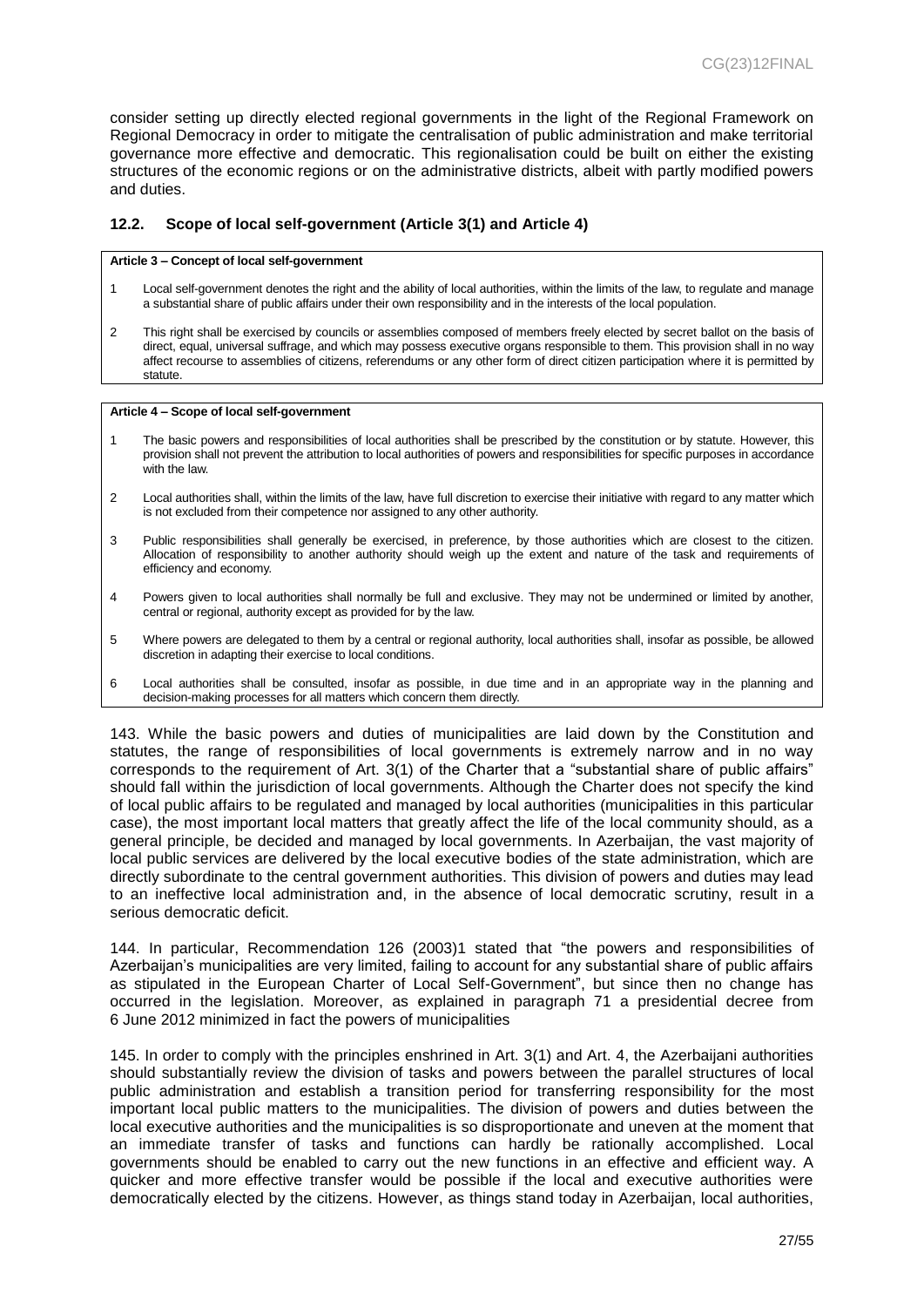both in their composition and in their operation, do not conform with basic democratic principles and do not benefit from the principles of autonomy laid down in the Charter, which the national authorities have ratified.

146. The functions of local governments are typically not full and exclusive since municipalities and local executive authorities carry out many parallel functions. Although the Charter gives priority to full and exclusive powers of municipalities, this is not a categorical rule. However, if both local governments and local bodies of the state administration have tasks in a specific area, it is a minimum requirement that the relevant responsibilities should be clearly separated from each other, and there should be a precise division of responsibilities. Accordingly, the Law on the Status of Municipalities and the other laws transferring mandatory tasks and functions to municipalities should ensure that the powers and duties entrusted to municipalities are full and exclusive and that the municipalities have full discretion to exercise their initiative with regard to any matter not excluded from their competence or assigned to any other authority.

147. The Charter also requires that local authorities should have discretionary power even as regards delegated powers, so as to adapt their exercise to local conditions. However, as a first step it is necessary to define clearly the administrative nature of municipalities' responsibilities, distinguishing the delegated powers from other functions, since central government should ensure the proper financial means necessary to implement the delegated tasks.

148. It would also be advisable to empower local governments explicitly to undertake voluntary tasks for the welfare of the local population that do not fall within the exclusive responsibility of another public authority.

149. Azerbaijan has declared itself not bound by Article 4(3) of the Charter (see part 12.8 below)

#### <span id="page-27-0"></span>**12.3. Protection of boundaries (Article 5)**

#### **Article 5 – Protection of local authority boundaries**

Changes in local authority boundaries shall not be made without prior consultation of the local communities concerned, possibly by means of a referendum where this is permitted by statute.

150. The Charter requires that local authority boundaries should not be changed without prior consultation with the local communities concerned, possibly by means of a referendum where this is permitted by statute. Although the request for the opinion of the local community in the case of any change in an administrative boundary of a municipality is defined by law, some reports claim that the practice does not comply with this requirement in every case. Therefore, more attention should be paid to the compliance with this guarantee, and it would also be advisable to specify the forms and mechanisms of consultation on these issues.

151. The transparency of local government mergers could be increased by determining the strategic objectives and goals of municipal integration (if any) and discussing them with the municipalities concerned and their associations prior to any change in local governments' administrative boundaries.

#### <span id="page-27-2"></span><span id="page-27-1"></span>**12.4. Administrative structures and the conditions of the free exercise of functions (Articles 6 and 7)**

#### **Article 6 – Appropriate administrative structures and resources for the tasks of local authorities**

- 1 Without prejudice to more general statutory provisions, local authorities shall be able to determine their own internal administrative structures in order to adapt them to local needs and ensure effective management.
- 2 The conditions of service of local government employees shall be such as to permit the recruitment of high-quality staff on the basis of merit and competence; to this end adequate training opportunities, remuneration and career prospects shall be provided.

#### **Article 7 – Conditions under which responsibilities at local level are exercised**

- 1 The conditions of office of local elected representatives shall provide for free exercise of their functions.
- 2 They shall allow for appropriate financial compensation for expenses incurred in the exercise of the office in question as well as, where appropriate, compensation for loss of earnings or remuneration for work done and corresponding social welfare protection.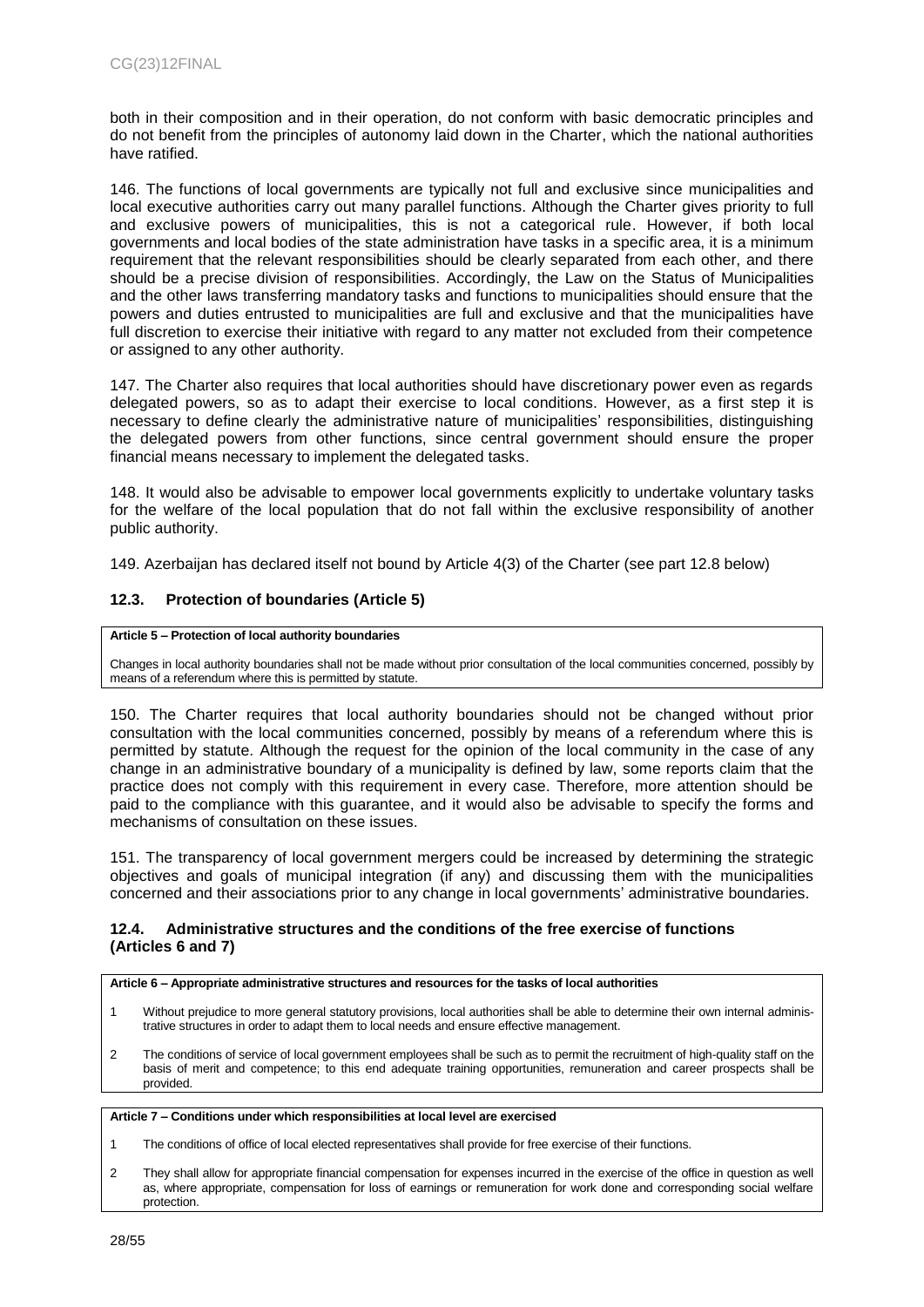3 Any functions and activities which are deemed incompatible with the holding of local elective office shall be determined by statute or fundamental legal principles.

152. The local authorities have the right to determine their internal administrative structures and they should be able to adapt them to local needs and ensure effective management. Apparently, this organisational autonomy can be restricted only by law, in order to ensure the democratic operation of all local governments. The Charter requires that the right conditions must be provided for the office of local elected representatives in order to ensure free exercise of their functions.

153. It is important that these provisions not only require the state to respect the local governments' freedom to organise their internal structures but also enable them to enjoy this right in practice. The process of transferring property to municipalities, as determined by law, should be completed as soon as possible. Moreover, the municipalities should be provided with administrative buildings and other physical assets and instruments necessary for them to implement their tasks and functions. The central government should take also effective measures to launch capacity-building and proper training programmes for the members of municipal staff in order to increase the quality of their daily administrative work.

154. Azerbaijan has declared itself not bound by Article 7(2) of the Charter (see 12.8 below).

#### <span id="page-28-0"></span>**12.5. Administrative supervision (Article 8)**

#### **Article 8 – Administrative supervision of local authorities' activities**

- 1 Any administrative supervision of local authorities may only be exercised according to such procedures and in such cases as are provided for by the constitution or by statute.
- 2 Any administrative supervision of the activities of the local authorities shall normally aim only at ensuring compliance with the law and with constitutional principles. Administrative supervision may however be exercised with regard to expediency by higher-level authorities in respect of tasks the execution of which is delegated to local authorities.
- 3 Administrative supervision of local authorities shall be exercised in such a way as to ensure that the intervention of the controlling authority is kept in proportion to the importance of the interests which it is intended to protect.

155. Any administrative supervision of the activities of the local authorities can only aim at ensuring compliance with the law and with constitutional principles. Administrative supervision may, however, be exercised with regard to expediency by higher-level authorities in respect of tasks the execution of which is delegated to local authorities.

156. Article 52 of the law on the status of municipalities should precisely determine which administrative authorities are empowered to exercise legal supervision over municipalities, thus eliminating the uncertainty of the current legislation, which refers only to the "relevant executive body".

157. The local governments' obligation to report to the parliament (Article 146- IV of the Constitution)<sup>22</sup> about their operation should be abolished as a pointless and unnecessary duty. In this respect see para 110 – the Venice Commission pointed out also this matter of concern in light of the European Charter of local self-government. Instead, the central government's supervisory authority should be confined to checking the lawfulness of municipal acts. The Azerbaijani authorities should make efforts to abolish any additional and informal supervision carried out by local executive authorities, and the latter should refrain from asking municipalities to report to them about their activities, with the exception of supplying statistical data where justified.

#### <span id="page-28-1"></span>**12.6. Financial resources (Article 9)**

**Article 9 – Financial resources of local authorities**

- 1 Local authorities shall be entitled, within national economic policy, to adequate financial resources of their own, of which they may dispose freely within the framework of their powers.
- 2 Local authorities' financial resources shall be commensurate with the responsibilities provided for by the constitution and the law.

<sup>22</sup> "Municipalitiies submit reports to the *Milli Majlis* of the Republic of Azerbaijan in cases and in the manner prescribed by law"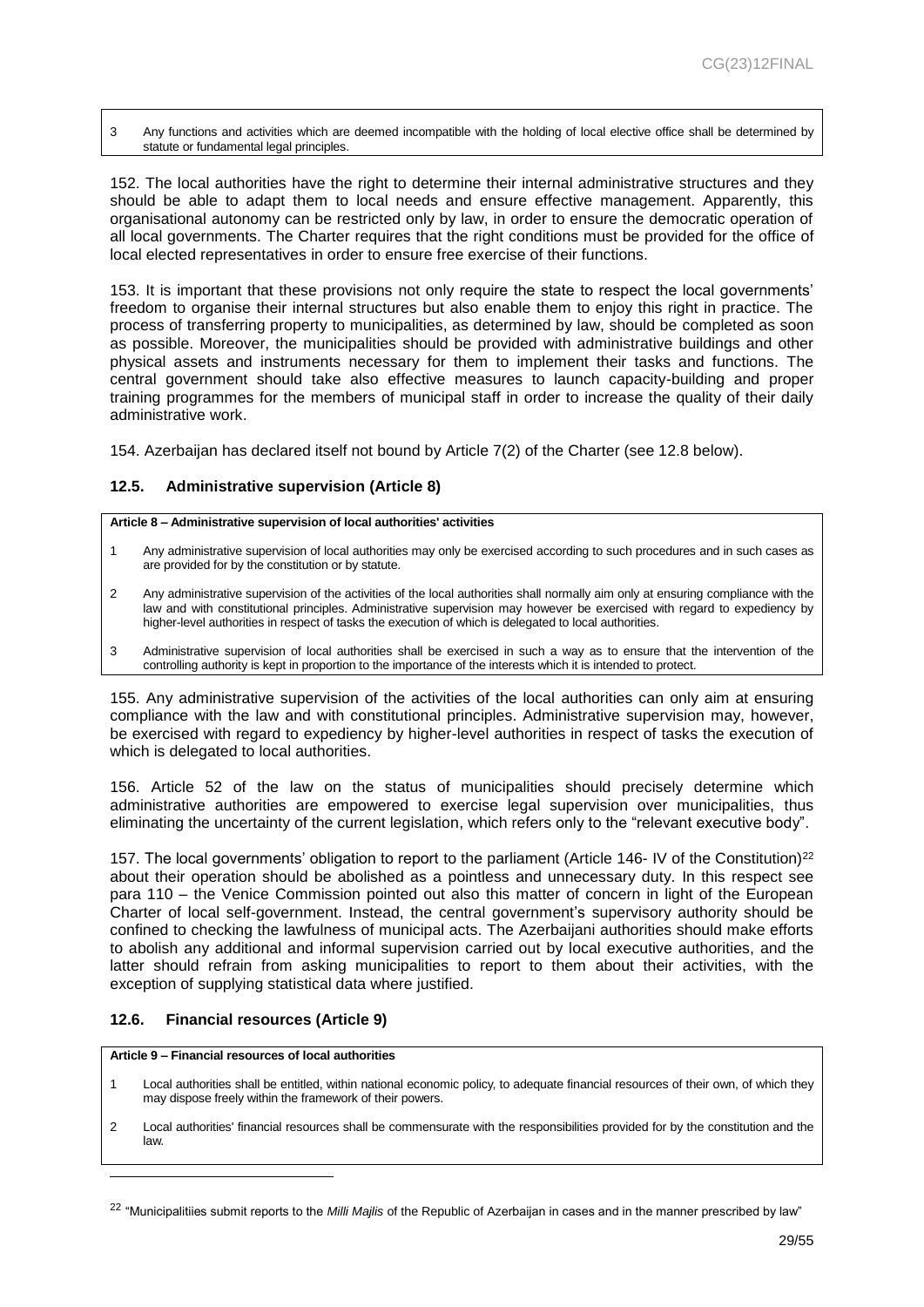- 3 Part at least of the financial resources of local authorities shall derive from local taxes and charges of which, within the limits of statute, they have the power to determine the rate.
- 4 The financial systems on which resources available to local authorities are based shall be of a sufficiently diversified and buoyant nature to enable them to keep pace as far as practically possible with the real evolution of the cost of carrying out their tasks.
- 5 The protection of financially weaker local authorities calls for the institution of financial equalisation procedures or equivalent measures which are designed to correct the effects of the unequal distribution of potential sources of finance and of the financial burden they must support. Such procedures or measures shall not diminish the discretion local authorities may exercise within their own sphere of responsibility.
- 6 Local authorities shall be consulted, in an appropriate manner, on the way in which redistributed resources are to be allocated to them.
- 7 As far as possible, grants to local authorities shall not be earmarked for the financing of specific projects. The provision of grants shall not remove the basic freedom of local authorities to exercise policy discretion within their own jurisdiction.
- 8 For the purpose of borrowing for capital investment, local authorities shall have access to the national capital market within the limits of the law.

158. Art. 9(1) of the Charter provides that local authorities must have adequate financial resources of their own, of which they may dispose freely within the framework of their powers. Financial autonomy is an essential component of the principle of local self-government and for the exercise of a wide range of responsibilities in the field of local public affairs. These elements are cumulative and not alternative, which means that all conditions laid down in this provision of the Charter are mandatory.

159. Another basic principle requires that local authorities must have sufficient financial resources in proportion to the responsibilities assigned to them by law. However, this requirement seems to be more or less met in Azerbaijan, but only because municipalities have only extremely limited functions.

160. As all evidence shows, municipalities have only minimal financial resources, which is the main obstacle to their becoming properly involved in local administration in Azerbaijan. In the absence of sufficient revenues, they are not able to play a more significant role in local democracy. It is inconsistent to say, as the delegation was told during the visit that, on the one hand, municipalities are unable to perform more tasks and functions than those that they carry out today and to claim, on the other hand, that they do not need more revenues because they perform only a few tasks.

161. Parallel to the proposed decentralisation of tasks and functions, the state budget should contribute to their costs to a much greater extent than is currently the case. As large a proportion of these transfers as possible should be allocated as block grants, thus providing freedom for municipalities to spend them as they wish. It is also an explicit preference of the Charter that the provision of grants should not remove the basic freedom of local authorities to exercise policy discretion within their own jurisdiction. This does not mean that special subsidies allocated for specific purposes cannot have any place in local government finance. Special grants should be earmarked for projects, concrete tasks or public services that the central government wants to support in this targeted way.

162. Both block and special grants should be distributed in a transparent and predictable way on the basis of clear and unambiguous criteria. The mechanisms for the allocation of state grants and subsidies should be established in co-operation with the national municipal associations in order to take the interests and opinions of local governments into consideration.

163. The Charter also requires that a proportion of local revenues should come from local taxes, and local governments must be able to determine the rate applicable. Although the latter condition is met in Azerbaijan to the extent that local governments may decide what municipal taxes they impose and what tax rates to apply, the local tax revenues provide such a low income that this right is only formal and insignificant in practice. That said, the fact that local governments can determine the rate of some taxes is not consistent with the Charter if they are not able simultaneously to collect taxes in an appropriate manner (as pointed out in paragraph 93).

164. As mentioned above, tax-collection mechanisms should be improved at municipal level. This requires not only better and more precise legislation but also makes it necessary to provide municipalities with qualified staff and facilities (buildings, information technology, etc.) in order to ensure an efficient tax collection procedure.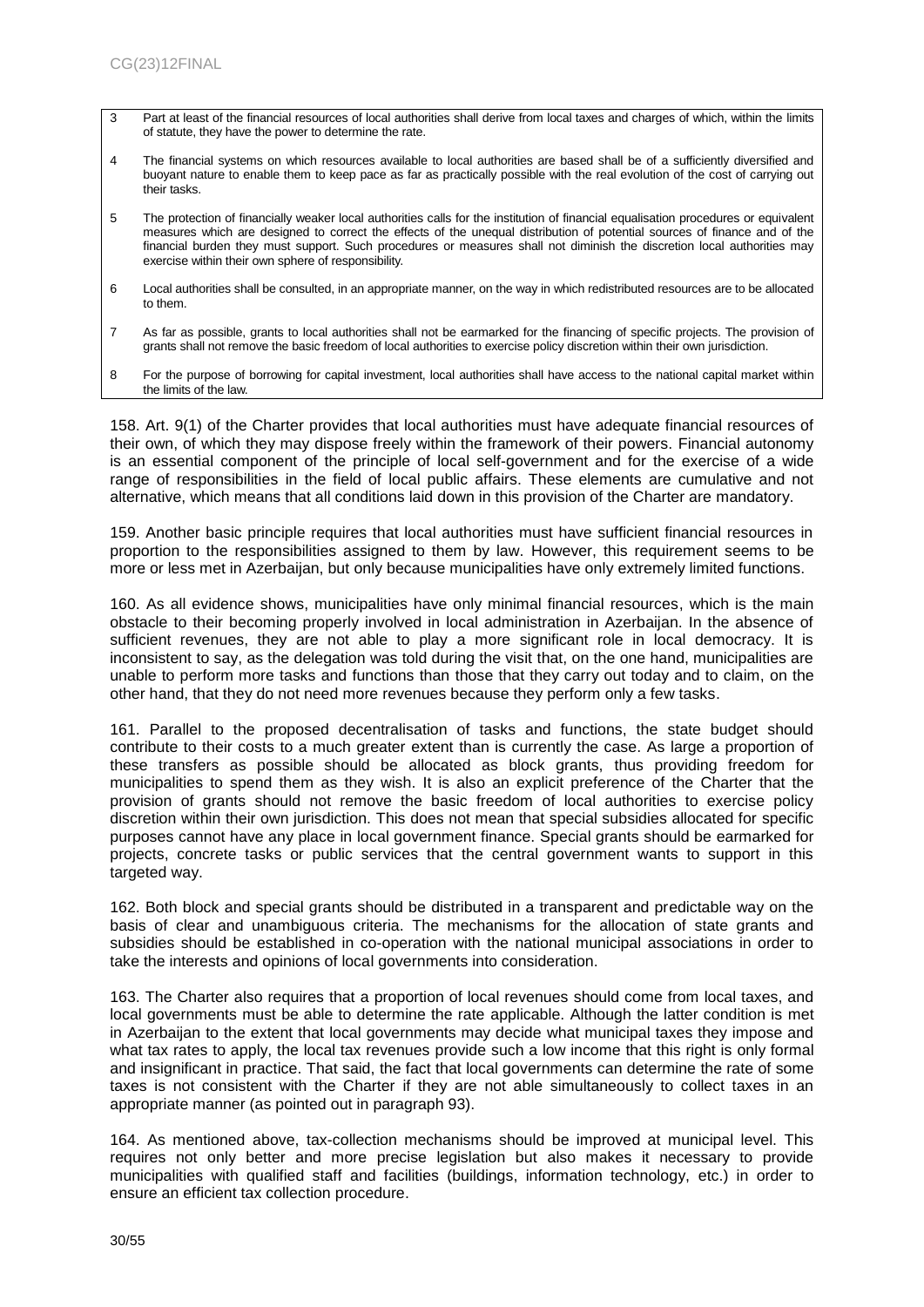165. As the Charter states, "the protection of financially weaker local authorities calls for the institution of financial equalisation procedures or equivalent measures which are designed to correct the effects of the unequal distribution of potential sources of finance and of the financial burden they must support." As there is no standardised financial equalisation mechanism for local governments in Azerbaijan, the poorest municipalities are in a detrimental financial situation without any predictable central government budget support. Under these circumstances, they might be in an extremely vulnerable economic position and this could undermine any plausible system of local self-government. Moreover, in the absence of an effective financial equalisation system regional discrepancies cannot be reduced or mitigated in a transparent way.

166. Accordingly, in order to comply with this provision of the Charter, the Azerbaijani authorities should immediately begin to establish an effective and well-designed financial equalisation system. This should be based on the principle of solidarity and apply objective criteria for assigning central budget subsidies to the municipalities in need. It is also important that the procedures and measures applied to financial equalisation must not diminish the discretion that municipalities may exercise with regard to their own powers. Even if the revenues from the equalisation fund can be regarded as extraordinary or special subsidies, this characteristic of the local resources must not justify any central government interference with the freedom of municipalities to deal with local public matters, unless a municipality is in financial difficulties of its own making.

167. As far as additional revenues are concerned, local governments should be given assistance to raise loans as their weak financial potential means they can hardly borrow money on the financial markets. Nonetheless, there are in Council of Europe member states many good practices with regard to the provision of central government support for the financial position of local governments in such a situation, for instance encouraging or setting up municipal development funds or savings banks to provide loans for municipalities.

168. According to the Charter, local governments must be consulted, in an appropriate manner, on the way in which redistributed resources are to be allocated to them. The Congress delegation concluded that the national associations of municipalities are not involved in the decision-making process relating to local government finance in Azerbaijan, and the Azerbaijani authorities should therefore establish an appropriate procedure for consultation on financial matters as soon as possible (see also the proposals in 12.7. below).

169. Azerbaijan has declared itself not bound by Article 9(5) and (6) of the Charter (see 12.8 below)

#### <span id="page-30-0"></span>**12.7. Right to associate and legal protection of local governments (Articles 10 and 11)**

#### **Article 10 – Local authorities' right to associate**

- 1 Local authorities shall be entitled, in exercising their powers, to co-operate and, within the framework of the law, to form consortia with other local authorities in order to carry out tasks of common interest.
- 2 The entitlement of local authorities to belong to an association for the protection and promotion of their common interests and to belong to an international association of local authorities shall be recognised in each State.
- 3 Local authorities shall be entitled, under such conditions as may be provided for by the law, to co-operate with their counterparts in other States.

#### **Article 11 – Legal protection of local self-government**

Local authorities shall have the right of recourse to a judicial remedy in order to secure free exercise of their powers and respect for such principles of local self-government as are enshrined in the constitution or domestic legislation.

170. The Charter requires the signatory countries to provide for the right for local governments to cooperate and, within the framework of the law, to form consortia with other local authorities in order to carry out tasks of common interest. According to this requirement, each member state has to recognise the entitlement of local authorities to belong to an association for the protection and promotion of their common interests and to belong to an international association of local authorities. Furthermore, local governments must be consulted, insofar as possible, in due time and in an appropriate way, in the planning and decision-making processes for all matters that concern them directly.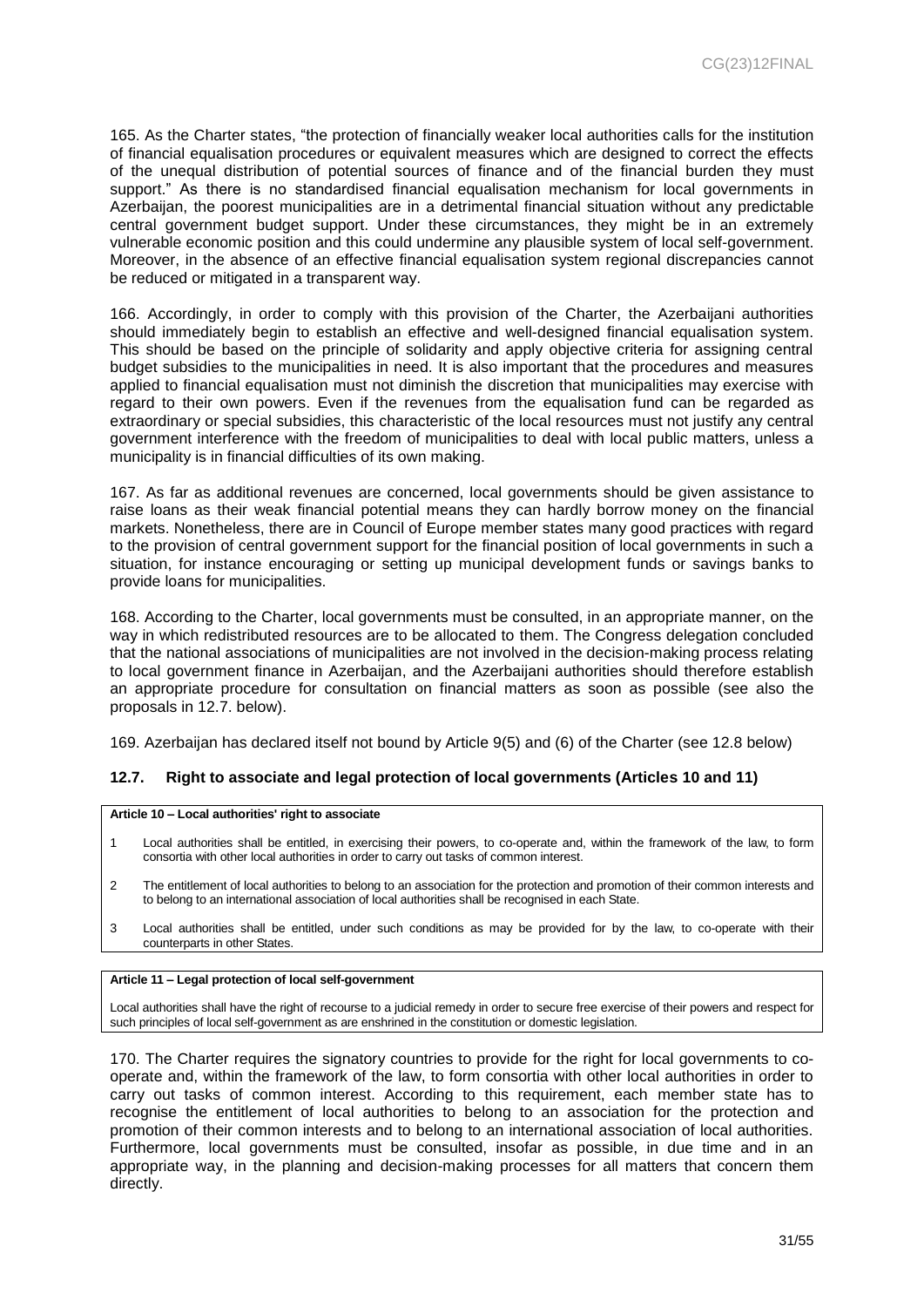171. Self-evidently, the existence of a strong local government system is an indispensable prerequisite for an effective consultation mechanism. Where local autonomy is weak and the local and regional communities are in a vulnerable position vis-à-vis the central government, their ability to represent their own interests is also weak, and in these cases the central government should take initiatives to strengthen the consultation mechanisms.

172. The national associations of municipalities do not play an important role in central policy-making or in representing local interests in Azerbaijan. Many stakeholders claim that they operate only formally without any real effects on development. This was confirmed by NGO's reports, notably one dedicated to "Enhancing efficiency of services provided by Municipal Associations for the local selfgovernment bodies" but also in the report on "Assessments of conformity of organizational and operational aspects of municipalities in Azerbaijan with principles and requirements of European Charter on local self-government" which states clearly that "Since the establishment of municipal associations in 2006, no initiatives have been taken to further develop municipalities and thus decentralize the administration system. Associations have not demonstrated any considerable initiative in the field of local self-governance development. Associations have not built their work efficiently yet, their activities include collection of membership fees and organization of a few gathering only".<sup>23</sup>

173. The national associations of municipalities must be able to build competence and the ability to represent their members. Azerbaijan's central government authorities should strive to enable municipal associations to fulfil their functions, which are to collect, express and represent municipal interests, and national associations should be given sufficient human, technical and financial resources for this purpose. In addition, the consultation mechanisms should be specified in much greater detail in legislation. The central government authorities have broad discretion as to what forms and mechanisms are applied to achieve this goal, but they are strongly advised to place them on a permanent and regular basis, involving all types of municipalities (and their associations).

174. However, since the visit national authorities objected that this information is not correct and stressed on the contrary the important role of national associations in the central policy-making process. National authorities underline, notably that "Representatives of national associations participate in the improvement of legislation related to local self-government issues, submit opinions and proposals, raise issues before state bodies". Nevertheless, the rapporteurs did not receive any tangible replies from these associations about their concrete participatory rights, their role and their effectiveness in the national policy-making process.

175. Moreover, the central government authorities should provide proper information for local governments and their associations before consultations take place in order to ensure that they are well-informed about the motives, aims and arguments concerning the planned decision or policy. Strategically important decisions must be based on careful analyses of the economic consequences for the local and regional level as well as the implications for self-governance. In the consultation process, municipalities and their associations should be entitled to comment and make suggestions on all legislation and policies affecting the local level.

176. Azerbaijan has declared itself not bound by Article 10(3) of the Charter (see 12.8 below).

## <span id="page-31-0"></span>**12.8. Undertakings – reservations made by States (Article 12)**

#### **Article 12 – Undertakings**

| $\overline{1}$ | Each Party undertakes to consider itself bound by at least twenty paragraphs of Part I of the Charter, at least ten of which<br>shall be selected from among the following paragraphs:<br>- Article 2.<br>$-$ Article 3, paragraphs 1 and 2,<br>$-$ Article 4, paragraphs 1, 2 and 4,<br>$-$ Article 5.<br>- Article 7, paragraph 1,<br>- Article 8, paragraph 2,<br>$-$ Article 9, paragraphs 1, 2 and 3,<br>- Article 10, paragraph 1,<br>$-$ Article 11. |
|----------------|-------------------------------------------------------------------------------------------------------------------------------------------------------------------------------------------------------------------------------------------------------------------------------------------------------------------------------------------------------------------------------------------------------------------------------------------------------------|
|----------------|-------------------------------------------------------------------------------------------------------------------------------------------------------------------------------------------------------------------------------------------------------------------------------------------------------------------------------------------------------------------------------------------------------------------------------------------------------------|

<sup>&</sup>lt;sup>23</sup> See the above mentioned report by BINA-NGO Alliance for Municipal development.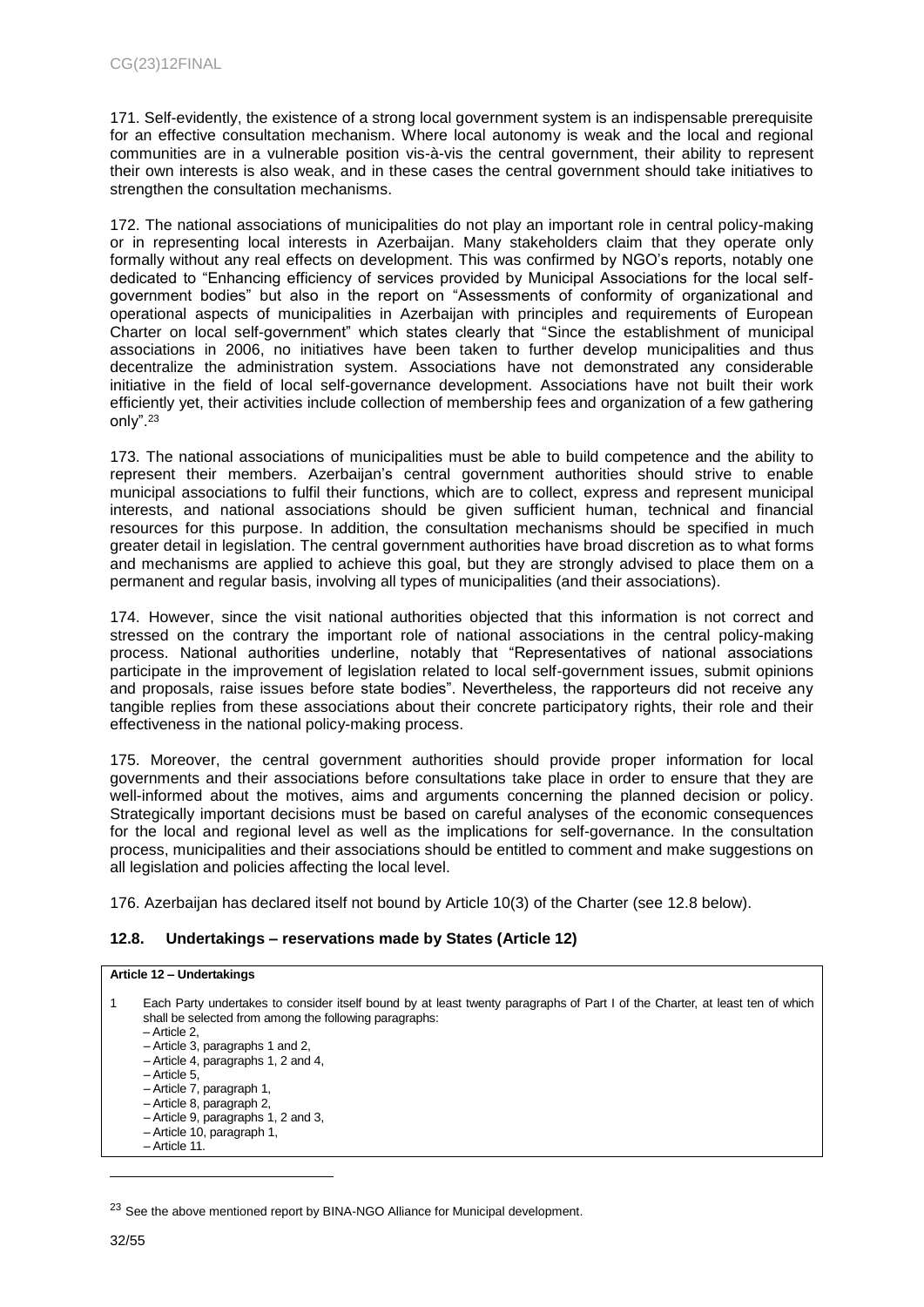- 2 Each Contracting State, when depositing its instrument of ratification, acceptance or approval, shall notify to the Secretary General of the Council of Europe of the paragraphs selected in accordance with the provisions of paragraph 1 of this article.
- 3 Any Party may, at any later time, notify the Secretary General that it considers itself bound by any paragraphs of this Charter which it has not already accepted under the terms of paragraph 1 of this article. Such undertakings subsequently given shall be deemed to be an integral part of the ratification, acceptance or approval of the Party so notifying, and shall have the same effect as from the first day of the month following the expiration of a period of three months after the date of the receipt of the notification by the Secretary General**.**

177. As discussed earlier, Azerbaijan has made some reservations concerning the scope of the European Charter of Local Self-Government and stated that it is not bound by Article 4(3), Article 7(2), Article 9(5) and (6) and Article 10(3) of the Charter. The Congress delegation is convinced that Azerbaijan is currently failing to comply fully with these provisions of the Charter (as in the case of some other provisions) and consequently believes that the maintenance of these reservations could be justified. Nevertheless, as the proposals in this report show, the Azerbaijani authorities are strongly advised and encouraged to draw up and implement comprehensive decentralisation reforms that may lead to the withdrawal of all these reservations.

178. The representatives of the Minister of Justice informed the delegation that several state bodies had been instructed to submit proposals on the possibility of Azerbaijan's accession of to the relevant articles of the Charter and that the matter would be considered in the near future. The rapporteurs welcome this positive information brought to their attention during the visit and will closely follow further developments in this respect.

179. At the same time, the representatives of the Minister of Justice added that it should be noted that, despite the fact that the Republic of Azerbaijan had not yet acceded to paragraph 3 of Article 10 of the Charter, certain measures had been taken towards its implementation. For example, the Law of 25 October 2011 had inserted a new paragraph into the Law on the Status of Municipalities providing for the right of municipalities and their associations, as agreed with the Ministry of Foreign Affairs, to conclude co-operation agreements with foreign local government bodies and to become members of specialised organisations of local government bodies.

#### <span id="page-32-0"></span>**13. CONCLUSIONS – ANALYSIS OF THE SITUATION OF LOCAL DEMOCRACY AND RECOMMENDATIONS ON AN ARTICLE-BY-ARTICLE BASIS**

180. When assessing the situation of local and regional democracy in Azerbaijan in general, and in the light of the implementation of the European Charter of Local Self-Government in particular, we cannot disregard the fact that municipalities, through which local self-government is carried out, were only established in 1999. Since then, it has frequently been said that full compliance with the requirements of the Charter and the strengthening of the system of local government need some time. Undoubtedly, the introduction and development of the principle and practice of local self-government is a timeconsuming process in a country where no old traditions can be revived but the adoption and application of foreign practices have considerable significance. Nevertheless, since Resolution 1305 (2002) of the Council of Europe Parliamentary Assembly on the honouring of obligations and commitments by Azerbaijan,<sup>24</sup> the first monitoring report and the recommendations made by the Congress in 2003 it seemed clear to the rapporteurs that no real changes had occurred in the country on these particular issues. Azerbaijan's system of local government more or less has to face the same problems as before and almost the same proposals can be made today as in 2003. The slowness of positive changes and the failure to implement some principles of the Charter are justified concerns.

181. The rapporteurs have concluded from the analysis of the information, data and personal views provided during the monitoring visit to Azerbaijan and from the article-by-article analysis of the implementation of the Charter, as set out below that Azerbaijan is failing to comply with some major principles and requirements of the Charter. The delegation found that the country had not made much progress in accepting and complying with the Congress's recommendations following the first monitoring of local government in 2003.

 $24$  In that Resolution, the Parliamentary Assembly called upon the Azerbaijani authorities to proceed with adapting their legislation to the principles of the European Charter of Local Self-Government as well as to define and implement a genuine decentralisation strategy.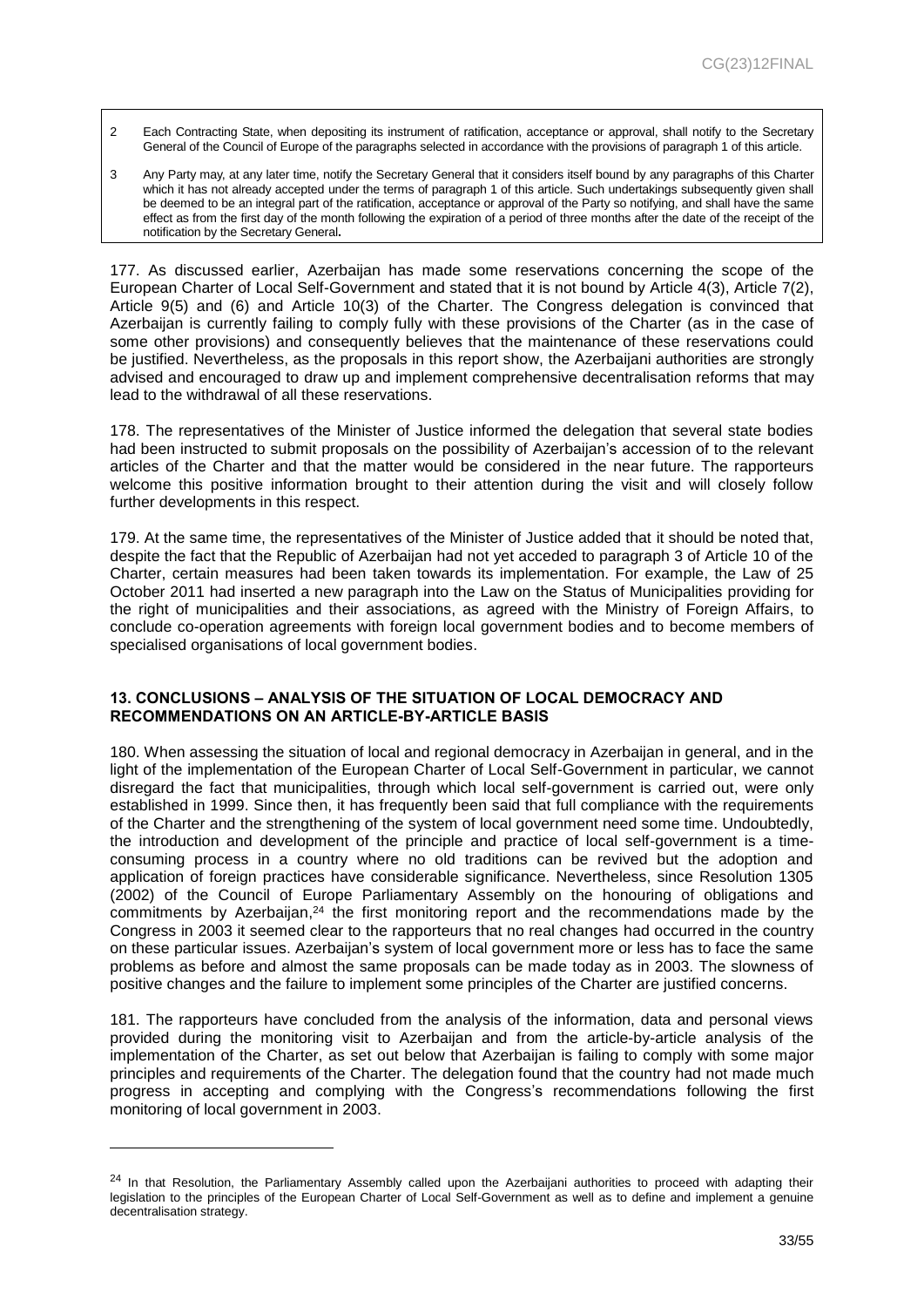182. The rapporteurs consider that it is necessary to carry out complex reforms in the direction of administrative and financial decentralisation in order to solve existing problems and develop local selfgovernance. The main problems are as follows.

183. The ambiguous and insufficient definition of local-self-government. <sup>25</sup> Azerbaijan should recognise municipalities as state institutions that exercise public power as part of the overall public administration in line with the European Charter of Local Self-Government.

184. The parallel structures in the system of local self-governance, which causes a clash of authority and groundless interference in the activities of municipalities, and the imprecise division of responsibilities between municipalities and local state bodies. In order to comply with the principles enshrined in Art. 3(1) and Art. 4, the Azerbaijani authorities should conduct a substantial review of and reconsider the division of tasks and powers between the parallel structures of local-level public administration and establish a transition period for transferring responsibility for the most important local public matters to the municipalities.

185. The centralised system of the state administration under the President of the Republic. In Azerbaijan, the vast majority of local public services are delivered by the local executive bodies of the state administration, which are directly subordinate to the central government authorities. This division of powers and duties may lead to ineffective local administration, and, in the absence of local democratic control, result in a serious democratic deficit. The existing/*de facto* hierarchical relationship between the local executive bodies and the municipalities does not comply with European democratic standards and the Charter.

186. The transparency of further local government mergers could be increased by determining the strategic objectives and goals of any further municipal integration and discussing them with the municipalities concerned and their associations prior to any change in local governments' administrative boundaries. All reforms in this direction should be based on the low number of people required to establish local government entities. The representation quota for citizens in communities of merged municipalities should be assured. More attention should be paid to compliance with this guarantee, which is laid down by the Article 5 of the Charter, and it would also be advisable to specify the forms and mechanisms of consultation on these matters.

187. Despite some state measures to train, retrain and improve the qualifications of municipal employees, the staff capacity of municipalities remains weak. Central government should develop effective measures to launch capacity-building and proper training programmes for members of municipal staff in order to increase the quality of their daily administrative work.

188. The state has not fully carried out its duty to give property to municipalities. The slowness of the transfer has caused difficulties, as has the lack of any precise identification and delimitation of municipal property, in particular municipal land. Many problems also arise from the insufficient resources made available to municipalities. On 10 February 2010, the President signed a decree authorising the application of the law of the Republic of Azerbaijan on "the State registry and provision of municipalities with proper certification". The decree provides that the State Land and Mapping Committee must draw up and submit maps of the municipal lands to the body in charge of the State Registry of Municipalities by 1 January 2013. The process of transferring properties to municipalities, as determined by law, should be completed as soon as possible. Moreover, the municipalities should be provided with administrative buildings and other physical assets and instruments necessary for them to implement their tasks and functions.

189. The unclear provisions concerning the procedure for supervising the municipalities. The law should clarify and determine precisely which administrative authorities are empowered to exercise legal supervision over municipalities, thus eliminating the uncertainty of the current legislation, which refers only to the "relevant executive body" and the practice of this supervisory procedure.

<sup>&</sup>lt;sup>25</sup> Section 1 of the Law on the Status of Municipalities in Azerbaijan, which states that "local self-government in the Republic of Azerbaijan is a system of managing the citizens' lives …", and section 2(2) of this law, which defines municipal bodies as "bodies created by the municipality and not included in the system of state bodies for the purpose of organising municipal services and resolving issues of local importance".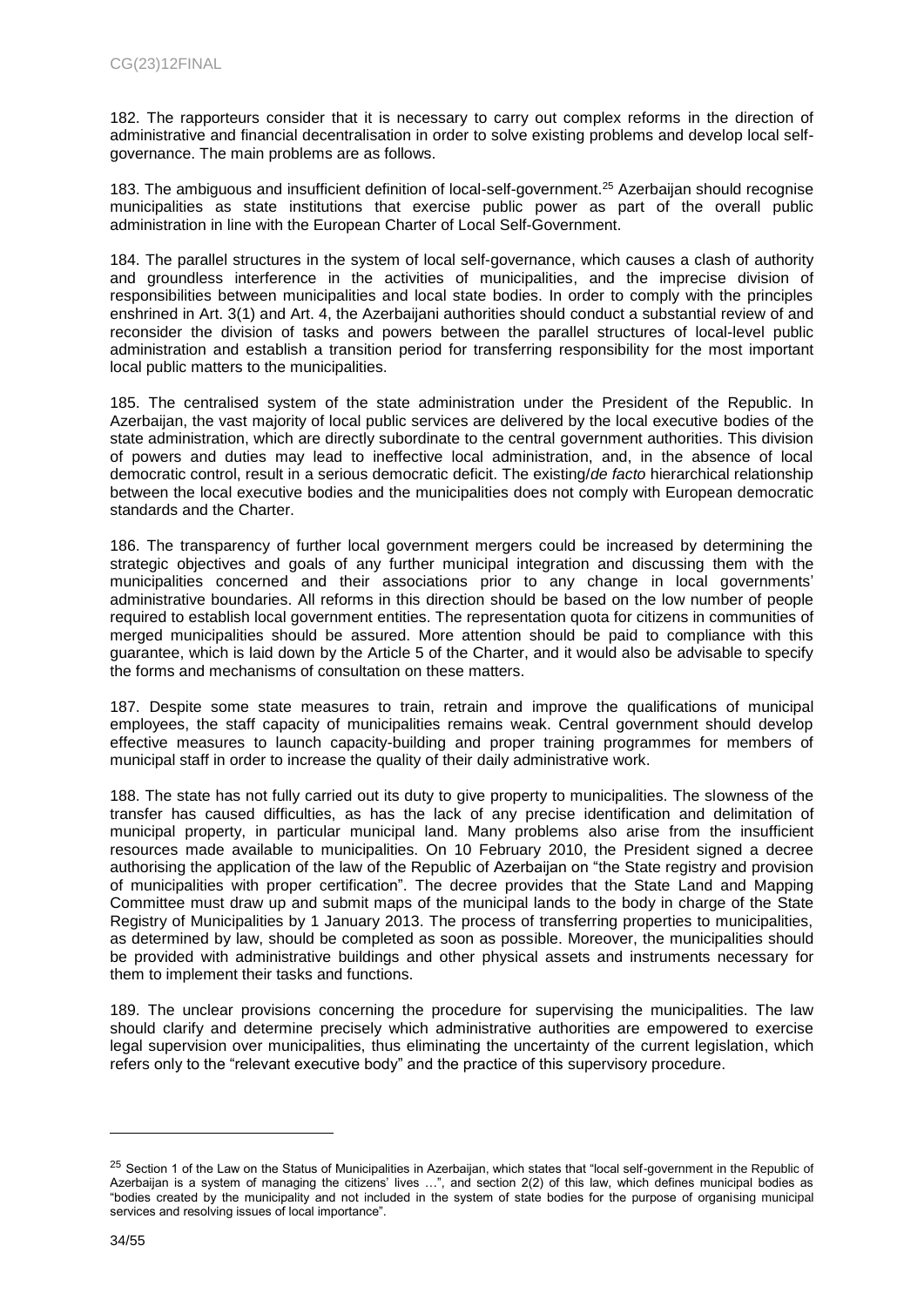190. The local governments' obligation to report to the parliament on their own operation should be abolished as a pointless and unnecessary duty of municipalities. Instead, the central government's supervisory authority should be confined to checking the lawfulness of municipal acts. The Azerbaijani authorities should make efforts to abolish any additional and informal supervision carried out by local executive authorities, and the latter should also refrain from asking municipalities to report to them on their activities, with the exception of supplying statistical data where this is justified.

191. The weak financial potential of municipalities. The municipalities do not have stable sources of finance. They have only minimal financial resources, which is the main obstacle to their becoming properly involved in local administration in Azerbaijan. They do not make full use of income sources theoretically available to them because the majority of them do not possess most of those sources and tax collection mechanisms are underdeveloped.

192. In spite of the legal entitlement, municipal taxes are not imposed or collected in an efficient way because of the weak capacity of local governments. Their shortage of staff and equipment and their lack of expertise make it impossible to exercise their right to levy taxes. The administrative shortcomings, such as the absence of a reliable registry of private homes for the imposition of property taxes, may also make it difficult to obtain sufficient resources. The rapporteurs consider that this situation, which could be described as a "sleeping potential", obviously deprives the local authorities of a substantial proportion of their potential revenues and that remedies to remedy the tax collection procedure should be implemented as quickly as possible.

193. The state transfers to municipalities are insignificant. These transfers and special grants should be distributed in a transparent and predictable way on the basis of clear and unambiguous criteria. The mechanisms for the allocation of state grants and subsidies should be established in co-operation with the national municipal associations in order to take the interests and opinions of local governments into consideration.

194. As there is no standardised financial equalisation mechanism for local governments in Azerbaijan, the poorest municipalities are in a detrimental financial situation, without any predictable central government budget support. The Azerbaijani authorities are encouraged to establish an effective and well-designed financial equalisation system. This should be based on the principle of solidarity and apply objective criteria for allocating central government budget subsidies to municipalities in need.

195. The Congress delegation concluded that municipalities and the national associations of municipalities are not involved in the decision-making process relating to local government finance in Azerbaijan, and the Azerbaijani authorities should therefore establish an appropriate procedure for consultation on financial matters as soon as possible. According to the Charter, local governments must be consulted, in an appropriate manner, on the way in which redistributed resources are to be allocated to them.

196. Local governments should be given assistance to raise loans as their weak financial potential means they can hardly borrow money on the financial markets. Nonetheless, there are in Council of Europe member states many good practices with regard to the provision of central government support for the financial position of local governments in such a situation, for instance encouraging or setting up municipal development funds or savings banks to provide loans for municipalities.

197. Municipal associations are weak and do not play an important role in central government policymaking or in representing local interests in Azerbaijan. Many stakeholders claim that they operate only formally without any real effects on development. Although three national associations of municipalities (towns, villages and settlements) have been established, they rather passively support the interests of municipalities and suggest improved ideas and strategies for self-governance. As far as the Congress delegation was able to review the relevant legislation, no legal rules contain the right of municipalities or municipal associations to be consulted on matters or decisions of central government authorities affecting local government interests. Neither the Law on the Budget System nor the Law on the Status of Municipalities contains any requirements for state authorities to consult with them in due time on all relevant issues. In fact, it seems as if municipal associations were only established in order to comply formally with the requirements of the Charter and that they do not engage in any real activities.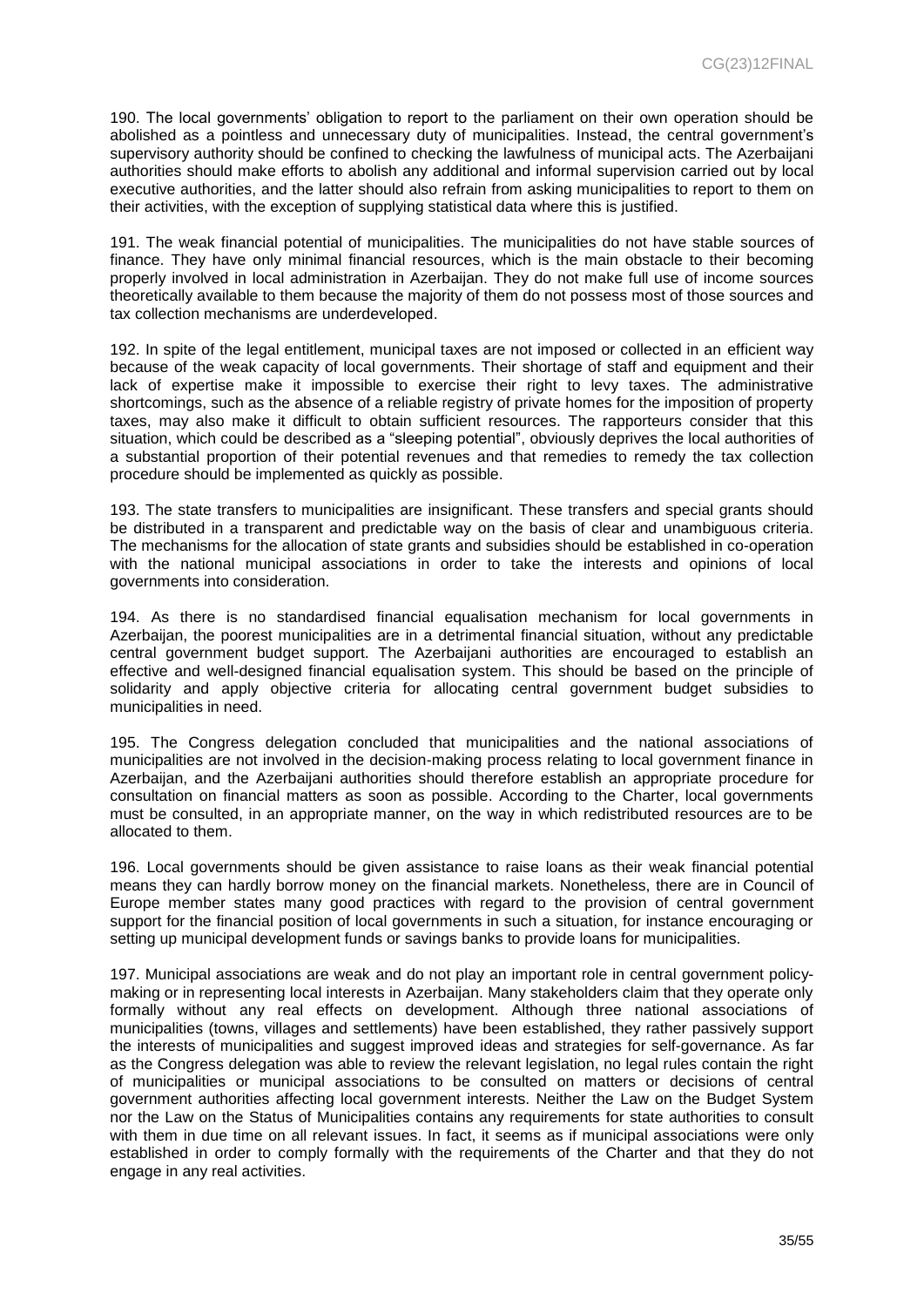198. Azerbaijan ratified the Charter and declared itself not bound by Article 4(3), Article 7(2), Article 9(5), Article 9(6) and Article 10(3). The Congress delegation is convinced that Azerbaijan is failing at the moment to comply fully with these provisions and consequently believes that the maintenance of these reservations could be justified. Nevertheless, as the proposals in this report show, the Azerbaijani authorities are encouraged to draw up and implement comprehensive decentralisation reforms that may lead to the lifting of all these reservations.

199. The representatives of the Minister of Justice added that it should be noted that, despite the fact that the Republic of Azerbaijan has not yet acceded to paragraph 3 of Article 10 of the Charter, certain measures had been taken towards its implementation. For example, the Law of 25 October 2011 had inserted a new paragraph into the Law on the Status of Municipalities providing for the right of municipalities and their associations, as agreed with the Ministry of Foreign Affairs), to conclude cooperation agreements with foreign local government bodies and to become members of specialised organizations of local government bodies.

200. The status of the city of Baku is laid down in the law of the Azerbaijan Republic on "territorial structure and administrative territorial division", section 5(9) of which states that a law on the city of Baku must be adopted. The rapporteurs, weighing up the reasons given by the Azerbaijani authorities for sustaining the current system of the capital's administration, do not see any compelling argument for depriving the capital of local self-government (this is the only case in Europe). The role of central government authorities should be limited to the regulation and (proportionate) administrative supervision of the capital city's municipal government instead of its direct management. The delegation recalls Congress Recommendation 219(2007) on the "Status of capital cities" and Recommendation 133(2003) on the "Management of capital cities", establishing the conditions for setting up a democratically elected municipality in the capitals of the Council Europe member states.

201. With regard to human rights at local level, the Congress delegation has considered many complaints about of the evictions, expropriations and demolitions of private homes in central Baku by the Baku executive authority as part of the capital city's so-called "beautification" programme. According to an estimate by civil organisations, about 10,000 residents have lost their homes there in the past few years. It should be noted that many people have lost their property in a suburb of Baku but most are immigrants without a legal title to their homes and in practice municipalities have no real means to protect citizens against such actions of the Baku executive authorities. The Congress delegation will convey this information to the relevant Council of Europe bodies that deal with human rights.

202. It is clear that Azerbaijan should make great efforts to bring about genuine decentralisation. In this connection, the central government authorities, including the President and his office, the Parliament and the Cabinet of Ministers, should develop a comprehensive strategy for improving the local government system and local democracy and draw up a precise and complete roadmap for its implementation.

203. It is not only important that the proposed changes in the systems of local and regional democracy in Azerbaijan should comply with the European Charter of Local Self-Government but also crucial for them to gain the trust of the population. If local bodies are politically weak, public trust is undermined, so it is fundamentally important to reform the entire local and regional system.

204. Finally, the rapporteurs urge the Azerbaijani authorities to sign the Additional Protocol to the Charter on the Right to Participate in the Affairs of a Local Authority (ETS No. 207) in the near future.

205. The Council of Europe Congress of stands ready to assist the Azerbaijani authorities in their efforts towards a major reform of local and regional democracy in Azerbaijan in the light of the Charter of Local-self Government

## **APPENDICES**

Appendix 1 – Information on human rights and local authorities

- Appendix 2 Programme of the Congress Monitoring visit to Azerbaijan (2-5 April 2012)
- Appendix 3 Sources (legal texts and documents used as sources)

Appendix 4 – Comments received from the Azerbaijani government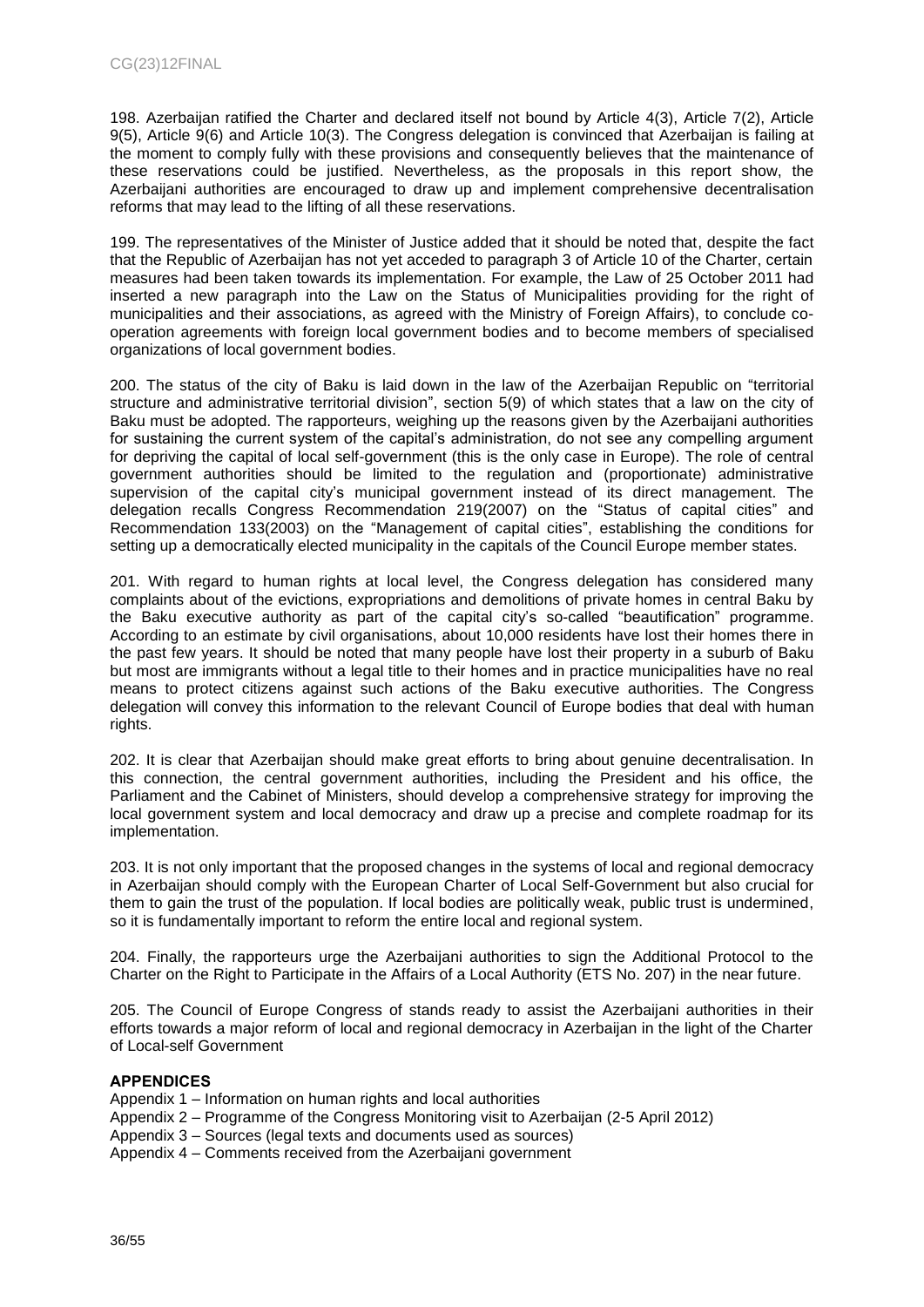#### <span id="page-36-0"></span>**APPENDIX 1 – INFORMATION ON HUMAN RIGHTS AND LOCAL AUTHORITIES**

206. Local communities are the natural environment for grassroots democracy. The quality of local democracy can be characterised not only by direct citizen participation (as discussed above), but also by the human rights situation. It is a fact that municipalities, as institutionalised frameworks for local public life, have a preeminent role in shaping local democracy and safeguarding the citizens' fundamental rights.

207. The state of human rights in Azerbaijan has been frequently criticised by the international community in the past year. Although most of the criticisms did not relate to the activities of local governments, some problems (or, to be more precise, suspected human rights violations) have been linked to the actions of local authorities or municipalities. The Congress delegation was limited in its ability to assess the situation in Azerbaijan from this point of view and had little opportunity to do so as its mandate did not extend to the investigation of any alleged abuse. Nevertheless, it did have some meetings with human rights activists, journalists and representatives of some institutions involved in the promotion of human rights in that country. Following these consultations, the Congress delegation is only able to make general remarks and voice some concerns.

208. One of the major problems that the Congress delegation encountered is the process of carrying out evictions, expropriations and demolitions of private homes in central Baku as part of the capital city's so-called "beautification" programme. According to an estimate by civil organisations, about 10,000 residents have lost their homes there in the past few years. It should be noted that many people have lost their property in a suburb of Baku but most are immigrants without a legal title to their homes, so their cases differ from those of the residents of central Baku, whose flats and houses, estimated at a few hundred in number, have been expropriated for the reconstruction of the city centre.

209. Many complaints about the expropriation processes have been made by the stakeholders. For example, the legal basis of these measures is unclear. It is alleged that there is a general development plan dating from 1978 that is still in effect, but even if that is the case it seems obvious that no careful and well-established planning preceded the administrative decisions to carry out individual expropriations, so residents were not given appropriate information in advance.

210. In addition, the relevant legislation seems unjust since it prescribes the same, undifferentiated amount of compensation for all expropriated property (1,500 manats per square meter) regardless of the location or the state of the property. According to some civil organisations, in many places in Baku city centre, the real value of the expropriated properties was much higher than the compensation offered by the Baku executive authorities. The expropriation of private property is admittedly always a sensitive and difficult issue that often leads to disagreements between the public authorities and the citizens concerned, which is the main reason why modern legal systems provide judicial guarantees for owners to check the conditions and procedure of an expropriation and ensure fair and complete compensation for expropriated properties. The path to seek legal redress is also safeguarded by the Azerbaijan Constitution, which states that that everyone has the right to own property and that the "rights of private owners are protected by law". It also stipulates that "[n]o one can be deprived of his or her property without a decision of a court […] The confiscation of a property for state needs is allowed only after its cost is fairly reimbursed" (Art. 29,(I)(II) and (IV). However, in many cases the judicial protection was not available to the local residents concerned because the public authorities responsible ordered the immediate execution of evictions and the demolition of the expropriated homes even if the owners had not accepted the offer made by the Baku executive authority to compensate them for the loss of their property (the Congress delegation was informed about at least one case in which the executive authorities carried out the eviction and demolition despite a judicial injunction suspending the measures). There is anecdotal evidence in support of the claim that the evictions and demolitions were sometimes carried out in the absence of the owner or residents concerned.

211. In other cases, the courts are reluctant to deal with such disputes because the object of the legal procedure no longer exists. The lack of formal and final judicial decisions also prevents the citizens concerned from submitting a constitutional complaint to the Constitutional Court. This procedure could, in theory, be appropriate means of seeking redress for those who have suffered damage due to an act of a public authority but it is in practice devoid of any relevance because the formal conditions of its use (e.g. a final judicial decision), through no fault of the victims, are lacking in such cases.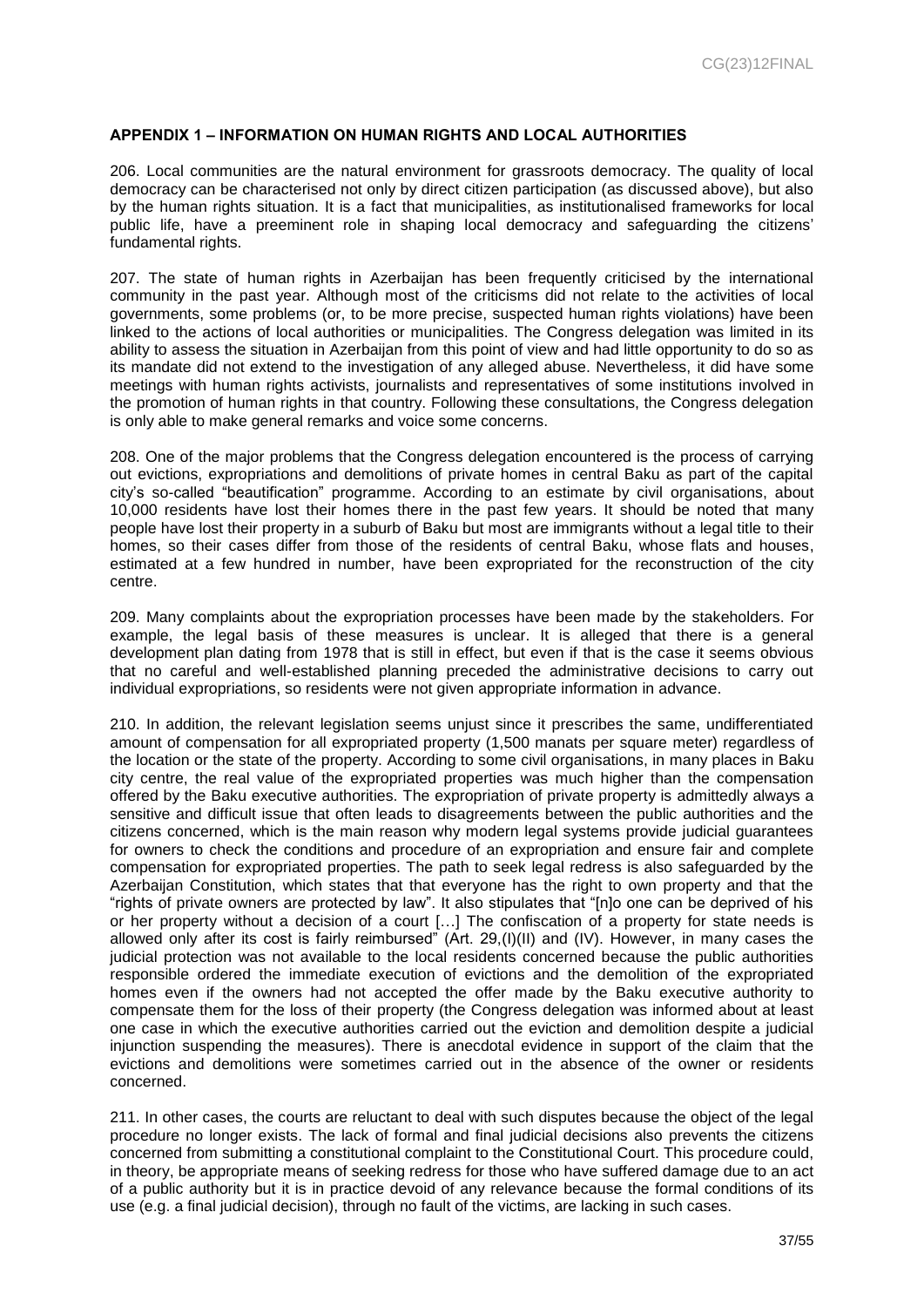212. Another "hot" human rights topic at local level is freedom of the press. While local newspapers often report about local grievances and abuses by local authorities, there are some "no-go areas" for journalists. For example, according to some sources it is risky for journalists to write on the private life and economic interests of the president's family and on other sensitive issues, such as forced evictions and demolitions. The arrests and abuse of some investigative journalists in recent times may understandably discourage others from reporting on similar topics even if they affect the local (or wider) community. On the other hand, the relative freedom of the written press is counterbalanced by the strong control of the electronic media, which are nowadays by far the most influential mass media instrument.

213. The right to freedom of assembly is also closely connected to freedom of expression. Some independent sources claim that, in practice, organisers of demonstrations protesting against government policies are frequently denied permission and may only hold demonstrations on the outskirts of Baku. The administrative obstacles to freedom of assembly make the establishment of a democratic local public life more difficult, especially when they are applied to campaign events at election times, as shown by the allegations relating to the concerns about local elections mentioned in the report.

214. The administrative burdens imposed on the free and unrestrained operation of civil organisations bring about similar negative effects because civil society can provide the ferment of local public life. The requirement for domestic and international NGOs to register with the authorities may result in such a situation, as may the obligation for international NGOs to conclude a formal agreement with the Ministry of Justice.

215. Religious organisations have a similar obligation, since new legislation in 2009 introduced requirement for them to re-register. In practice, this causes problems for several religious groups and churches which were refused permission to re-register or were not given clear reasons for the refusal.

216. Since all unnecessary administrative burdens and costs hamper the strengthening of local democracy and discourage local citizens from participating directly in public local affairs, these obstacles should be reconsidered, and, if possible, lifted or made less onerous.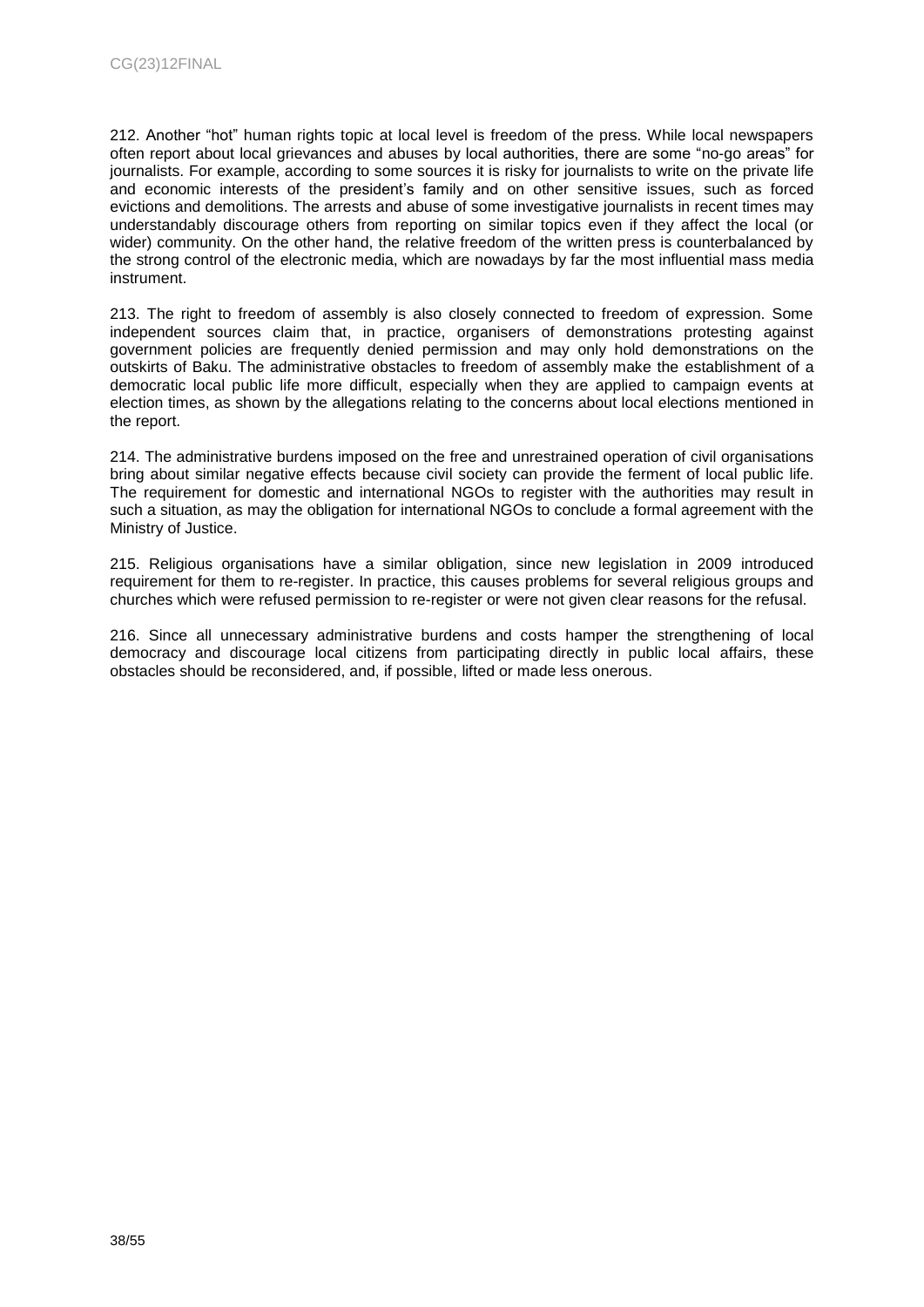## <span id="page-38-0"></span>**APPENDIX 2**

## **CONGRESS MONITORING VISIT TO AZERBAIJAN Baku City and Mardakan Municipality (2-5 April 2012)**

## **PROGRAMME**

| <b>Congress delegation:</b>  |                                                                                                                                                                                                    |
|------------------------------|----------------------------------------------------------------------------------------------------------------------------------------------------------------------------------------------------|
| Mr Jos WIENEN                | Rapporteur on local democracy<br>Member of the Monitoring Committee of the Congress<br>Chamber of Local Authorities, EPP/CD <sup>26</sup><br>Mayor of Katwijk (The Netherlands)                    |
| Mrs Gudrun MOSLER-TÖRNSTRÖM  | Rapporteur on regional democracy<br>Member of the Monitoring Committee of the Congress<br>Chamber of Regions, SOC <sup>27</sup><br>Vice-President of the State Parliament of Salzburg<br>(Austria) |
| Expert:                      |                                                                                                                                                                                                    |
| Mr Zoltan SZENTE             | Consultant (Hungary)<br>Member of the Group of Independent Experts on the<br>European Charter of Local Self-Government of the<br>Congress                                                          |
| <b>Congress Secretariat:</b> |                                                                                                                                                                                                    |
| Mrs Stéphanie POIREL         | Secretary of the Monitoring Committee of<br>the<br>Congress                                                                                                                                        |

## **Monday, 2 April 2012**

Meeting with NGOs and the School of Political Studies

Meeting with:

## **Mr Koray TARGAY**, **Ambassador, Head of the OSCE Office in Baku**

Joint meeting with the Azerbaijan Delegation to the Congress and the representatives of Municipal Associations:

**Mr Anar IBRAHIMOV**, (Rep, EPP/CD), Deputy of the Supreme Assembly of the Nakhchivan Autonomous Republic (YAP)

**Ms Samira ALIYEVA**, (Rep, SOC), Member of the Municipality of Narimanov

**Mr Abulfaz BABAYEV**, (Rep, EPP/CD), Chair of Sumgait Municipality, Chair of the Association of Citymunicipalities of Azerbaijan

**Mr Ilham KHALILOV**, (Rep, EPP/CD), Chair of Biladjari Municipality (Binaqadi district), Chair of the Association of Settlement-municipalities of Azerbaijan

**Mrs Sevil MANSUROVA**, (Sub, SOC), Member of Merdekan Municipality

**Mr Ali MEHDIYEV**, (Sub, EPP/CD), Vice-Chair of the Municipality of Novkhani, Chair of the Association of Village-municipalities of Azerbaijan

**Mrs Gulnaz SALAMOVA,** (Sub, EPP/CD), Chair, Sheki city municipality

<sup>&</sup>lt;sup>26</sup> EPP/CD : European People's Party – Christian Democrats of the Congress

<sup>27</sup> SOC : Socialist Group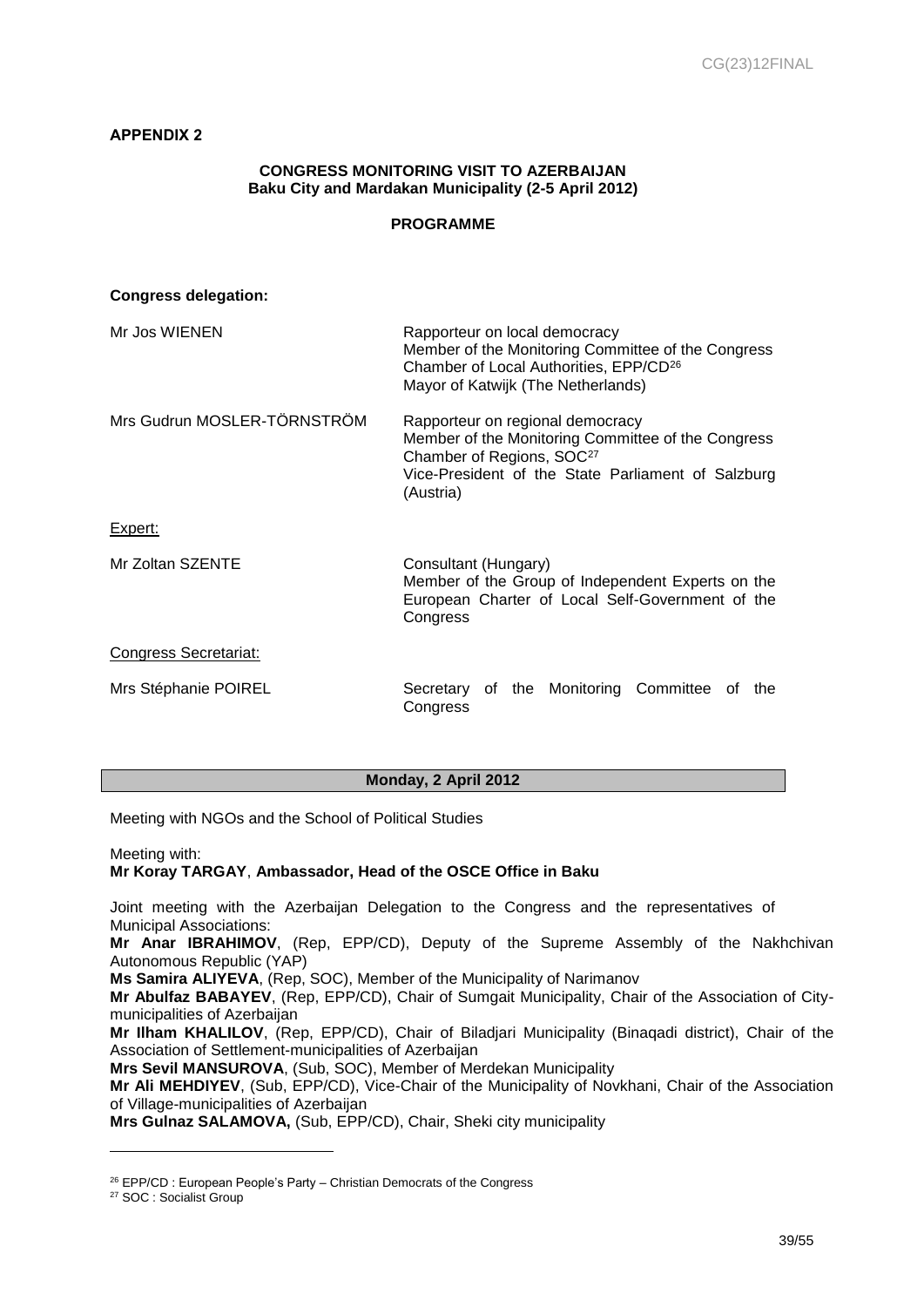**Mr Rauf ALIYEV\* R**., (Rep, EPP/CD), Chair of Qivraq municipality (Kangarli District), Chairman of the National Association of Settlement- municipalities of the Nakhchivan Autonomous Republic

**Mr Anar IBRAHIMOV**, (Rep, EPP/CD), Deputy of the Supreme Assembly of the Nakhchivan Autonomous Republic

**Mrs Yazgul RZAYEVA**, (Rep, EPP/CD), Deputy of the Parliament of the Nakhchivan Autonomous Republic

**Mrs Ilahe ALIYEVA\***, (Sub, EPP/CD), Deputy Chair of the Nakhchivan municipality

**Mr Nazim BABABEYLI**, (Sub, ILDG), Deputy of the Parliament of the Nakhchivan Autonomous Republic Mr Huseyn HASHIMLI, (Sub, EPP/CD) Deputy of the Supreme Assembly of the Nackhchivan Autonomous Republic

Meeting with NGOs Human rights:

**Ms Lyudmila KHALILOVA**, President of Women for Civil Society Development municipalities **Mr Eldar ZEYNALOV**, Human Rights activist, Azerbaijan Human Rights Centre (AHRC)

#### **Tuesday, 3 April 2012**

Meeting with:

**Mr Ramiz MEHDIYEV**, the Head of Administration, Service of the Head of Administration of the President of the Republic of Azerbaijan,

**Mr Zeynal NAGDALIYEV**, Department on work with regional management bodies and local selfmanagement bodies of Administration of the President of the Republic of Azerbaijan

Meeting in the Ministry of Justice:

**Mr Fikrat MAMMADOV**, Minister,

**Mr Mehdi SALIMZADE**, Chief of the Center of Work to Municipalities, Ministry of Justice of the Republic of Azerbaijan

**Dr Gadir KHALILOV**, Senior adviser, Centre of work with municipalities, Ministry of Justice

Meeting in the Ministry of Taxes:

**Mr Fazil Asad oglu MAMMADOV**, Minister of Taxes Second-Rank State Tax Councillor

#### **Wednesday, 4 April 2011**

Meeting in the Executive Power of Baku City: **Mr Hajibala Ibrahim OGLU ABUTALIBOV**, Head of the Executive Power of Baku City

Meeting in the Ministry of Finance: **Mr Samir Rauf oglu SHARIFOV**, Finance Minister

Meeting in the Constitutional Court of Azerbaijan Republic: **Mr Farhad ABDULLAYEV**, Chairman of the Constitutional Court

Meeting in the Chamber of Accounts of the Republic of Azerbaijan: **Mr Heydar Khanish oglu ASADOV**, Chairman of Chamber of Accounts

Meeting in the Chamber of Auditors of the Republic of Azerbaijan: **Mr Vahid NOVRUZOV**, Chairman **Mr Najaf TALIBOV**, Scientific Adviser to the Chairman: **Mr Sabuhi GULMAMMADOV**, Chair of Personnel training Office, Foreign Relations and Publications

#### **Thursday, 5 April 2012**

Meeting in the Ministry of Economy: **Mr Shahin Abdulla MUSTAFAYEV**, Minister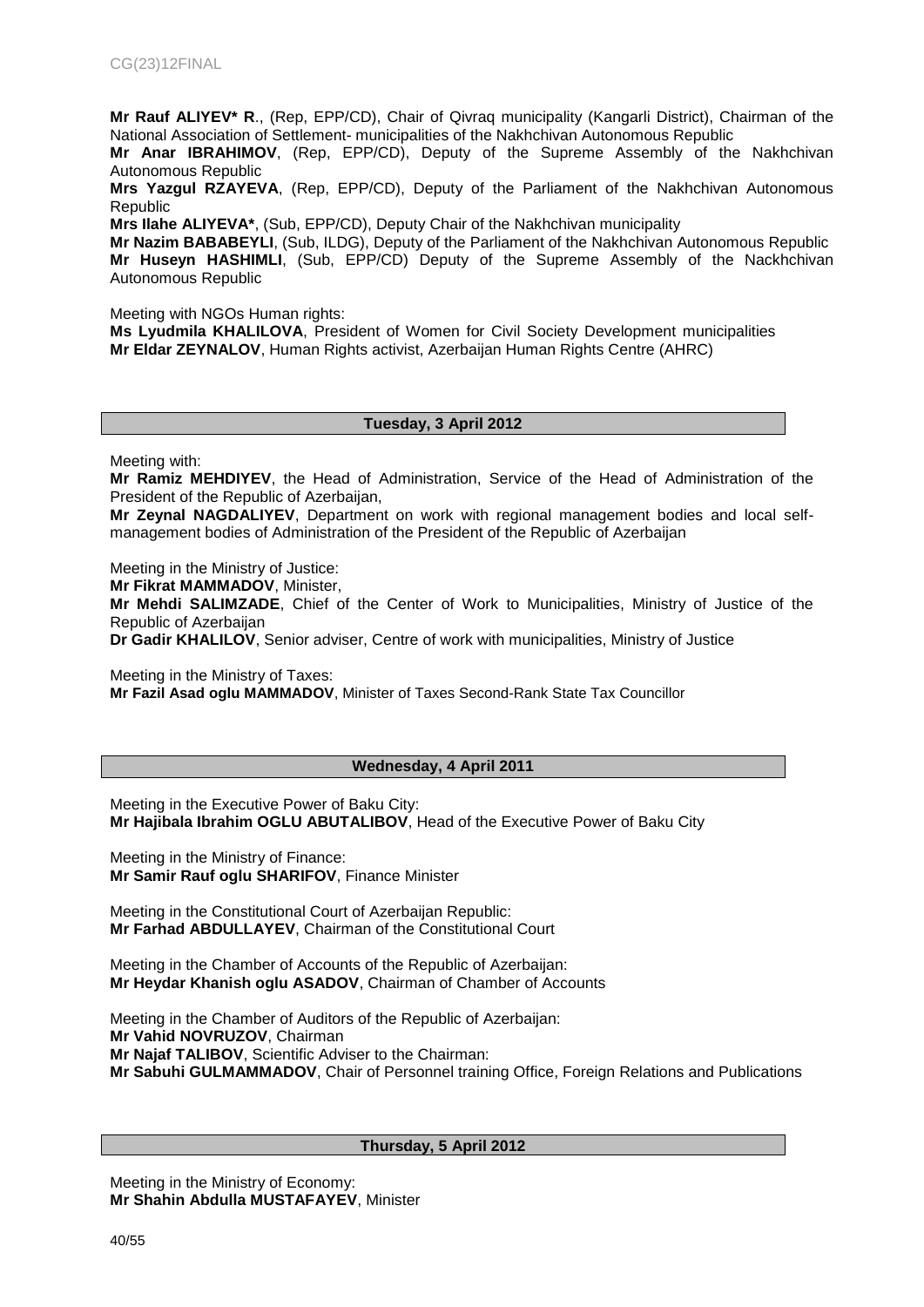Meeting in the National Assembly of the Republic of Azerbaijan (*Milli Majlis*): **Mr Oktay Sabir ASADOV**, Chairman of the National Assembly of the Republic of Azerbaijan **Mr Samad Ismayil SEYIDOV**, Committee on International and Interparliamentary Relations, Head of the delegation of the Republic of Azerbaijan to the Parliamentary Assembly of the Council of Europe **Mr Ali Mahammad HUSEYNOV**, Committee on Legal Policy and State Building **Mr Samadzade Ziyad AlLIABBAS**, Committee on Economic Policy **Mr Ali MASIMLI** and **Mr Vahid AHMEDOV**, Members of Parliament **Ms Elmira Hussein AKHUNDOVA**, Committee on Social Policy **Mr Rahimzade Arif GAFAR**, Committee on Regional Affairs **Ms Rabiyyat Nurullah ASLANOVA**, Committee on Human Rights **Mr Fazil Mustafa**, Member of Parliament

Meeting in Mardakan municipality: **Mr Mirbaba HUSEYNOV**, Chairman of Mardakan municipality **Mrs Sevil MANSUROVA**, Member of Mardakan municipality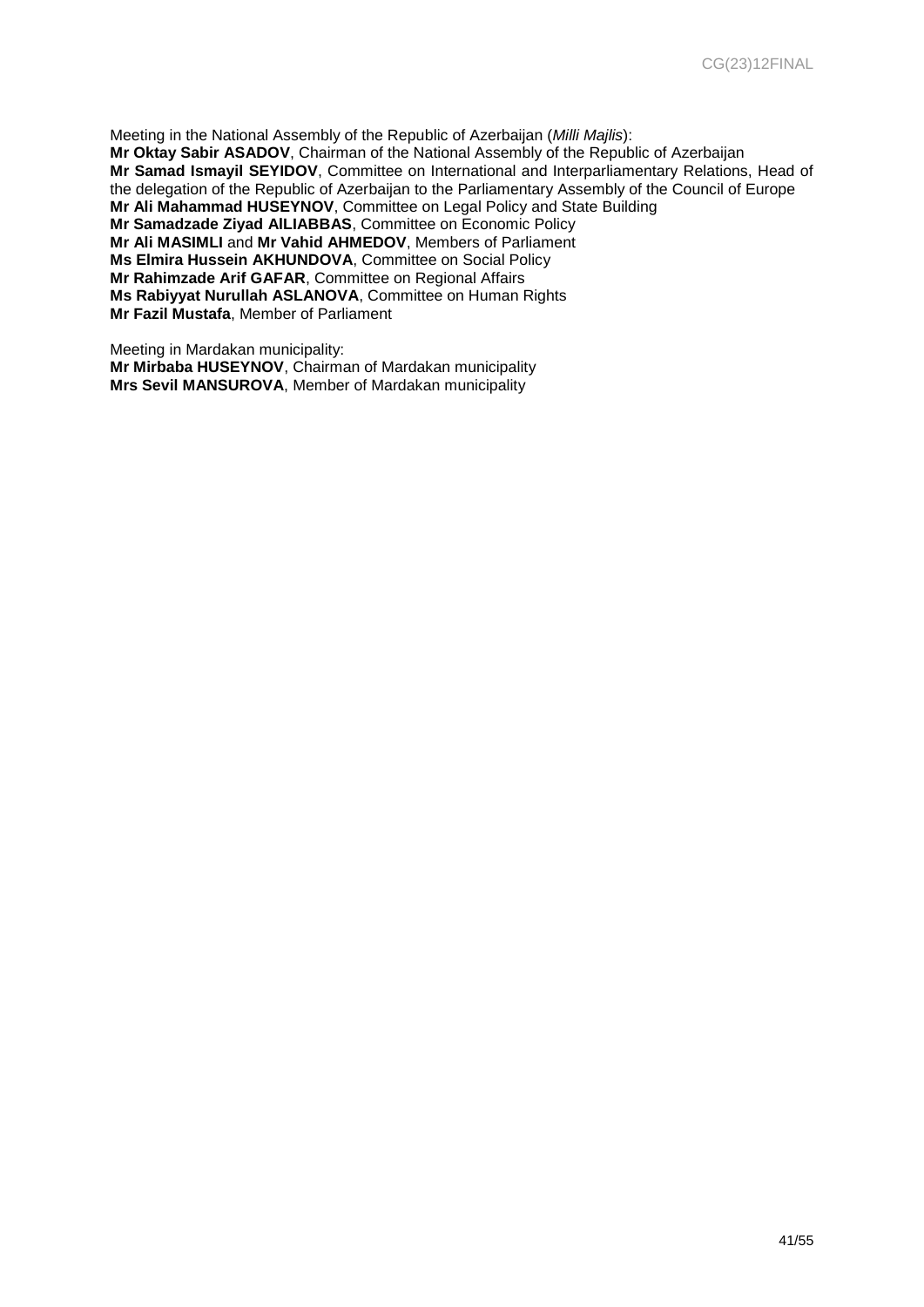## <span id="page-41-0"></span>**APPENDIX 3 – SOURCES (LEGAL TEXTS AND DOCUMENTS USED AS SOURCES)**

- 1. Constitution of the Republic of Azerbaijan
- 2. Constitution of the Autonomous republic of Nakhchivan
- 4. Law on the Status of Municipalities
- 5. Law on the "Financial sources of municipalities"
- 6. Law on "Local (municipal) taxes and fees"
- 7. Law on the "Management of municipal lands"
- 8. Law on the approval of the Regulations for "Local Self-Government Co-ordination Councils"
- 9. Law on the "Status of Municipal Council Members"
- 10. Law on the "Approval of the standing and temporary municipal committees"
- 11. Law on "Merger, separation and abolition of municipalities"
- 12. Law on the approval of "Sample Regulations for Regional Associations of Municipalities"
- 13. Law on "Granting properties to municipalities"
- 14. Law on "Municipal Services"
- 15. Law on the "Approval of model statutes for municipalities"
- 16. Law on "Municipal territories and lands"
- 17. Law on the "Administrative supervision of municipalities"
- 18. Law on "Access to information"
- 19. Law on "Production and household waste"
- 20. Law on the "Budget system"
- 21. Law on "Territorial structure and administrative territorial divisions"
- 22. Land Code of the Republic of Azerbaijan
- 23. Tax Code of the Republic of Azerbaijan
- 24. Electoral Code of the Republic of Azerbaijan
- 25. Regulations on "Executive Committees"
- 26. Regulations on "Sanitary, hygienic and environmental standards of settlements and on the

temporary storage, transportation and rendering harmless of household waste" (Cabinet of Ministers, decree 74)

27. Presidential Decree of 15 September 2008 on the State Programme on "Poverty Reduction and Sustainable Development in the Republic of Azerbaijan 2008-2015"

28. Regulations on the rules and time-limits for granting state properties to municipalities. Presidential Decree 498 of 11 June 2001

29. List of properties granted to municipalities. Cabinet of Ministers Decree 106 of 8 July 2002

30. Law on "Land reforms"

31. Presidential decree on the execution of the law on "Changes and amendments to some legislation relating to municipal land auctions or competitions"

32. Law on the "Creation of new municipalities through the merger of municipalities"

33. Law on the **"**Creation of new municipalities through the merger of municipalities in the Nakhchivan Autonomous Republic"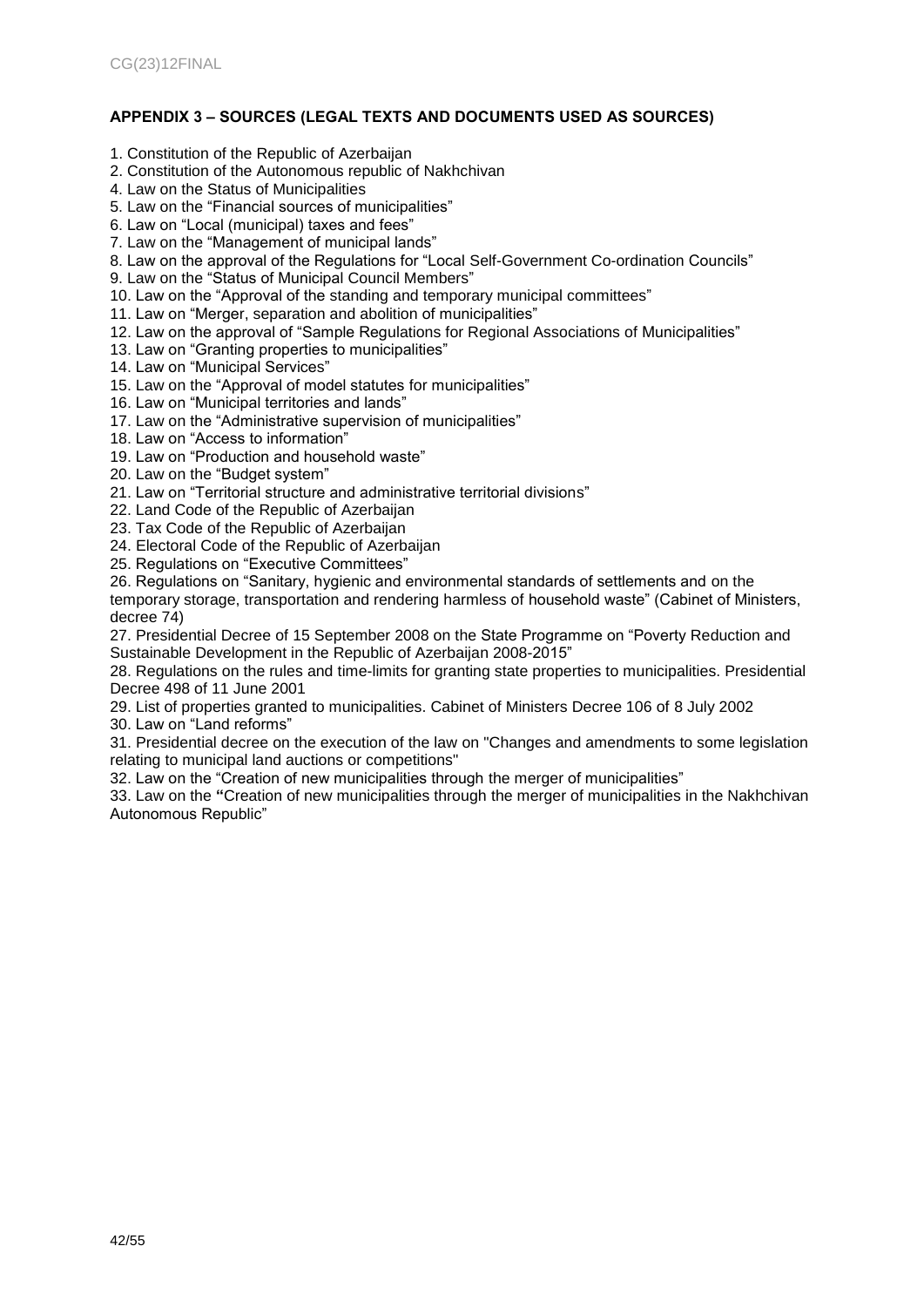#### <span id="page-42-0"></span>**APPENDIX 4 – COMMENTS ADDRESSED BY THE AZERBAIJANI GOVERNMENT TO THE RAPPORTEURS IN ACCORDANCE WITH ARTICLE 21 OF CONGRESS RESOLUTION 307 (2010) REV – (ENGLISH ONLY)**

The Azerbaijani side thanks the members of the Delegation of the Congress of Local and Regional Authorities for their visit to Azerbaijan that took place on 2-5 April 2012 and for their work on the preparation of the Draft Explanatory Memorandum (further referred to also as "draft report") on "Local and regional democracy in Azerbaijan".

It notes that the presented comments and amendment proposals are of substantive character and believes that their incorporation into the text of the Memorandum should be of benefit to the credibility, objectivity and comprehensiveness of the document.

The Azerbaijani side hopes that they will be duly taken into consideration by the Rapporteurs and members of the Monitoring Committee of the Congress in the preparation of the final version of the Memorandum.

#### **Paragraph 9**

9. a) Azerbaijan is also bordering Turkey to the west (through the Nakhchivan Autonomous Republic). b) Instead of "Dagestanis", which refers to the inhabitants of the Republic of Dagestan of Russia, the reference should rather be made to the "Lezghins" living in Azerbaijan (and in Dagestan). In addition, footnote No. 9 is absent.

Thus, it is proposed to make relevant corrections in this part of the text.

#### **Paragraph 12**

This paragraph is about the Armenia-Azerbaijan Nagorno-Karabakh conflict.

We propose that the phrase "the issue of the Nagorno-Karabakh region" be replaced by "the conflict over the Nagorno-Karabakh region" in the first sentence using the CoE terminology (see PACE Resolution 1416(2005)).

Please also note that the OSCE's Minsk Group has been in charge of negotiations since 1992, not 1994 and that unfortunately negotiations have not yielded any results.

We further propose to add in the end of this paragraph the following sentences: **"**At the present, a considerable part of the territory of the Republic of Azerbaijan, including seven administrative regions adjacent to the Nagorno-Karabakh region is occupied by the Armed Forces of the Republic of Armenia. As a result of the military aggression and the policy of ethnic cleansing carried out by the neighbouring Armenia, around one million Azerbaijanis, including 65,000 members of the Azerbaijani community of the Nagorno-Karabakh region of the Republic of Azerbaijan have been expelled from their places of permanent residence and still are not able to return and enjoy their rights to property and home, as well as their right to form local self-governance".

#### **Paragraph 13**

This paragraph analyses the political system of the country and assesses the presidential elections.

The allegation in the report that "none of presidential elections met the international standards of free elections" is incorrect. The OSCE Election Observation Mission Final Report on the 15 October 2008 presidential elections in Azerbaijan reads that "the presidential election marked considerable progress towards meeting OSCE commitments and other international standards, in particular with regard to some technical aspects of election administration" (OSCE/ODIHR Final Report, page 3, para 2, 15 December 2008).

It is proposed to replace "although the Constitution declares" in the second sentence of this paragraph with "The Constitution declares" and to delete the remainder of the paragraph after that sentence, as it has nothing to do with the mandate of the Congress and the purpose of the present report.

In addition, footnote No. 10 refers to the OSCE/ODIHR assessment of the parliamentary elections, not presidential. Therefore, it is irrelevant.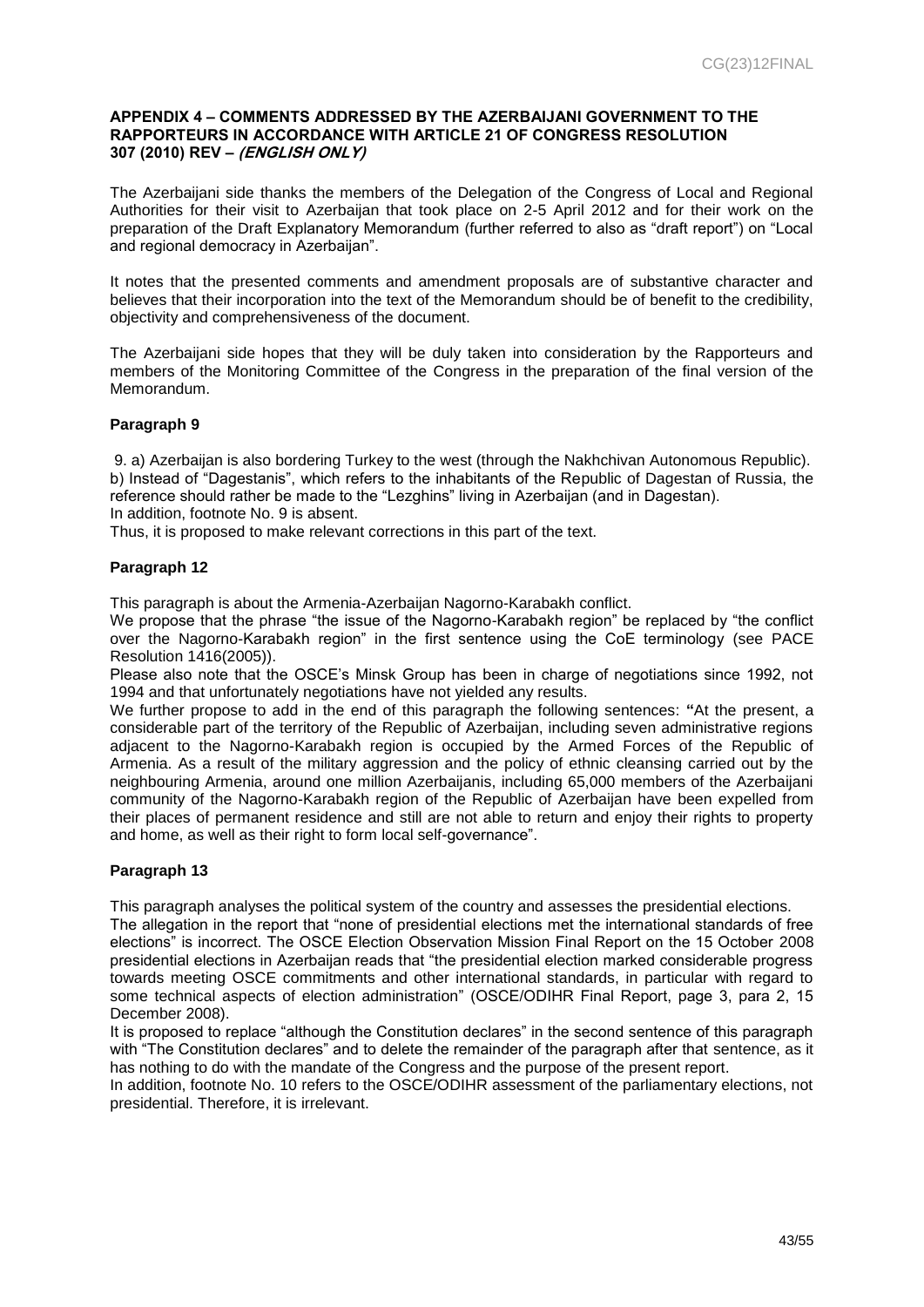#### **Paragraph 15**

This paragraph describes the composition of the Parliament. It is proposed to delete the fifth sentence, because it is not based on facts and baseless. It should be noted that the elections to Milli Majlis are held under the majority system.

#### **Paragraph 16**

It is proposed to replace the last sentence of this paragraph with the following sentence: "The Court examines the compatibility of laws, regulations and other normative legal acts with the Constitution and other laws, and provides interpretation of the Constitution and laws."

#### **Paragraph 18**

This paragraph is about local executive authorities.

It is proposed to replace "self-governance" with "governance", as the local executive authorities are not self-government bodies.

#### **Paragraph 19**

This and a number of other paragraphs distort a status of municipalities in Azerbaijan, definition of local self-government and recommend to recognise municipalities as a part of state power and bring a definition of municipality in compliance with the Charter.

Referring to the legislation, report shows that municipalities are "non-public" structures, though this is absolutely not the case. This expression has been removed from the Azerbaijani legislation on 30 December 2004 in accordance with the Congress Recommendation 126 (2003)1, and local selfgovernment bodies have been provided with a definition of structures performing "a part of state matters". The state is deemed to share authority with municipalities through the transfer of a part of its powers to them.

Moreover it should be taken into account that there was no any requirement enshrined in the Charter that local self-government bodies should form a part of state authority.

It is therefore proposed to take the afore-mentioned into account in the report.

#### **Paragraph 20**

This paragraph states that municipalities are not a part of state power due to the fact that they are not regulated by III Section of the Constitution called "State power" and municipalities are not deemed to be institutions belonging to overall public administration.

The afore-said does not correspond to the reality and should be removed.

Thus, status of municipalities is regulated separately by Section IV of the Constitution and they are one of important bases of state structure of the Republic of Azerbaijan. That section is called "Local self-government" and Article 142 is called "Organisation of local self-government". Generally, this section sets out basic principles of organisation and operation of local self-government.

#### **Paragraph 21**

This paragraph indicates that the Law "On status of municipalities" determines entitlement of municipalities to "non-public" status. This presumption is incorrect, citation taken from the law is incomplete and may not reflect the reality. For instance, function of municipality "to implement some state functions" is used in the second sentence and not in the first one and this is not so important. The expression that "local self-governments are not recognised as parts of the state" is incorrect (see notes for paragraph 19).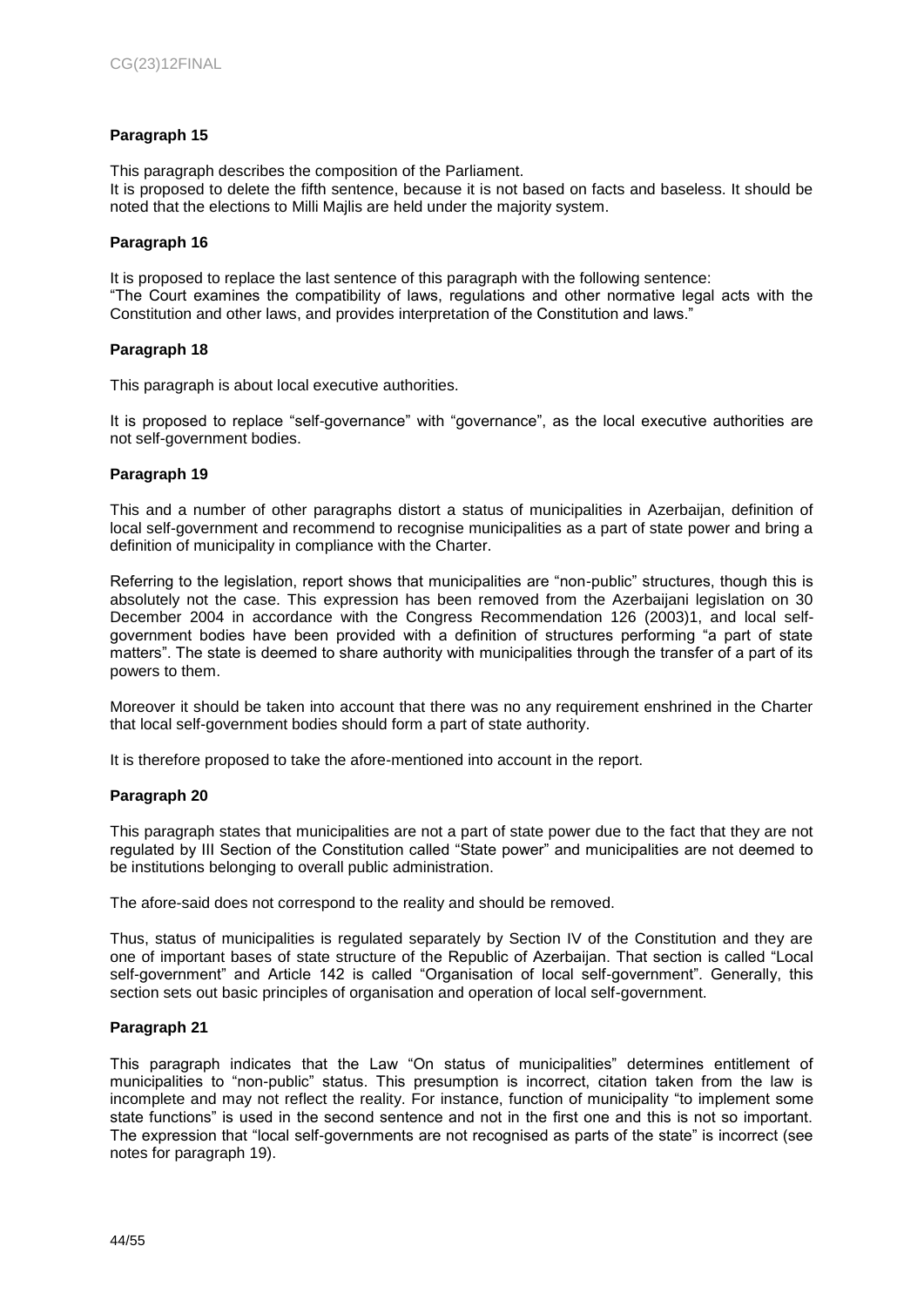Criticism made in respect of the norm strengthening legal status of municipalities in the Constitution (Article 150) creates a misunderstanding. Thus, under that Article, acts adopted by municipality shall be binding upon citizens and legal persons on that territory. If such binding character does not exist, the municipal authority may be undermined.

#### **Paragraph 22**

This paragraph indicates a lack of progress in enforcement of a number of the Council of Europe documents in the field of local self-government.

Despite the fact that definition of local self-government was brought in compliance with the Charter, this has not been taken into account in the draft (see notes for paragraph 19);

Assessment of a new wording of paragraph 1 of Article 146 of the Constitution should be removed from the text due to its irrelevance. As it seen from the name of this norm, it was more aimed at provision of independence of municipalities. Also, a number of legal gaps have been removed in that Article. For instance, such important issues as independence of municipalities, their liability before citizens residing in municipal territory, termination of terms of office of municipality members, pre-term dissolution of municipalities have been included into the Constitution for the first time and, thus, a number of gaps have been removed.

#### **Paragraph 23**

This paragraph should be amended taking into account relevant notes for paragraphs 19-21 above.

#### **Paragraph 25**

This paragraph states that monitoring group did not find any information about regulation of the administrative supervision over activity of municipalities, and the guarantee of the right of municipalities and their associations to join freely international associations.

The question about the ways of central supervision over activity of municipalities has not been responded due to the fact that such question was not asked (see notes for paragraph 105).

Presumptions related to the absence of information about the right of municipalities and their associations to join freely international associations are also groundless. This information has been submitted to the monitoring group, which was reflected in paragraph 176 of the draft report.

Therefore, we propose to remove this paragraph from the text.

#### **Paragraph 27**

This paragraph indicates absence of explicit information about local public administration and ambiguity of division of legislative powers between president and parliament.

According to the Constitution of the Republic of Azerbaijan there is only one administrative region in Azerbaijan, namely the Nakhchivan Autonomous Republic. The creation of other administrative regions is not envisaged. Therefore, the statement that the Constitution does not contain explicit provisions on regional public administration is irrelevant (see comments on paragraphs 40 and 41). Along with Article 124 of the Constitution, local public administration is regulated by paragraph 3 of Article 95, paragraph 7 of Article 109.

Powers of Milli Majlis (Parliament) of the Republic of Azerbaijan are regulated by Articles 95 and 96 of the Constitution and powers of the President of the Republic of Azerbaijan are governed by Article 109. The distribution of powers between the President and Parliament are determined as follows:

According to Article 93 (4) of the Constitution not assigning concrete tasks the Parliament identifies obligations and competences of the state bodies, while the President makes a division of obligations and competences between executive bodies.

Based on the above mentioned observations, it is proposed to remove the first and the last sentences of this paragraph.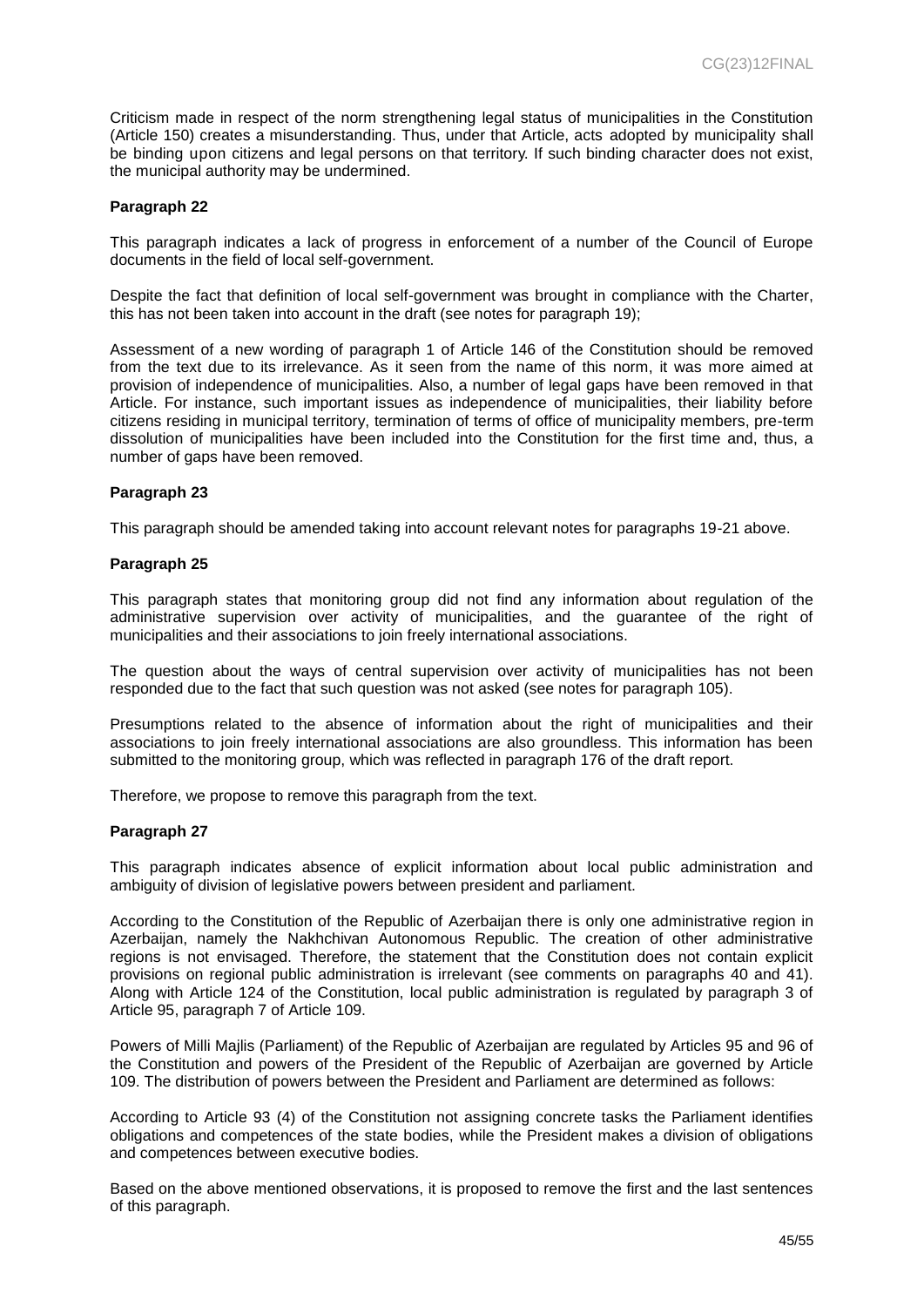#### **Paragraphs 29, 30 and 132**

These paragraphs analyse the reasons for non-creation of the mayor institutions at the cities of Baku and Ganja.

As regards the establishment of municipalities in the cities of Baku and Ganja, it should be noted that the majority of the hundreds of thousands of IDPs from the territories occupied by Armenia have been settled in Baku and Ganja. This necessitates administrative centralised approach to finding solution to their harsh social problems. Moreover, there are 52 municipalities in Baku and nearly 3 million inhabitants. Thus, the establishment of a unified and effective municipal government in the capital city requires some time.

As a result of the occupation by Armenia, the right of IDPs to form local self-governance has been violated. It is impossible to restore this right in their places of temporary locations, including Baku and Ganja. The solution of numerous social, economic problems of refugees and IDPs are handled primarily by administrative means. And this is one of the main reasons for delay in the establishment of the mayor institution.

In paragraph 29, first line, the name should read "Khazar", not "Khazan". Please correct.

#### **Paragraph 32**

This paragraph casts doubt on the voluntary basis of merger of municipalities.

No cases of breach of principle of voluntarism related to merger of municipalities were detected. Despite this fact, this issue is emphasised in the draft without any arguments. Unfortunately, the fact of amendment of the law related to simplification of merger procedure and other measures is not indicated in the draft. Adoption in 2008 of the law considerably simplified a procedure of merger of municipalities and opened real opportunities for more reasonable realisation of initiative of merger of municipalities. In 2009 local population entitled to voting gathered together and proposed an initiative for merger of municipalities. As a result, relevant municipalities adopted decisions to amalgamate in accordance with that initiative.

National associations of city, town and village municipalities considered proposals from population, analysed social-economic situation of cities, towns and villages and other local particularities and made relevant recommendations. There were 9 regional consultations of chairs of municipalities concerning the issue of merger.

By initiative of the chairs of municipalities, 2,401 meetings with participation of more than 401,000 citizens entitled to vote were held in 1,960 residential places of 1,570 municipalities in 46 cities and regions, and decisions on merger were taken.

Those municipal acts had been submitted to the Ministry of Justice for examination of their lawfulness under the procedure of administrative supervision. Only after that, Milli Majlis adopted a relevant law on merger.

#### **Paragraph 38**

The present paragraph indicates that the Congress delegation did not have access to the Law "On joint activity, association, division and termination of municipalities".

It is not clear why. In fact, all laws of the Republic of Azerbaijan, including the Law "On joint activity, association, division and termination of municipalities" may be found on the Internet, for instance at the website [\(www.e-qanun.az\)](http://www.e-qanun.az/) of the Ministry of Justice and issued for free-of-charge use. They are also available in the bookshops. The English translation can be provided.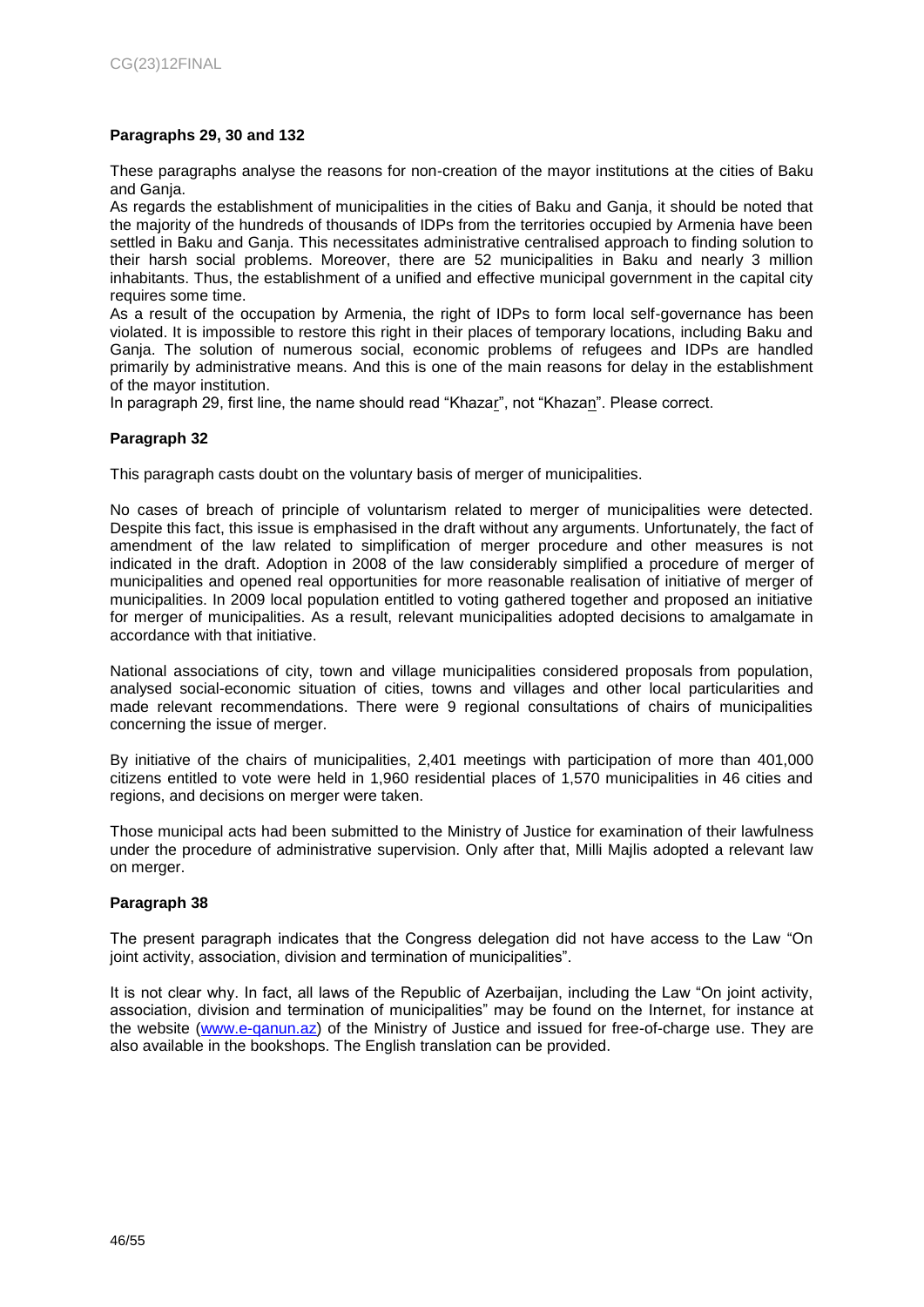#### **Paragraph 39**

This paragraph asserts that there is "informal influence of the executive authorities over municipalities" and that some local authorities should report them.

It is not clear what sort of influence and what type of report. There are no reliable sources or facts. An isolated case is given where someone allegedly told that "local governments cannot take a breath without the approval of the executive body". This is an irrelevant metaphor. Moreover, this allegation contradicts the next paragraph 39, which acknowledges that some municipalities do not have any direct and permanent connection with the executive authority.

It is therefore proposed to delete this paragraph from the text (see comments for paragraph 155).

#### **Paragraphs 41 and 42**

These paragraphs indicate the absence of regional governments and necessity of regionalisation in Azerbaijan.

Azerbaijan did not assume any obligation with regard to regionalisation and the Charter does not provide for any such requirement (see comments for paragraph 27).

#### **Paragraphs 53 and 87**

These paragraphs list the type of taxes in the Nakhchivan Autonomous Republic. It is proposed to add "land tax of legal entities" in the list of taxes enumerated in these two paragraphs.

#### **Paragraph 58**

This paragraph implies that elections held in 2009 did not meet international standards.

The following information should be taken into account while evaluating the local elections held in 2009.

In total, 16 political parties took part in the elections. Out of registered candidates 16,755 candidates were nominated by political parties, 147 persons by pressure (supporting) groups, 14,073 persons were self-nominated candidates.

The elections were observed by practically 50,000 observers, including 54 international observers. The media were not required to get accreditation and were free to report about the elections on-site all throughout the voting day. One of the main distinctions of these elections was the increased number of elected youth and women. Thus, they constituted 28.4 and 27.4 percent of all elected persons respectively.

It is also proposed to add the following sentences in this paragraph:

"Due to the continued occupation of the Nagorno-Karabakh region and seven surrounding districts of the Republic of Azerbaijan by the Armed Forces of the Republic of Armenia, it has been impossible to organise local self-governance and local elections in these territories in accordance with the legislation of the Republic of Azerbaijan. Therefore, citizens of the Republic of Azerbaijan from these territories have been deprived of the right to form and vote for municipalities".

#### **Paragraphs 64 and 65**

This paragraph reflects the opinion of the authors that there are informal supervision and domination by local executive authorities over municipalities.

It is groundless and at least surprising that based on comparison of capacities in staff, finances and competences between local executive authorities and municipalities, the authors come to a conclusion that there is informal supervision by local executive authorities over municipalities.

Therefore, it is proposed to delete these paragraphs.

#### **Paragraph 67**

This paragraph states that there is ambiguity with regard to the legal-administrative status of municipalities.

In accordance with the Law of the Republic of Azerbaijan "On normative legal acts" (Article 1.0.3 and 4), acts (decisions, orders, etc.) of local self-government bodies form part of the system of legal acts of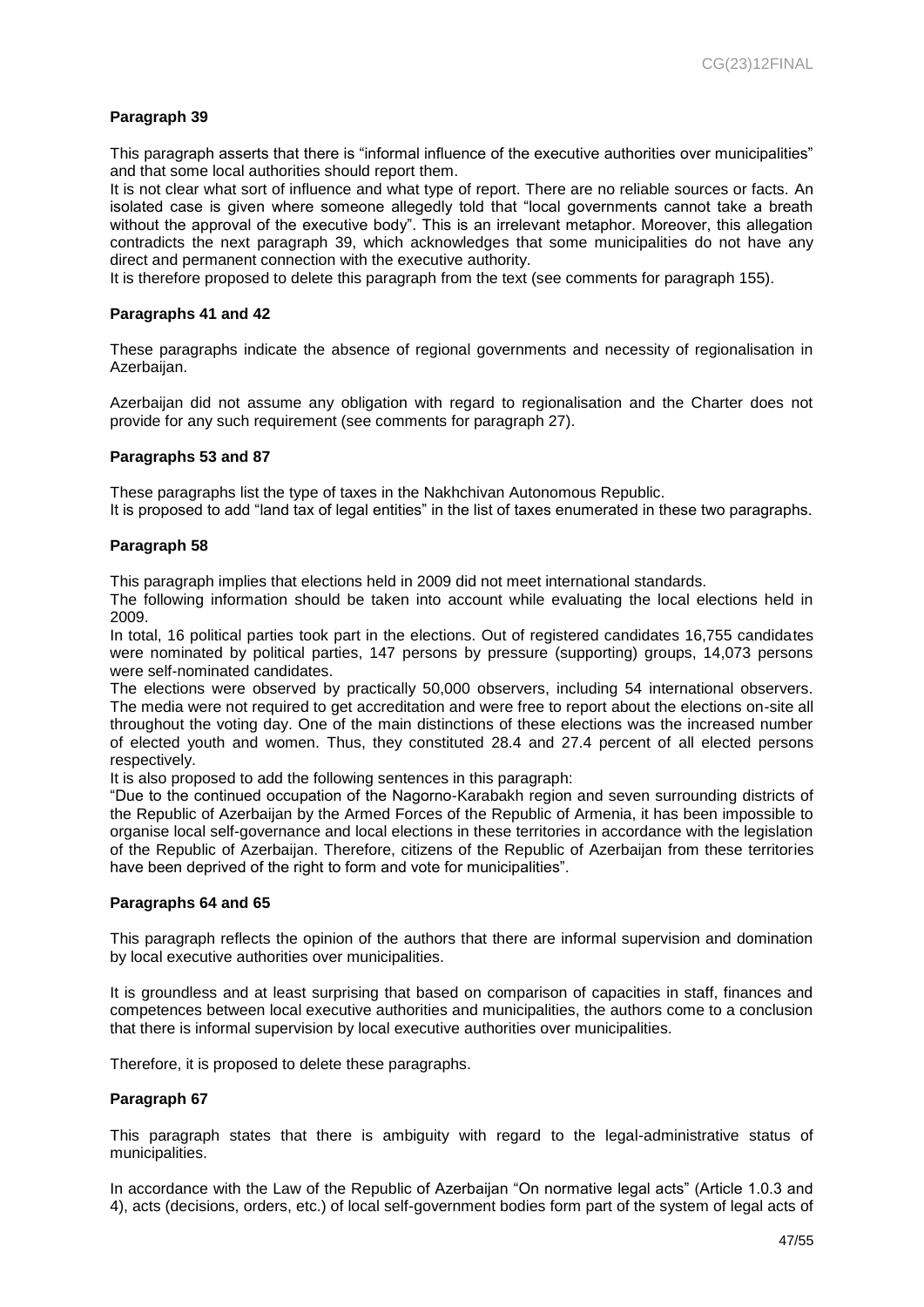the country and have normative legal character. In accordance with Article 80.0.2.6 of the same Article, decisions of local self-government bodies enter into force after being registered with the State Registry of Legal Acts. The same rule is applied to the acts (decisions, orders, etc.) of local executive authorities.

#### **Paragraph 72**

According to this paragraph, the Congress delegation observes that the Decree on the approval of the Regulations on local executive authorities signed by the President on 6 June, 2012, minimises the authority of municipalities.

In fact, the mentioned Regulations are the new version of the Regulations of 1999. Thus, the Presidential Decree invalidated the previous Regulations. The new ones aim at improving the functions of the local executive authorities only and in no way minimise the powers of the municipalities.

#### **Paragraphs 86** (see paragraph 57)

#### **Paragraph 88**

Though the title of Section 7.2.1. is "Municipal taxes and levies", there is nothing about municipal levies. Therefore, it is suggested to add a new subparagraph enumerating the following municipal levies as provided for in the Law on local (municipal) taxes and levies of the Republic of Azerbaijan: Local (municipal) levies are:

levy on posting of street advertisements in the municipal owned territories, buildings and other premises

levy on disposal and letting of the municipal property

levy on fixed and mobile commerce, public catering and other services in the territories under ownership of municipalities

levy on hotels, sanatoria and health resorts and persons providing tourist services in the territories under ownership of municipalities. This levy is identified as not more than 1.1 AZM/24 hours per person.

levy on parked cars in specialised parkings owned by legal and physical persons in the municipal territories. This levy is identified as not more than 0.1 AZM/24 hours per vehicle.

#### **Paragraph 94**

In this paragraph, it is submitted that "the land tax had not changed over the past 10 years".

This statement is not correct, as a change to the land tax was introduced by the Law on amendments to the Tax Code of the Republic of Azerbaijan on 15 December, 2006. Accordingly, under the amended Article 206 of the Code, the categories of land tax have been increased.

#### **Paragraph 99**

In this paragraph, it is submitted that the majority of municipalities, especially those in rural areas, have not yet been provided with offices and administrative facilities.

Municipalities of the country do have relevant offices and administrative facilities. Premises, where municipalities are located, in some cases belong to municipalities, in other cases are rent from other property owners.

#### **Paragraph 102**

Though the paragraph reads that "the criteria of distributing state transfers [to municipalities] are not clear", what exactly seems unclear is not shown. It is worth mentioning that the Law on budget system provides for the clear criteria of allocation of subsidies and subventions which govern the process of distribution of funds.

Therefore, it is proposed to delete the whole remainder of the paragraph after the third sentence.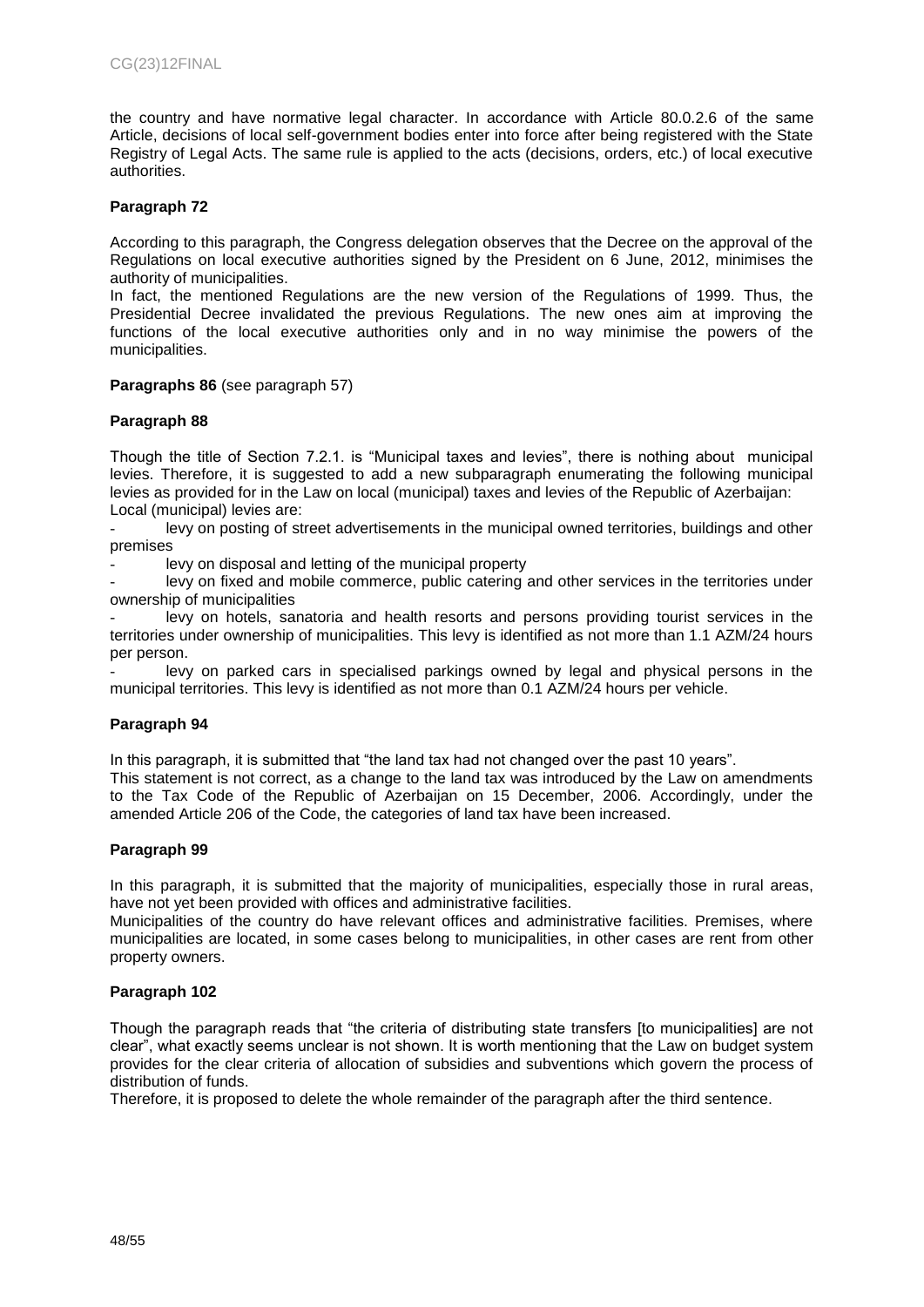#### **Paragraph 107**

This paragraph indicates that exercise of administrative supervision over activity of municipalities on the basis of applications in unclear.

Under Article 5.0.2 of the Law "On administrative supervision over activity of municipalities", one of the grounds of commencement of administrative supervision proceedings is the receipt of application from physical or legal person, rights and legitimate interests of whom or which are damaged by the municipality, or application from state bodies. Consequently, facts reflected in the application in the course of proceedings are examined. Where serious legal offences or illegal actions of municipality are detected, examination under administrative supervision proceedings is carried out in accordance with Article 8 of the Law. Where facts of criminal nature are revealed in the activity of municipality, authority exercising administrative supervision may address the case to the competent state body for enforcement of relevant measures.

Where in the course of consideration of the application, contradiction of municipal act to the law is revealed, an appeal is made to the municipality for amendment or cancellation of that act. Where application is not settled by the municipality within the stipulated timeframe, an application is lodged before the court.

Where facts reflected in the application are of disputable nature, written substantiated response should be communicated with the explanation of requirements of the legislation.

It should be noted that the Law "On administrative supervision over activity of municipalities" has undergone the legal scrutiny of the Council of Europe and German Technical Cooperation Society (GTZ) and it has been adopted taking into account their opinions and proposals.

#### **Paragraph 108**

This paragraph indicates that it is not clear which "particular administrative authority" will be exercising administrative supervision over activity of municipalities.

Under paragraph IV of Article 93 of the Constitution, "concrete tasks to the executive power bodies and the judiciary cannot be stipulated in laws as well as resolutions adopted by Milli Mejlis". Accordingly, names of the executive bodies are not mentioned in the laws of the Republic of Azerbaijan. Determination of the relevant executive body falls within the competence of the President of the state.

In accordance with the Order of the President dated 27 September 2003 on application of the Law of the Republic of Azerbaijan "On administrative supervision over activity of municipalities", powers of "relevant body of executive power" mentioned in the draft report are being carried out directly and only by the Ministry of Justice.

Bearing the afore-said in mind, the last two sentences of this paragraph should be removed from the text.

#### **Paragraph 117**

This paragraph points to the obligatory character of integration of local government system.

Taking into account the fact that this approach is incorrect, it is proposed to remove the last sentence (see notes for paragraph 32).

## **Paragraph 119**

The first sentence of this paragraph indicates that provisions of the Law "On status of municipalities" relating to the "judicial protection of local self-government" reinforces the presumption that municipalities do not belong to the state organisation system.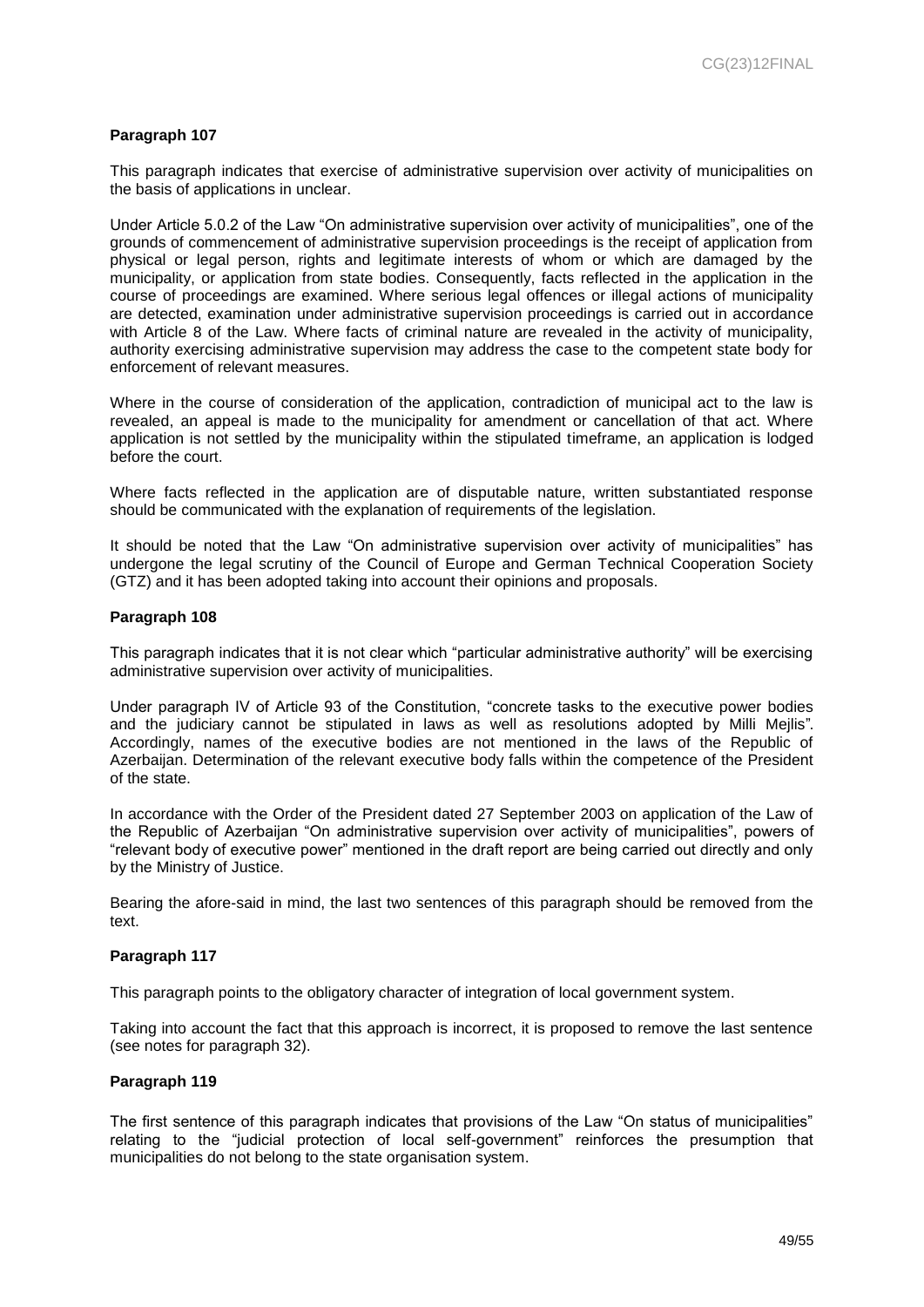Under Article 4.1 of the Civil Procedural Code of the Republic of Azerbaijan, "All physical and legal persons shall, in accordance with the procedure specified by law, be entitled to exercise the right to appeal to the court for protection of their rights and freedoms, as well as for protection of interests guaranteed by law". This right is also reiterated in the Administrative Procedural Code of the Republic of Azerbaijan. Under the law, along with state bodies, municipalities are entitled to exercise the right to appeal to the court. Otherwise, provision of rights may be weakened.

Therefore, it is proposed to remove the first sentence of this paragraph from the text.

#### **Paragraph 122**

This paragraph states that municipalities do not have a right to lodge a complaint with the Constitutional Court.

According to the provisions of the Constitution of the Republic of Azerbaijan and the Law of the Republic of Azerbaijan on "Constitutional Court", municipalities may not directly lodge a complaint with the Constitutional Court. However, there is no limitation for municipalities to lodge a complaint with the Constitutional Court through subjects (state institutions) indicated in Article 130 of the Constitution.

#### **Paragraph 127**

This paragraph points to the failure to clarify legal consequences of local public opinion survey.

Issues related to the arrangement of local public opinion survey are regulated by the Law "On local public opinion survey". Article 4 of this Law is called "legal effect of results of local public opinion survey". Under this Article, "municipality shall be obliged to adopt a relevant decision for the entry into force of those results. Results of the local public opinion survey shall constitute a basis for that decision. Decision of municipality shall be binding in the municipal territory".

In accordance with the afore-said, we propose to make relevant adjustments to the last sentence.

#### **Paragraph 128, 129**

This paragraph indicates legal gaps in regulation of direct citizen participation in local self-government.

This paragraph did not take into account measures carried out by the Government of Azerbaijan. Thus, a new wording of paragraph 2 of Article 16 of the Law "On status of municipalities" was adopted and a new paragraph 6 was inserted into that Article by the Law dated 25 October 2011 in order to strengthen provision of direct citizen participation in local self-government and eliminate gaps existing in the law.

New law regulates in detail the mechanism of holding municipal meetings summoned by the initiative of citizens. This new law has further improved legal regulation related to citizen participation in local self-government.

#### **Paragraphs 139-141**

These paragraphs should take into account notes as regards paragraph 19.

#### **Paragraph 142**

It is proposed to remove this paragraph from the text (see notes for paragraph 41).

#### **Paragraph 144**

This paragraph indicates that no amendments were made to the legislation in order to increase rights and obligations of municipalities. But the citation refers to the situation before 2003.

A lot of important changes have been made since that to the laws regulating local self-government. Full and exclusive powers of municipalities were increased within the period following the Congress Recommendation 126 (2003).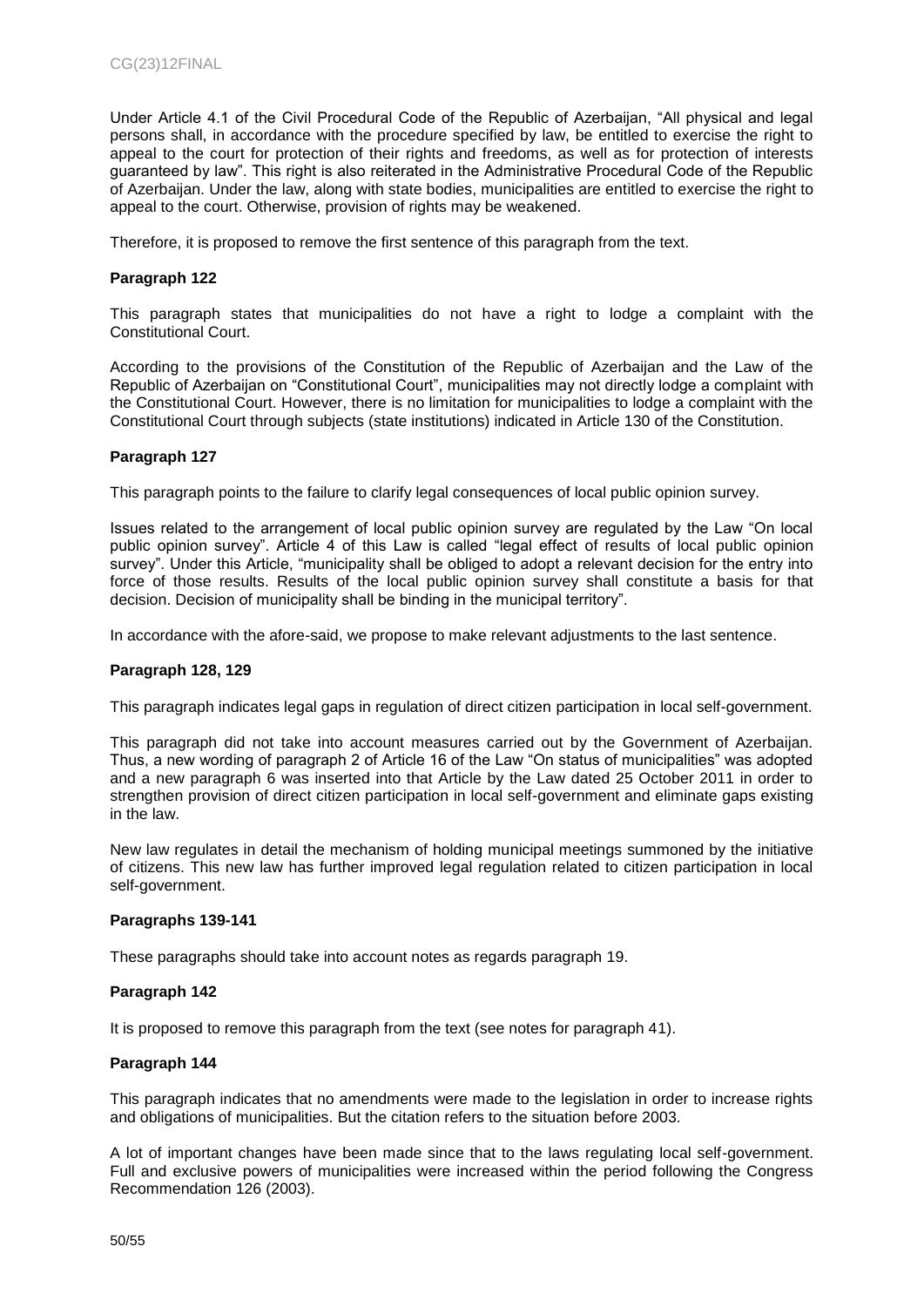Therefore, it is proposed to amend this paragraph or to remove, at least, the expression "no change has occurred" due to the fact that this does not reflect the reality.

#### **Paragraph 153**

It seems from the text of this paragraph that no measures were taken for improvement of professional training of municipal members and staff. This is not the case.

Therefore, it is proposed to replace in the last sentence the expression "take also effective measures" with the expression "increase the efficiency of measures".

#### **Paragraph 156**

It is proposed to remove this paragraph from the draft (see notes as regards paragraph 106).

#### **Paragraph 157**

This paragraph reflects on the obligation of municipalities to report to the Parliament and on informal supervision of municipalities by local executive authorities.

The regulation of reporting of municipalities to the Parliament was added to the Constitution following the referendum. At present, a draft law on that reporting system is under preparation. As the law has not yet been applied, it is premature to call this obligation "pointless" and "unnecessary".

Both under legislation and in practice, none of state bodies is entitled to carry out supervision of municipalities in one or another form, except for the body exercising administrative supervision over activity of municipalities. To date no such cases were revealed in practice.

Therefore, it is proposed to lift the first and last sentences and amend accordingly the rest of the paragraph.

#### **Paragraphs 172 and 173**

These paragraphs indicate the necessity of strengthening effectiveness of national associations.

National associations carry out multifaceted activity in order to enforce obligations assumed in the field of development of local self-government and local democracy. In conformity with their Regulations, municipalities organise meetings of their chairs, conferences on the topic of development of municipalities, round tables, various seminars and trainings to raise knowledge and professional level of chairs and members of municipalities, and make relevant recommendations.

Representatives of national associations participate in the improvement of legislation related to local self-government issues; submit opinion and proposals raise issues before state bodies. Country-wide meetings of municipality chairs were held in 2007 and 2008 with their initiative and under their auspices in order to strengthen the role of municipalities in solution of socio-economic problems. Meetings were attended by the Head and officials of the Presidential Administration, ministers, committee chairpersons, members of Milli Majlis, representatives of local bodies of executive power, chairpersons of municipalities and national associations, Special Representative of the Secretary General of the Council of Europe and representatives of non-governmental organisations. Activity of municipalities was widely discussed at those meetings; implemented measures, positive achievements and shortcomings were noted and obligations standing before municipalities were identified. The meetings made recommendations on establishment of more institutions and service sectors for municipalities, development of trainings for municipal members and staff, as well as on municipal marketing, efficient management of municipal property and other issues.

Azerbaijani municipalities joined and paid special attention to the activity aimed at the enforcement of the decision on the Local Democracy Week in Europe. In order to ensure coherent and consistent organisation of the Local Democracy Week, sessions for chairs of municipalities were organised with the initiative of national associations of municipalities, and relevant recommendations were given to municipalities with regard to the arrangement of that week. Involvement of our country in the Local Democracy Week in Europe was marked in the Valencia Declaration.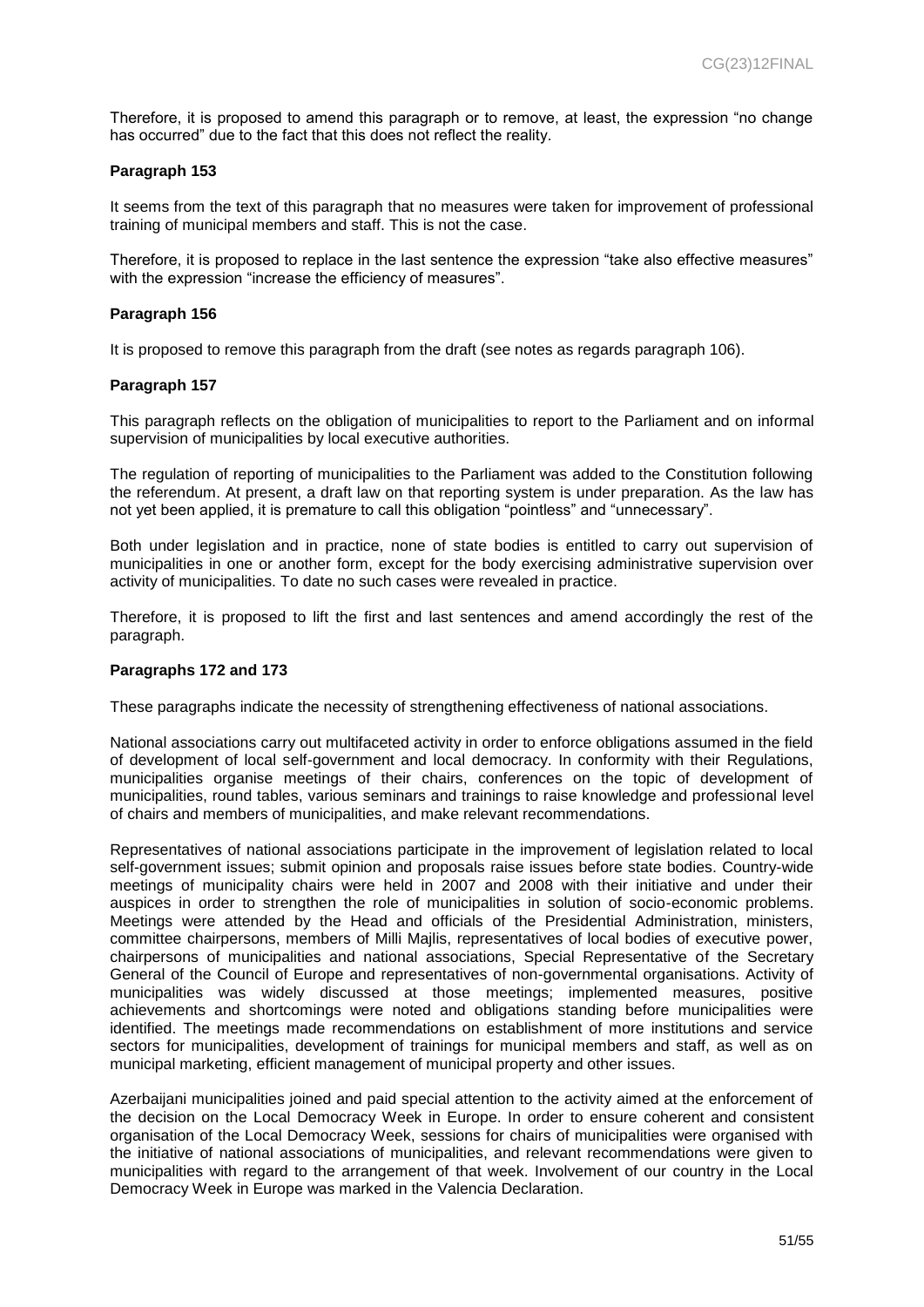An initiative of municipalities called "One municipality – at least one project" has created grounds for solution of local problems, municipalities are engaged with, in a more effective, consistent and meaningful way. Within the framework of this project, taking into consideration the social needs of citizens, in 2011 municipalities implemented 4,049 projects in the areas of social protection, economic development and environment, and implementation of 4,310 projects is envisaged for the year 2012.

By joining initiatives "Renovated quarter" and "Renovated village", municipalities have contributed to the renovation and landscaping of territories. 63 quarters and 51 villages have been awarded the titles of "renovated quarter" and "renovated village".

Knowledge raising and professional training for chairs and members of municipalities is always in the focus of national associations. In conjunction with the Centre for Work with Municipalities of the Ministry of Justice, they conduct seminars on issues, such as local taxes and levies, local budgets, etc., as well as organise trainings on the development of draft programmes on local social protection, social and economic development, environment, and co-operation with sponsor organisations.

National associations pay great attention to the exchange of best experiences between municipalities. For this purpose, a republican conference called "Municipality: New form and new contents" was held with participation of chairs of municipalities. The best experiences in 11 main directions of the functioning of municipalities were studied. Following the conference, a booklet under the same title was published and distributed among all municipalities. At the same time, national associations organised a study trip for chairs of municipalities to Germany and Latvia with the aim of learning the best practices in local self-government of European states.

National associations render municipalities with methodological and organisational assistance for the establishment of direct bilateral co-operation with municipalities of other countries. As a result, a number of municipalities of Azerbaijan, Turkey and Latvia have signed bilateral protocols on "twinning municipalities".

#### **Paragraph 180**

This paragraph indicates that no real changes occurred in the field of local self-government in Azerbaijan after recommendation adopted by the Congress in 2003.

It is proposed to replace the expression "no real changes have occurred" with the expression "occurred changes were of low effect" in the fourth sentence of this paragraph.

#### **Paragraph 183**

See notes for paragraph 19.

#### **Paragraph 187**

This paragraph states that despite some state measures to train, retrain and enhance the qualification level of municipal employees, the staff capacity of municipalities remains weak.

Due to some contradiction of the first sentence with the second one, it is proposed to replace the phrase "develop effective measures to launch capacity-building and proper training programmes" with the wording "increase efficiency of measures to launch capacity-building and proper training programmes".

At the same time, it should be noted that effective measures have been taken to train members and staff of municipalities and to raise their professional level. Thus, various seminars and workshops are organised for members and staff of municipalities. Necessary methodical booklets are prepared and sent to municipalities. Each year approximately 80 training courses are conducted with involvement of more than 5,000 members and staff of municipalities.

## **Paragraph 189**

It is proposed to remove this paragraph from the draft (see notes for paragraph 108).

#### **Paragraph 190**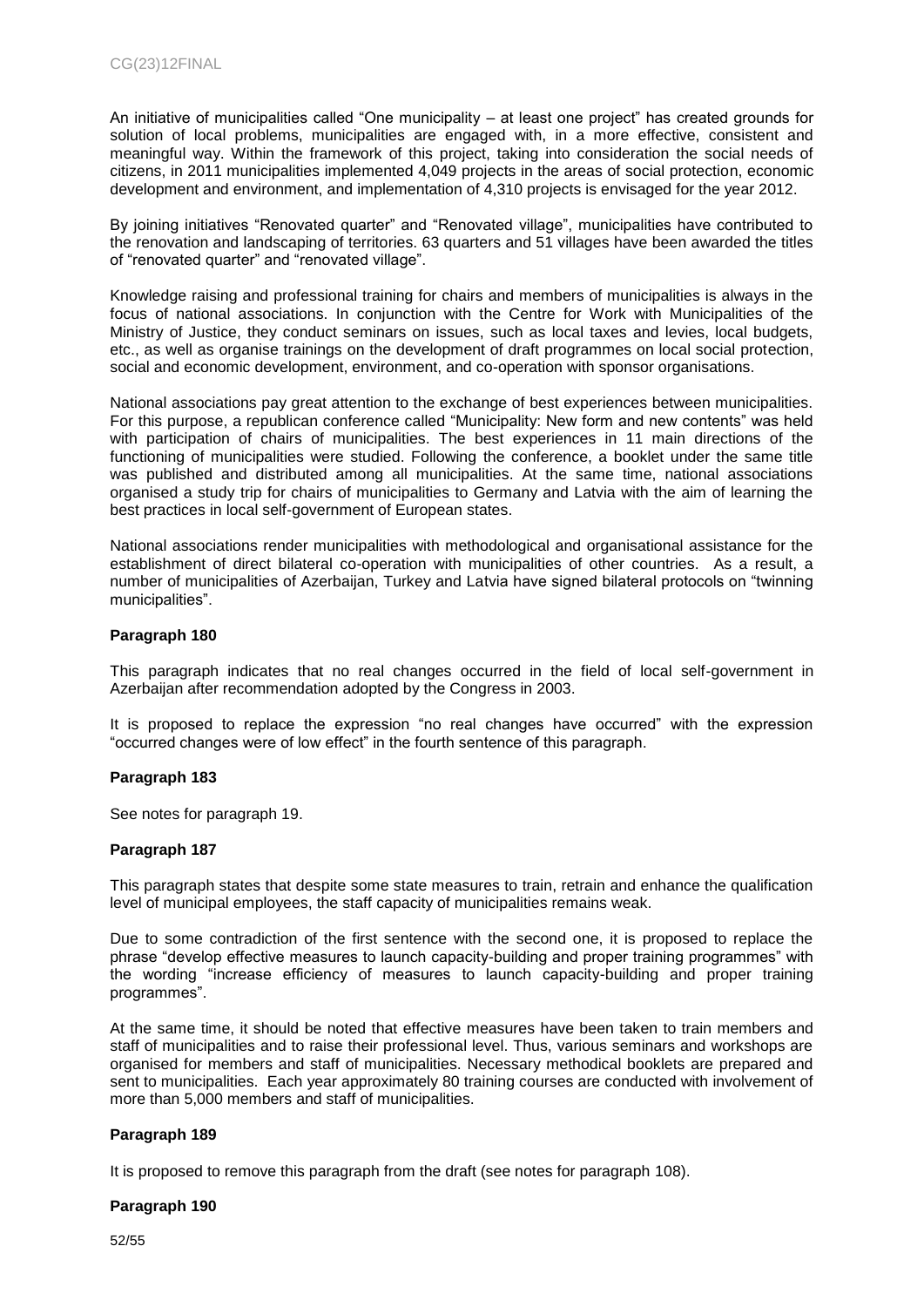It is proposed to remove third sentence from the text (see notes for paragraph 157).

#### **Paragraph 197**

See notes for paragraphs 172 and 173.

#### **Paragraph 198**

This paragraph states that Azerbaijan declares itself not bound by a number of paragraphs of the Charter and that Azerbaijan fails to comply with other provisions of the Charter.

It is proposed to remove the bracket "as in the case of some other provisions". Otherwise, it creates impression that Azerbaijan is not fulfilling the provisions it is bound by too.

#### **Paragraph 200**

It is proposed to delete this paragraph (see paragraphs 206-210).

#### **APPENDIX 1. INFORMATION ON HUMAN RIGHTS AND LOCAL AUTHORITIES**

#### **Paragraph 206**

This part analyses the situation with human rights in Azerbaijan.

The opinion in this paragraph that "the state of human rights in Azerbaijan has been frequently criticised by the international community in the recent years" does not correspond to the reality and is unjustified generalisation. There are no references or footnotes to reliable sources in the draft report. Criticism by some international organisations touched upon only certain areas of human rights. At the same time, there have also been positive assessments of the developments in the area of human rights, democracy and the rule of law in Azerbaijan given by various international organisations, such UN, EU, Council of Europe and OSCE (see for instance the documents of PACE (Doc. 12270) and Committee of Ministers AGO Monitoring Group (CM(2009)180 ).

In addition, as the report itself mentions most of those criticisms did not affect the activities of local authorities. Given that the Rapporteurs did not have a mandate to examine alleged violations of human rights; it is surprising that this sort of information is given in the report.

Therefore, it is proposed that paragraphs 206-215 of this Appendix be excluded from the present document.

Nevertheless, the following comments are deemed necessary to make.

#### **Paragraphs 206-210**

In these paragraphs, the issue of eviction of about 10,000 (please check against paragraph 198, which states that there are 60,000) residents and expropriation of their properties is extensively raised. Thus, four paragraphs of the report are devoted to this matter.

First of all, we think that this is unwarranted. Then, we submit that all citizens whose properties were demolished in accordance with the General City Plan (dating back to 1988, not 1978 as indicated in the draft report) have been compensated the amount of 1,910 USD per square metre or provided with adequate property in other parts of the city. Most citizens remained satisfied. However, a small group of people demanded compensations higher than real market prices. They distorted the facts, exaggerated the matter and tried to attract attention of international organisations.

Furthermore, we do not see the reason to include the allegation that immigrants lost their properties. It is not clear what immigrants and what happened exactly. Further clarification is needed, or alternatively we propose to delete it.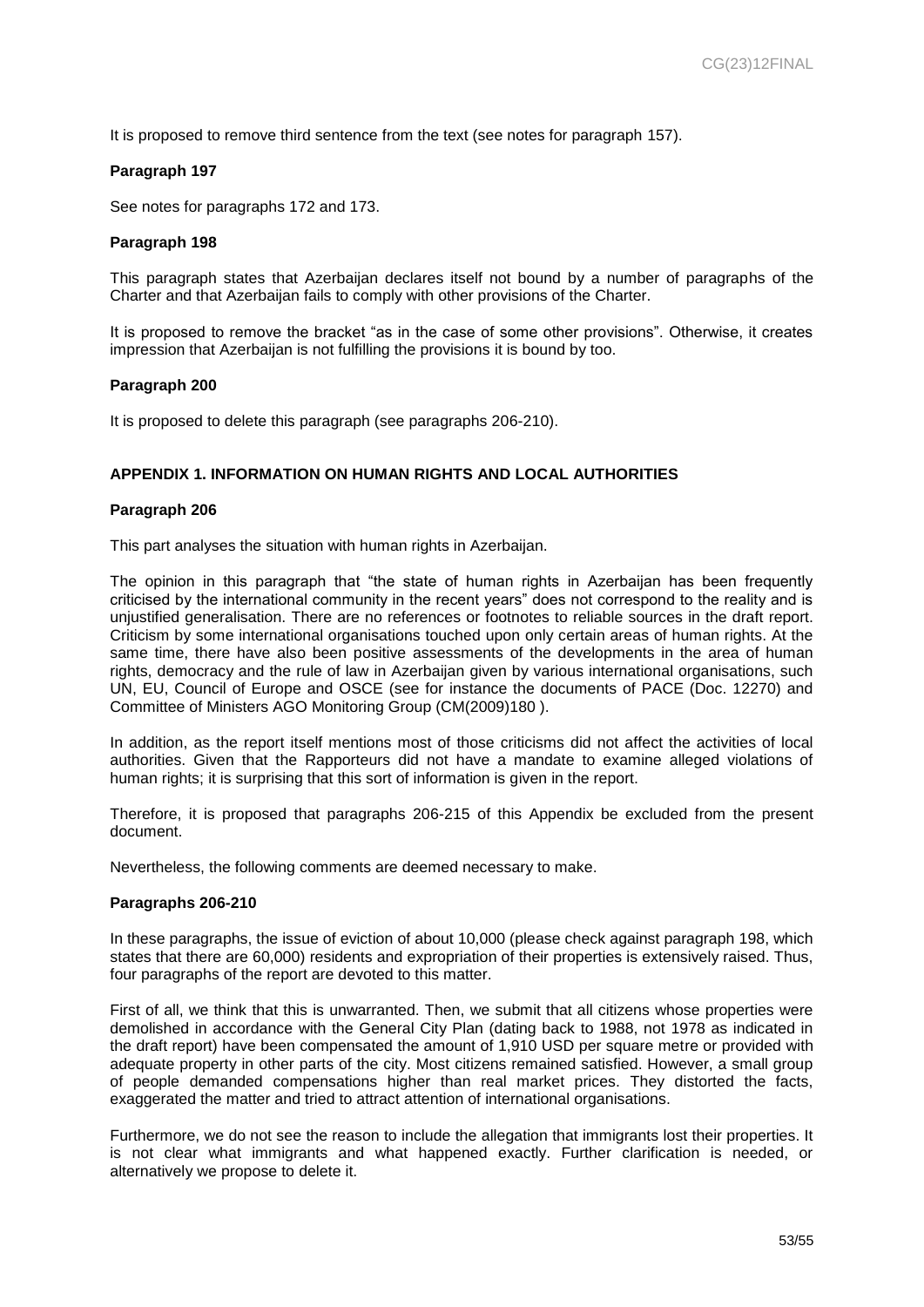Contrary to the argument in the draft report, there is a clear-cut legal basis, including the most recent Decision of the Cabinet of Ministers of 24 February 2012 setting out the rules of relocation and compensation. According to these rules, the residents should be informed at least one year in advance about the forthcoming eviction, and decision on demolition of properties should be taken publicly and in consultation with residents. Last but not least, residents should be paid adequate amount of compensation based on precise calculations.

Indication that about 10,000 residents lost their homes in the past years due to "beautification" is not real and some assertions here are contradictory. Firstly, it is not convincing that the delegation of the monitoring has been able, for a short period of time, to thoroughly examine the facts and come to a concrete conclusion concerning the violation of rights of 10,000 persons. Secondly, paragraph 205 admits that many evicted persons did not have a legal title to their homes, whereas the next paragraph 207 asserts the protection of the right to private property. There is certain contradiction. And thirdly, these issues do not fall within the competence of the monitoring delegation of the Congress.

Facts demonstrate that most of persons who complained have indeed illegally constructed properties on the plot of lands where construction is forbidden for the reason of safety, public health, etc. By having obtained a title to those properties they started demanding extra compensation and this was contrary to law. Therefore, if the monitoring group has concrete facts, they should be examined in order that necessary measures will be taken.

Everyone has a right to lodge an application before the court concerning his or her property right. The courts are obliged to consider such applications. At the same time, according to Article 130 of the Constitution of the Republic of Azerbaijan, for resolution of issues indicated in paragraph III.1-7 of this Article by the Constitutional Court, in accordance with the procedure specified by law, any citizen of the Republic of Azerbaijan may submit a complaint to the Constitutional Court in order to restore the rights and freedoms violated by means of legal and normative acts of executive authorities, acts of municipalities and courts.

According to Article 34.5 of the Law of the Republic of Azerbaijan "On Constitutional Court" if legal protection of constitutional rights by courts of ordinary jurisdiction cannot prevent from causing serious and irreplaceable damage to the complainant then his or her complaint can be submitted directly to the Constitutional Court.

## **Paragraph 211**

In this paragraph, there are allegations of violation of freedom of expression which are not based on facts. Again, there are no reference to reliable sources and footnotes in the draft report.

It is worth mentioning that press censorship was abolished in Azerbaijan in 1995. The media are free in Azerbaijan and journalist can enjoy the freedom of expression without any interference. The majority of the population in Azerbaijan are Internet-users. There are more than 55 political parties in Azerbaijan and the overwhelming majority of them have their own printing media and websites, where they criticise both the government and public officials.

The allegations on interference with the journalist activity and harassment of journalists are investigated by the law-enforcement agencies and if such allegations are found credible, all necessary legal measures are taken. The draft law on defamation is under consideration and expected to be adopted by Milli Mejlis this year.

There is no obligation set out in the national legislation as to the state registration of the printing media. In other words, printing media can be established without prior consent from the public authorities. A facilitated procedure of registration of applications on the establishment of printing media is carried out by the Ministry of Justice. So far, 4,652 printing media have been registered with the Ministry.

#### **Paragraph 213**

This paragraph states about the impairment to the exercise of the freedom of assembly, in particular during the election campaign.